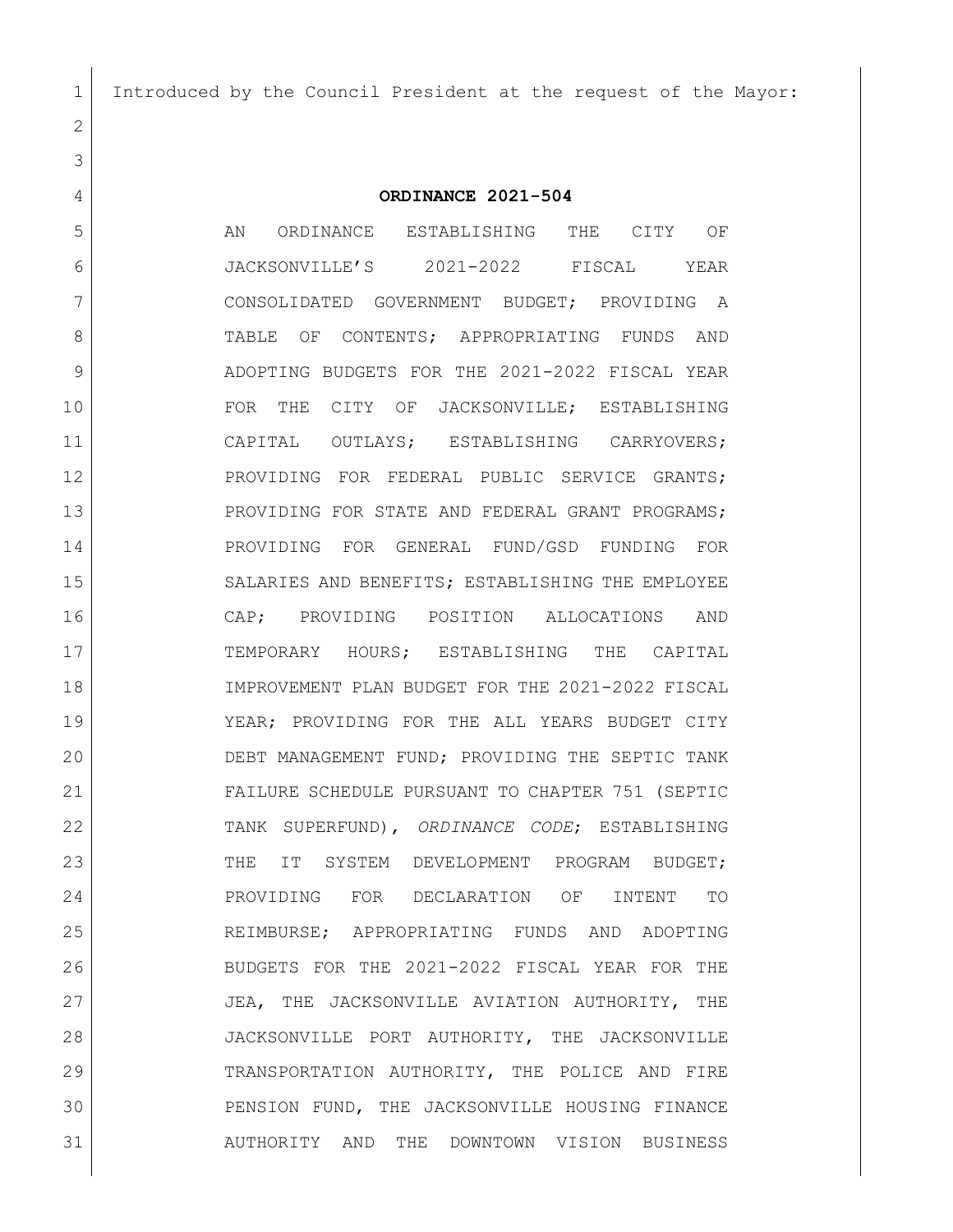1 IMPROVEMENT DISTRICT: PROVIDING FOR THE APPROVAL 2 OF NON-AD VALOREM ASSESSMENT FOR THE DOWNTOWN VISION BUSINESS IMPROVEMENT DISTRICT AND AN 4 ANNUAL HEARING BEFORE CITY COUNCIL; ESTABLISHING BUDGET RESTRICTIONS; PROVIDING FOR CAPITAL PROJECTS; PROVIDING FOR AUTO ALLOWANCE 7 RESTRICTIONS; PROVIDING FOR PENSION CONTRIBUTIONS; PROVIDING FOR THE APPROVAL OF NON-AD VALOREM ASSESSMENT FOR STORMWATER MANAGEMENT AND AN ANNUAL HEARING BEFORE CITY COUNCIL; PROVIDING FOR APPROVAL OF NON-AD VALOREM ASSESSMENT FOR SOLID WASTE SERVICES AND 13 AN ANNUAL HEARING BEFORE CITY COUNCIL; WAIVING SECTION 10.105 (POSTAGE AND COMMUNICATION EXPENSES OF COUNCIL MEMBERS), *ORDINANCE CODE*, AS 16 TO POSTAGE AND COMMUNICATION EXPENSES OF COUNCIL MEMBERS; WAIVING SECTION 126.605 (MINIMUM PROGRAM FUNDING REQUIREMENT), *ORDINANCE CODE*, AS 19 TO JSEB/MBE FUNDING REOUIREMENTS; WAIVING SECTION 111.183 (TAYÉ BROWN REGIONAL PARK IMPROVEMENT TRUST FUND), *ORDINANCE CODE*, TO ALLOW TRUST FUNDS TO BE USED FOR OPERATIONAL COSTS AT THE EQUESTRIAN CENTER; WAIVING THE PROVISIONS OF CHAPTER 126 (PROCUREMENT CODE), *ORDINANCE CODE*, AS TO ASM GLOBAL PROCUREMENT POLICIES; PROVIDING FOR WAIVER OF ORDINANCE 2000-1079-E, AS AMENDED BY ORDINANCE 2001-795- 28 E, AND RELATED EXHIBITS, TO ALLOW FUNDS RECEIVED FOR CERTAIN LOAN REPAYMENTS OF VCP-LYNCH, LTD. TO BE DEPOSITED INTO THE NORTHEAST TAX INCREMENT DISTRICT – USD1C, FUND 10801; PROVIDING FOR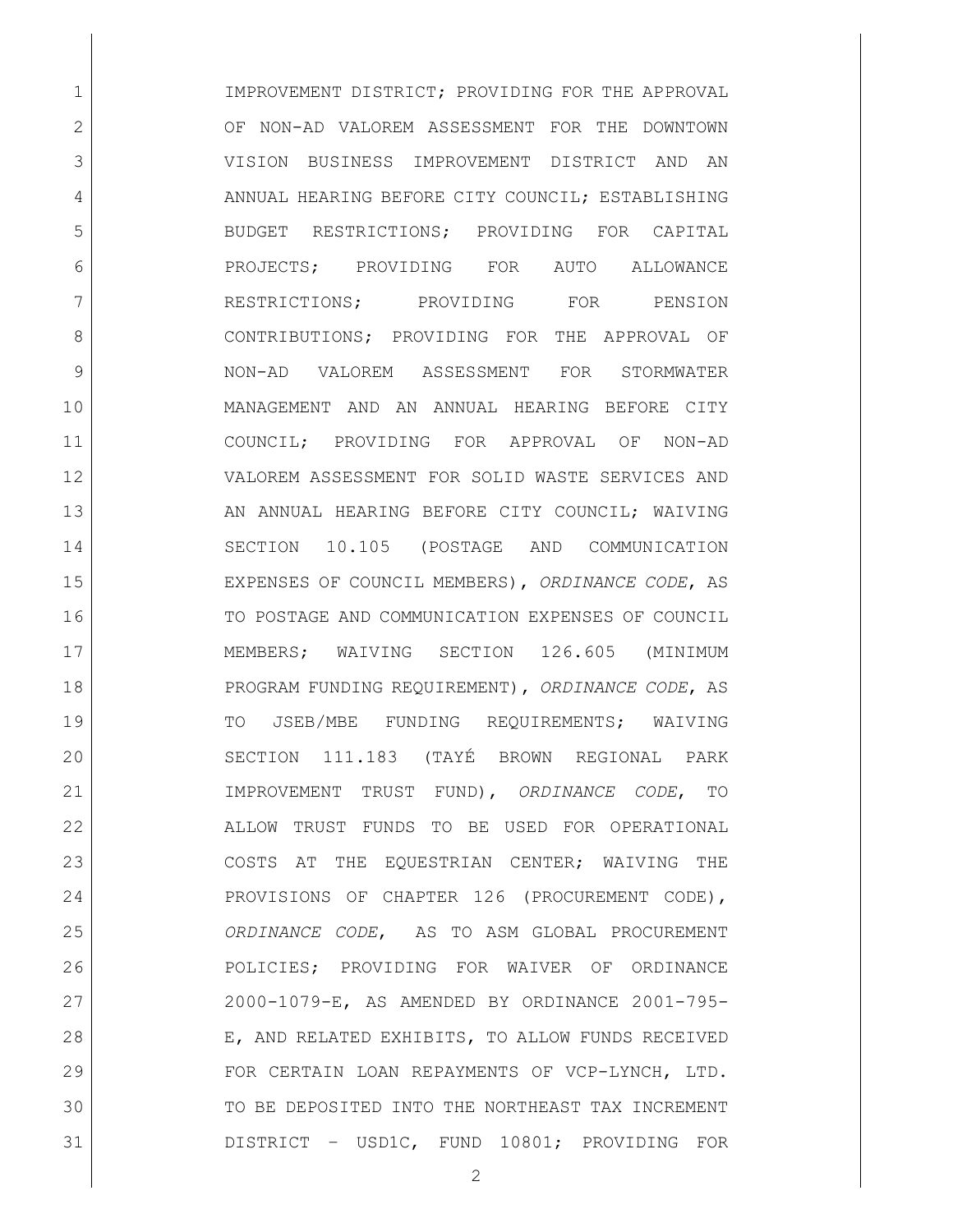1 WAIVER OF 715.208 (ANNUAL ADOPTION PROCEDURES), 2 ORDINANCE CODE, AS TO THE REOUIREMENT OF A 3 RELIMINARY RATE ORDINANCE; PROVIDING FOR A 4 WAIVER FOR SCHEDULE B-3, GENERAL FUND REVENUE 5 AND EXPENDITURE PROJECTIONS; PROVIDING FOR 6 PUBLIC WORKS CHARGE BACK LIMITATIONS; 7 ESTABLISHING A MUNICIPAL PURPOSE IN COMPLIANCE 8 WITH SECTION 106.203(B), REGARDING FOOD AND 9 BEVERAGE PURCHASING; PROVIDING FOR LIMITS ON 10 PAYMENTS TO JACKSONVILLE AREA LEGAL AID; 11 PROVIDING FOR EXPENDITURES OF STORMWATER FEE FOR 12 TIME, EQUIPMENT, MATERIAL AND PERSONNEL; 13 PROVIDING FOR PAYMENT BY THE CITY OF 14 JACKSONVILLE TO SHANDS JACKSONVILLE IN THE 15 AMOUNT NOT TO EXCEED \$30,275,594 FOR INDIGENT 16 CARE FOR 2021-2022; PROVIDING FOR TRANSMITTAL OF 17 COMMUNITY REDEVELOPMENT AREA BOARD RESOLUTIONS 18 TO THE CHIEF ADMINISTRATIVE OFFICER FOR THE 19 CITY; PROVIDING FOR 2021-2022 RECAPTURE REVIEW 20 FOR CONTRIBUTION TO FUNDS WITH NEGATIVE CASH 21 BALANCES; PROVIDING FOR USE OF EMERGENCY FUNDS 22 FROM PUBLIC BUILDINGS; PROVIDING FOR ALLOTMENT 23 OF CITY COUNCIL POSTAGE; PROVIDING FOR APPROVAL 24 OF AGREEMENTS BETWEEN THE CITY OF JACKSONVILLE 25 OFFICE OF GENERAL COUNSEL AND CONFLICT COUNSEL 26 FOR JACKSONVILLE SHERIFF'S OFFICE; *ORDINANCE*  27 *CODE*; PROVIDING FOR AN AMENDMENT TO THE FLORIDA 28 THEATRE PERFORMING ARTS CENTER, INC. AGREEMENT; 29 PROVIDING FOR THE ARP ACT FUNDING TABLE: 30 PROVIDING \$1,128,348 TO GATEWAY COMMUNITY 31 SERVICES AND UP TO SEVEN EMERGENCY DEPARTMENTS,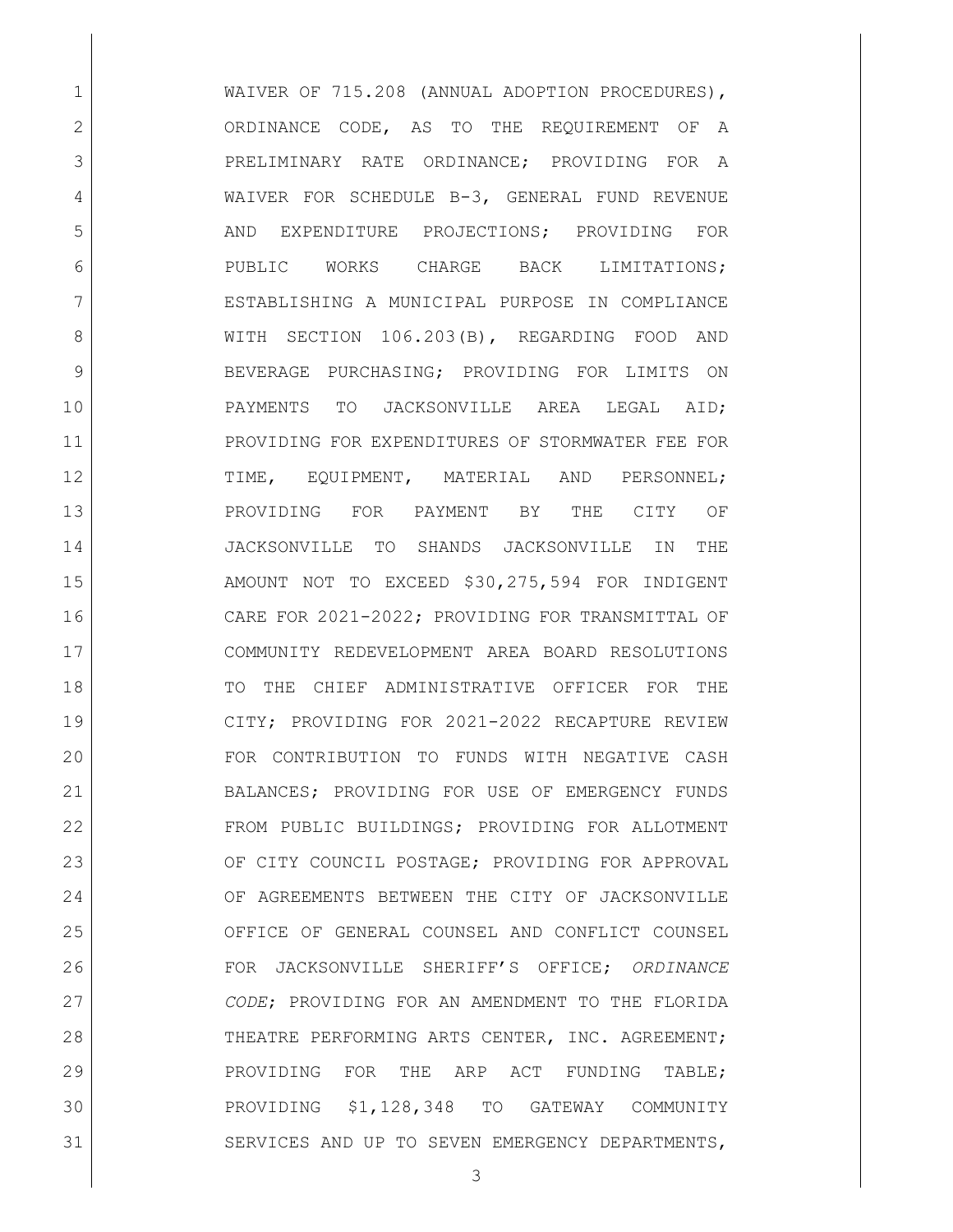1 AUTHORIZING DIRECT CONTRACTING AND INVOKING THE EXCEPTION TO 126.107, *ORDINANCE CODE*, AND DESIGNATING THE JACKSONVILLE FIRE AND RESCUE DEPARTMENT AND THE CHIEF FINANCIAL OFFICER TO OVERSEE THE AGREEMENTS; PROVIDING \$400,000 TO PRISONERS OF CHRIST, INC., AUTHORIZING DIRECT CONTRACTING AND INVOKING THE EXCEPTION TO 126.107(G), *ORDINANCE CODE,* AND DESIGNATING THE OFFICE OF GRANTS AND CONTRACT COMPLIANCE TO OVERSEE THE PROJECT; PROVIDING \$100,000 TO NEW HOPE EDUCATION AND ADDICTION SERVICES, INC., 12 AUTHORIZING DIRECT CONTRACTING AND INVOKING THE EXCEPTION TO 126.107(G), *ORDINANCE CODE,* AND DESIGNATING THE OFFICE OF GRANTS AND CONTRACT COMPLIANCE TO OVERSEE THE PROJECT; PROVIDING 16 | \$400,000 TO OPERATION NEW HOPE, AUTHORIZING DIRECT CONTRACTING AND INVOKING THE EXCEPTION TO 126.107(G), *ORDINANCE CODE,* AND DESIGNATING THE OFFICE OF GRANTS AND CONTRACT COMPLIANCE TO OVERSEE THE PROJECT; PROVIDING \$161,300 TO EDWARD WATERS COLLEGE FOR THE NEW TOWN SUCCESS 22 ZONE, AUTHORIZING DIRECT CONTRACTING AND INVOKING THE EXCEPTION TO 126.107(G), *ORDINANCE CODE,* AND DESIGNATING THE OFFICE OF GRANTS AND CONTRACT COMPLIANCE TO OVERSEE THE PROJECT; PROVIDING \$50,000 TO GROUNDWORK JACKSONVILLE, 27 AUTHORIZING DIRECT CONTRACTING AND INVOKING THE EXCEPTION TO 126.107(G), *ORDINANCE CODE,* AND DESIGNATING THE PUBLIC WORKS DEPARTMENT TO OVERSEE THE PROJECT; PROVIDING \$150,000 TO UNITED WAY, AUTHORIZING DIRECT CONTRACTING AND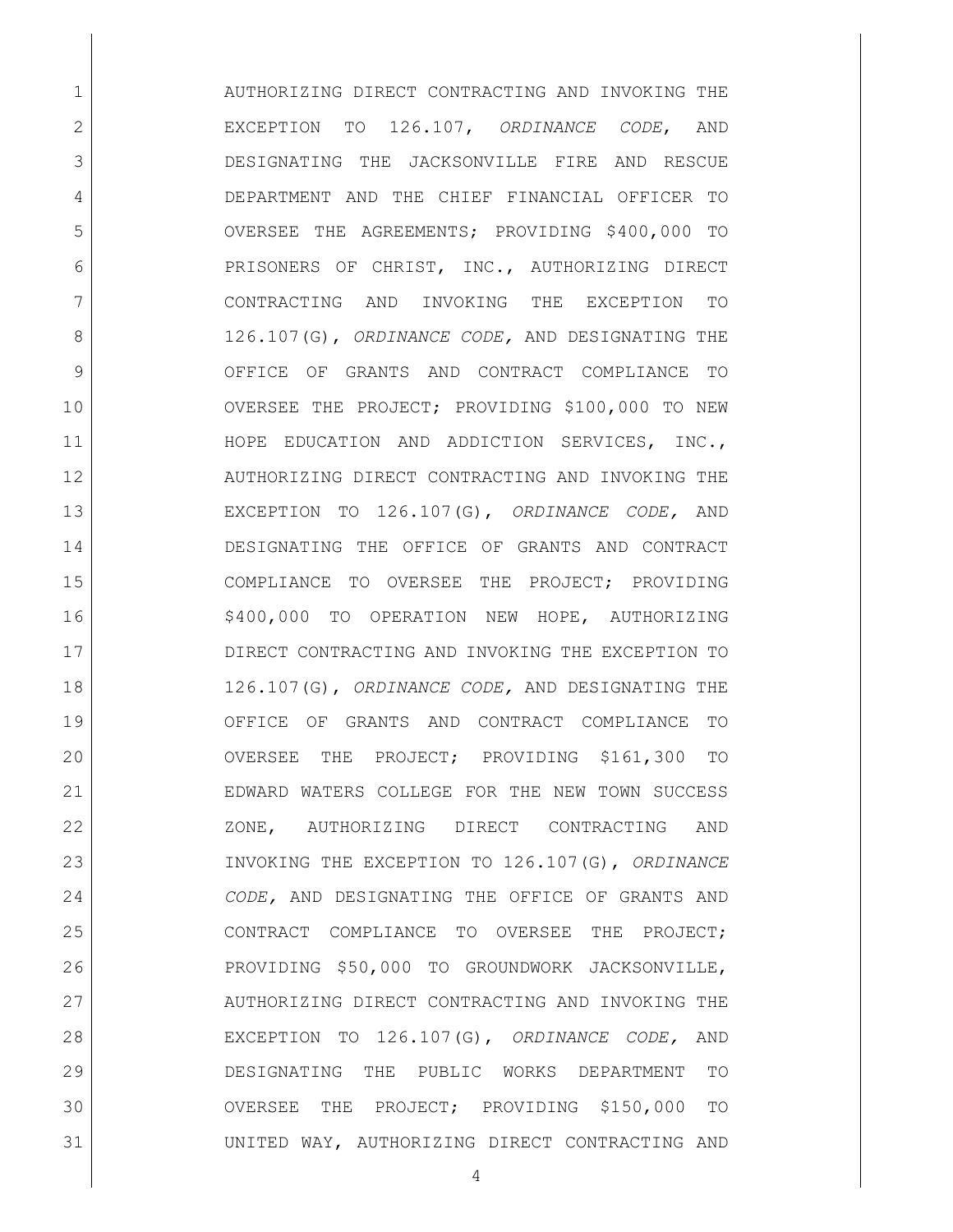INVOKING THE EXCEPTION TO 126.107(G), *ORDINANCE CODE,* AND DESIGNATING THE OFFICE OF GRANTS AND 3 CONTRACT COMPLIANCE TO OVERSEE THE PROJECT; PROVIDING \$160,000 TO AGAPE COMMUNITY HEALTH 5 CENTER, INC., AUTHORIZING DIRECT CONTRACTING AND INVOKING THE EXCEPTION TO 126.107(G), *ORDINANCE CODE,* DESIGNATING THE OFFICE OF GRANTS AND 8 CONTRACT COMPLIANCE TO OVERSEE THE PROJECT: 9 PROVIDING \$270,000 TO I.M. SULZBACHER CENTER FOR 10 THE HOMELESS, INC. FOR THE URBAN REST PROGRAM, AUTHORIZING DIRECT CONTRACTING, INVOKING THE EXCEPTION TO 126.107(G), *ORDINANCE CODE*, DESIGNATING THE OFFICE OF GRANTS AND CONTRACT 14 COMPLIANCE TO OVERSEE THE PROJECT, AND WAIVING CONFLICTING PROVISIONS OF SECTION 118.805 (ELIGIBILITY TO APPLY FOR PUBLIC SERVICE GRANTS), *ORDINANCE CODE*; PROVIDING \$300,000 TO 18 | I.M. SULZBACHER CENTER FOR THE HOMELESS, INC. FOR CHARITY CARE HEALTH SERVICES, PROVIDING FOR AUTHORIZATION TO EXECUTE AN AGREEMENT WITH THE STATE OF FLORIDA AGENCY FOR HEALTH CARE ADMINISTRATION ("AHCA") AND A GRANT AGREEMENT BETWEEN THE CITY AND I.M. SULZBACHER CENTER FOR THE HOMELESS, INC. ("SULZBACHER") AND ALLOWING UP TO \$300,000 OF CITY FUNDS TO BE REMITTED TO 26 AHCA FOR SULZBACHER PROGRAMS; PROVIDING \$756,665 27 TO MENTAL HEALTH RESOURCE CENTER, INC. FOR MENTAL HEALTH RESOURCE CENTER, INC. PROGRAMS, PROVIDING FOR AUTHORIZATION TO EXECUTE AN AGREEMENT WITH THE STATE OF FLORIDA AGENCY FOR HEALTH CARE ADMINISTRATION ("AHCA") AND A GRANT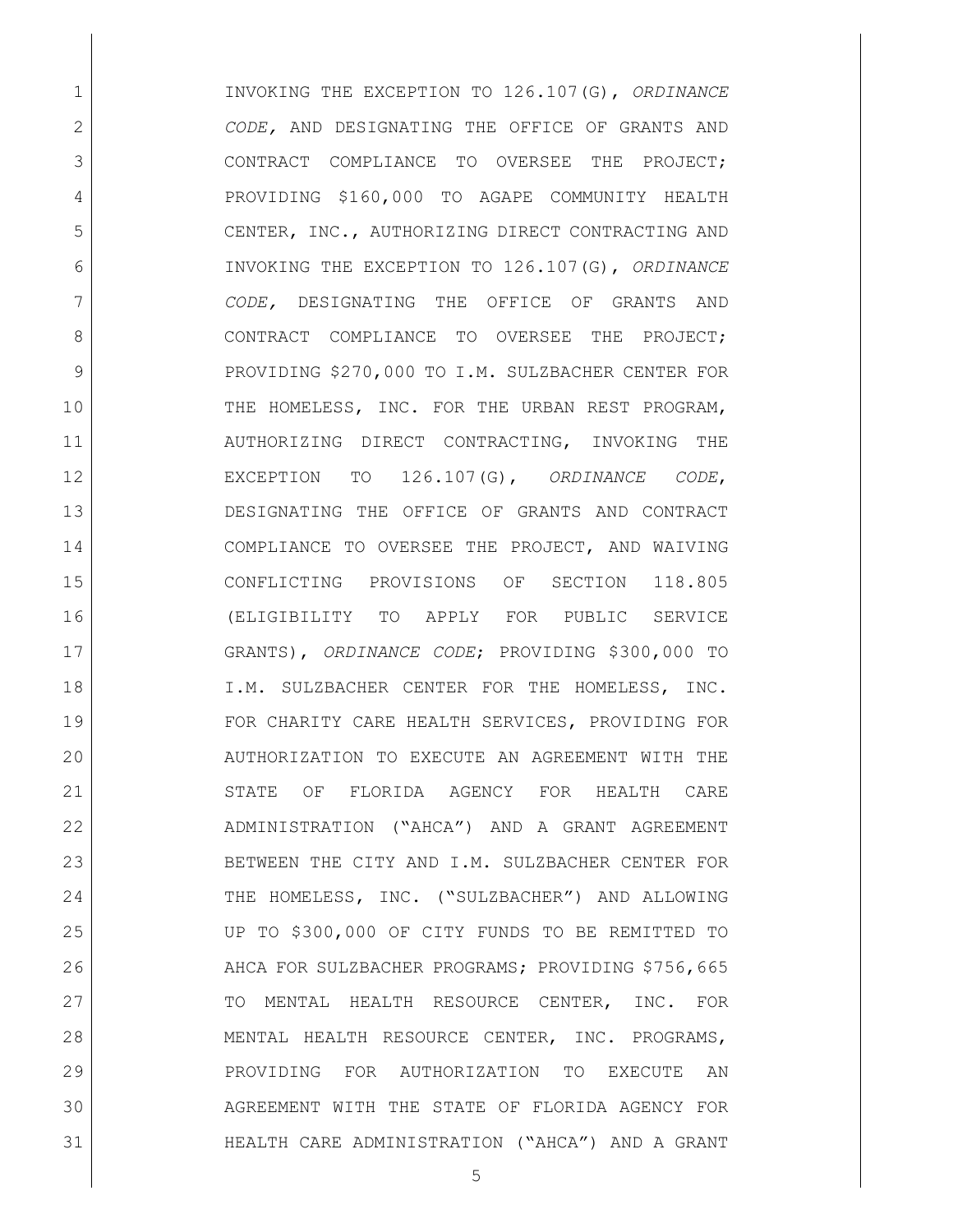**AGREEMENT BETWEEN THE CITY AND MENTAL HEALTH**  RESOURCE CENTER ("MHRC") AND ALLOWING UP TO 3 | \$756,665 OF CITY FUNDS TO BE REMITTED TO AHCA 4 FOR MHRC PROGRAMS; PROVIDING \$225,000 TO GOODWILL INDUSTRIES OF NORTH FLORIDA, INC., 6 AUTHORIZING DIRECT CONTRACTING AND INVOKING THE EXCEPTION TO 126.107(G), *ORDINANCE CODE,*  DESIGNATING THE OFFICE OF GRANTS AND CONTRACT COMPLIANCE TO OVERSEE THE PROJECT AND WAIVING CONFLICTING PROVISIONS OF SECTION 118.805 (ELIGIBILITY TO APPLY FOR PUBLIC SERVICE GRANTS), *ORDINANCE CODE*; PROVIDING \$150,000 TO FIRST COAST CRIME STOPPERS, INC., AUTHORIZING DIRECT CONTRACTING AND INVOKING THE EXCEPTION TO 126.107(G), *ORDINANCE CODE,* DESIGNATING THE OFFICE OF GRANTS AND CONTRACT COMPLIANCE TO OVERSEE THE PROJECT AND WAIVING CONFLICTING PROVISIONS OF SECTION 118.805 (ELIGIBILITY TO APPLY FOR PUBLIC SERVICE GRANTS), *ORDINANCE CODE*; PROVIDING \$1,795,000 TO THE CURE VIOLENCE PROGRAM AND FOUR CONTRACTORS, AUTHORIZING DIRECT CONTRACTING AND INVOKING THE EXCEPTION TO 126.107(G), *ORDINANCE CODE*; PROVIDING 24 | \$1,000,000 TO THE JACKSONVILLE LOCAL INITIATIVES SUPPORT CORPORATION ("LISC") SMALL BUSINESS GRANT PROGRAM ("PROGRAM"), AUTHORIZING DIRECT CONTRACTING AND INVOKING THE EXCEPTION TO 126.107(G), *ORDINANCE CODE,* DESIGNATING THE OFFICE OF GRANTS AND CONTRACT COMPLIANCE TO OVERSEE THE PROJECT AND WAIVING CONFLICTING PROVISIONS OF SECTION 118.805 (ELIGIBILITY TO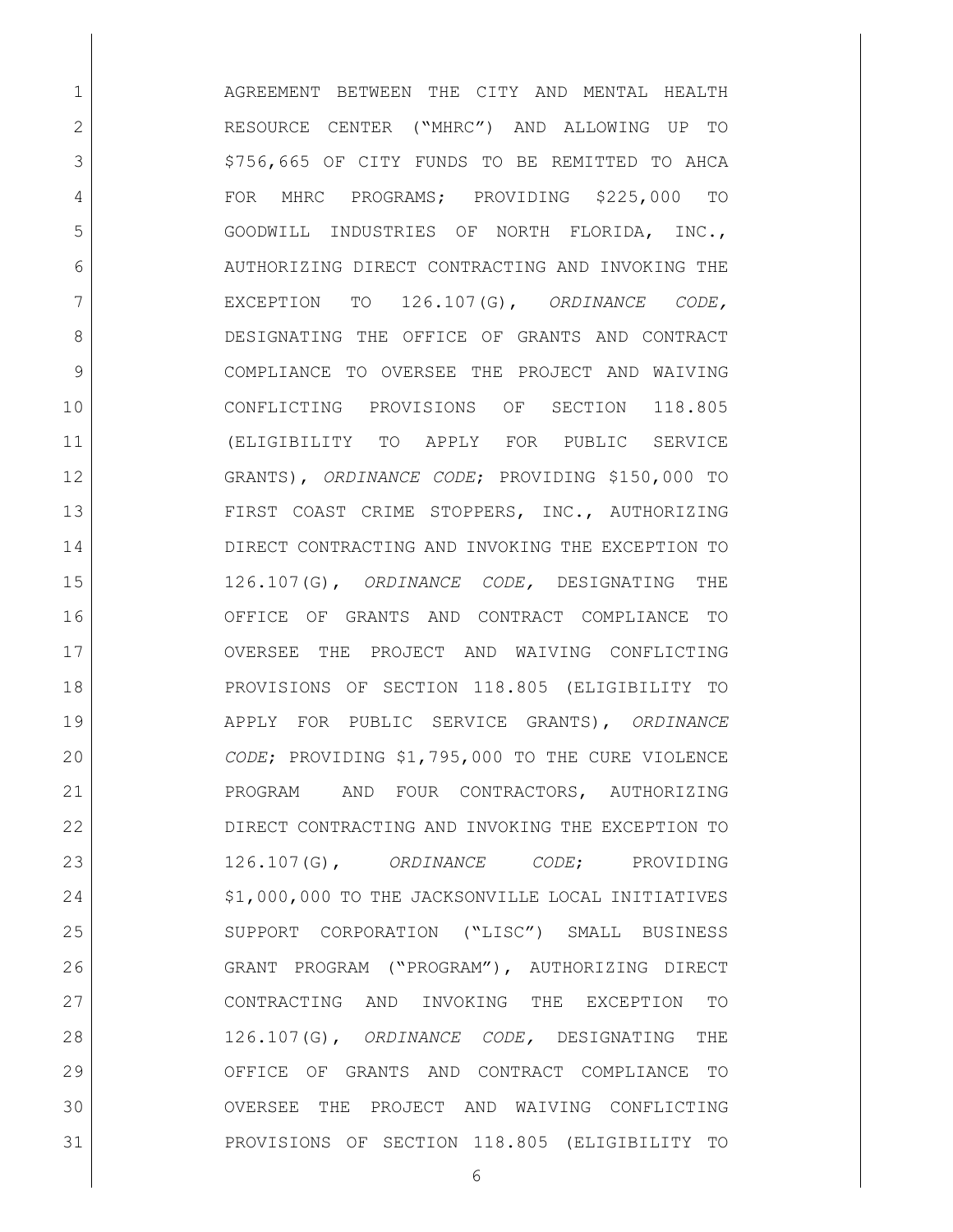APPLY FOR PUBLIC SERVICE GRANTS), *ORDINANCE CODE*; PROVIDING \$144,065 TO THE VOLUNTEERS IN MEDICINE, AUTHORIZING DIRECT CONTRACTING AND INVOKING THE EXCEPTION TO 126.107(G), *ORDINANCE CODE,* DESIGNATING THE OFFICE OF GRANTS AND CONTRACT COMPLIANCE TO OVERSEE THE PROJECT AND WAIVING CONFLICTING PROVISIONS OF SECTION 8 118.805 (ELIGIBILITY TO APPLY FOR PUBLIC SERVICE GRANTS), *ORDINANCE CODE*; PROVIDING \$100,000 TO 10 THE FIRE WATCH PROJECT, INC. ("PROJECT"), AUTHORIZING DIRECT CONTRACTING AND INVOKING THE EXCEPTION TO 126.107(G), *ORDINANCE CODE,* DESIGNATING THE OFFICE OF GRANTS AND CONTRACT COMPLIANCE TO OVERSEE THE PROJECT AND WAIVING CONFLICTING PROVISIONS OF SECTION 118.805 (ELIGIBILITY TO APPLY FOR PUBLIC SERVICE GRANTS), *ORDINANCE CODE*; PROVIDING \$25,000 TO 18 THE POLLOCK GROUP, LLC FOR THE FLORIDA BLACK EXPO ("PROGRAM"), AUTHORIZING DIRECT CONTRACTING AND INVOKING THE EXCEPTION TO 126.107(G), *ORDINANCE CODE,* DESIGNATING THE OFFICE OF GRANTS AND CONTRACT COMPLIANCE TO 23 | OVERSEE THE PROJECT AND WAIVING CONFLICTING PROVISIONS OF SECTION 118.805 (ELIGIBILITY TO APPLY FOR PUBLIC SERVICE GRANTS), *ORDINANCE CODE*; PROVIDING \$1,100,000 TO FARM SHARE, INC., 27 AUTHORIZING DIRECT CONTRACTING AND INVOKING THE EXCEPTION TO 126.107(G), *ORDINANCE CODE,* AND 29 DESIGNATING THE OFFICE OF ECONOMIC DEVELOPMENT; PROVIDING \$1,000,000 TO REGIONAL FOOD BANK OF NORTHEAST FLORIDA, INC. D/B/A FEEDING NORTHEAST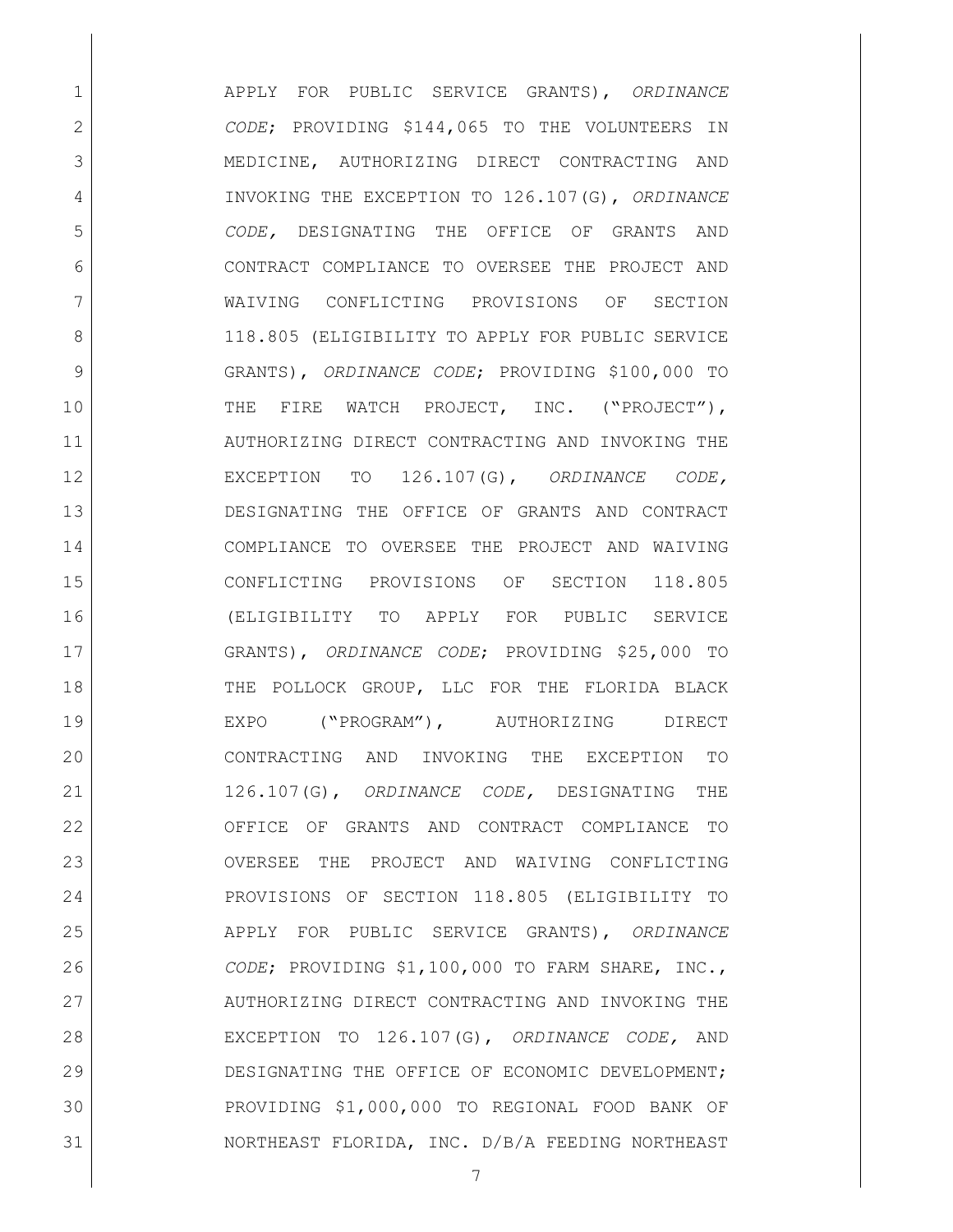FLORIDA, AUTHORIZING DIRECT CONTRACTING AND INVOKING THE EXCEPTION TO 126.107(G), *ORDINANCE CODE,* AND DESIGNATING THE OFFICE OF ECONOMIC 4 DEVELOPMENT TO OVERSEE THE PROJECT; APPROPRIATING FUNDS AND ADOPTING BUDGETS FOR THE 2021-2022 FISCAL YEAR FOR THE COMMUNITY REDEVELOPMENT AGENCY BUDGETS (RENEW ARLINGTON, 8 KINGSOUTEL CROSSING, JACKSONVILLE INTERNATIONAL AIRPORT AND DIA COMMUNITY REDEVELOPMENT AGENCIES); APPROPRIATING FUNDS AND ADOPTING THE BUDGET FOR THE 2021-2022 FISCAL YEAR FOR THE TOURIST DEVELOPMENT COUNCIL; INCORPORATING 13 SCHEDULES; PROVIDING FOR SEVERABILITY; 14 PROVIDING FOR RECONCILIATION OF SCHEDULES, TEXT, CODIFICATION, JOURNAL ENTRIES; PROVIDING AN 16 EFFECTIVE DATE.

# **BE IT ORDAINED** by the Council of the City of Jacksonville:

### **TABLE OF CONTENTS**

| 20 | Section: Subject:<br>Page:                                  |
|----|-------------------------------------------------------------|
| 21 |                                                             |
| 22 | Section 1.1<br>Estimated Revenues; Appropriations.  15      |
| 23 | Section 1.2<br>Restricted Application of Revenues to Fund   |
| 24 |                                                             |
| 25 | Special Provisions.  16<br>Section 1.3                      |
| 26 |                                                             |
| 27 | (b) Departmental Capital Outlay.  16                        |
| 28 |                                                             |
| 29 | (d) Federal Public Service Grants.  17                      |
| 30 | (e) State, Federal and Other Grant Programs  17             |
| 31 | (f) General Fund/GSD funding for salaries and benefits.  19 |
|    |                                                             |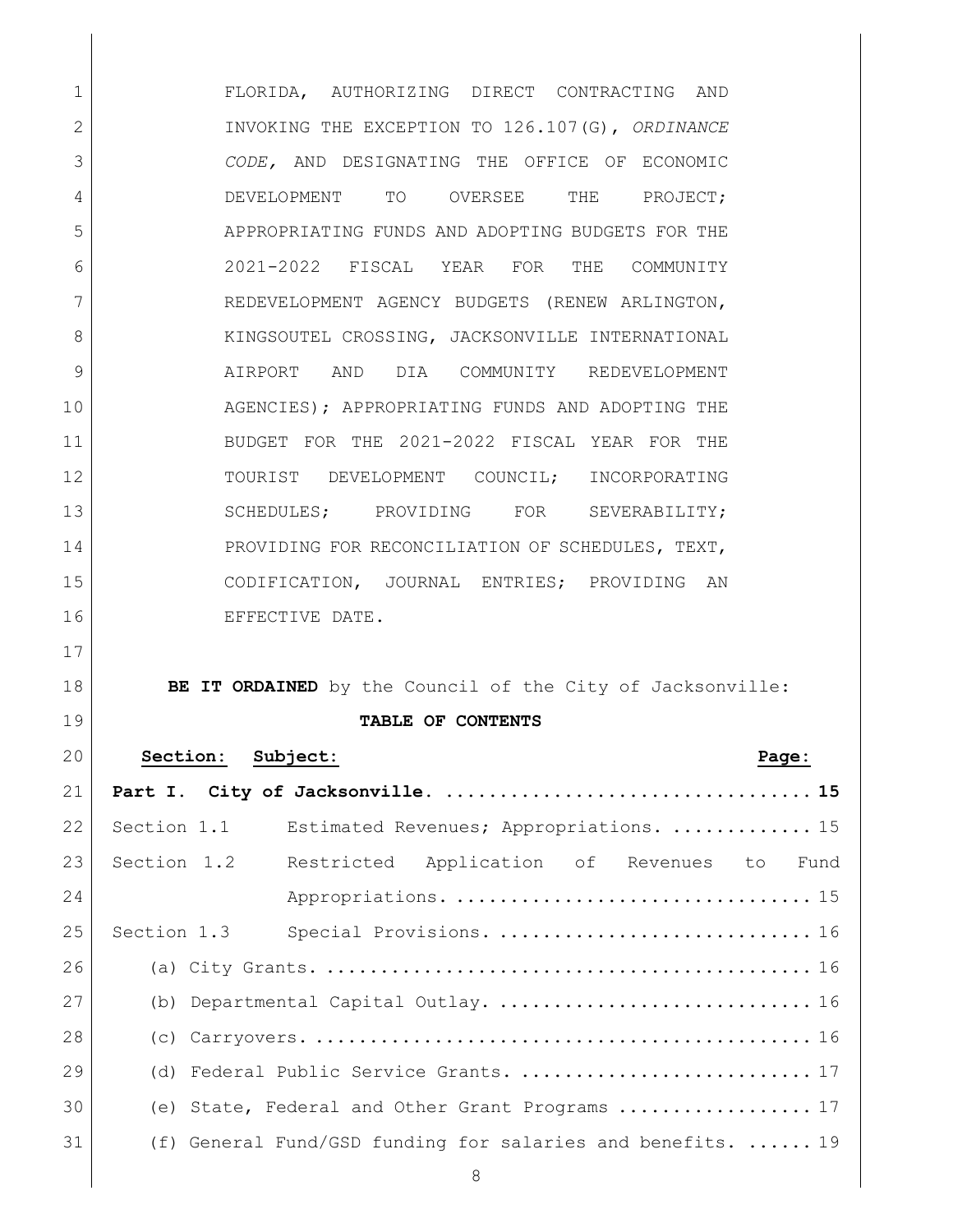| $\mathbf{1}$ | Section 1.4  | Employees Authorized; Allocation.  19                |
|--------------|--------------|------------------------------------------------------|
| 2            | Section 1.5  | Temporary Employee Hours; Allocation.  19            |
| 3            | Section 1.6  | Capital Improvement Plan Budget.  20                 |
| 4            | Section 1.7  | All Years Budget City Debt Management Fund.  20      |
| 5            | Section 1.8  |                                                      |
| 6            | Section 1.9  | IT Systems Development Program Budget.  20           |
| 7            | Section 1.10 | Declaration of intent to reimburse.  20              |
| 8            | Part II. JEA |                                                      |
| 9            | Section 2.1  | Estimated Revenues; Appropriations.  21              |
| 10           | Section 2.2  | Allocations, Allotments and Transfers.  22           |
| 11           | Part III.    | Jacksonville Aviation Authority 23                   |
| 12           |              | Section 3.1 Estimated Revenues; Appropriations 23    |
| 13           |              | Section 3.2 Allocations, Allotments and Transfers 23 |
| 14           | Part IV.     | Jacksonville Port Authority  24                      |
| 15           | Section 4.1  | Estimated Revenues: Appropriations.  24              |
| 16           | Section 4.2  | Allocations, Allotments and Transfers.  25           |
| 17           |              | Part V. Jacksonville Transportation Authority 25     |
| 18           | Section 5.1  | Estimated Revenues; Appropriations.  26              |
| 19           | Section 5.2  | Allocations, Allotments and Transfers.  26           |
| 20           | Part VI.     |                                                      |
| 21           | Section 6.1  | Estimated Revenues; Appropriations.  27              |
| 22           | Section 6.2  | Allocations, Allotments and Transfers.  27           |
| 23           | Part VII.    | Jacksonville Housing Finance Authority 28            |
| 24           | Section 7.1  | Estimated Revenues; Appropriations.  28              |
| 25           | Section 7.2  | Allocations, Allotments and Transfers.  28           |
| 26           | Part VIII.   | Downtown Vision Business Improvement District 29     |
| 27           | Section 8.1  | Estimated Revenues; Appropriations.  29              |
| 28           | Section 8.2  | Allocations, Allotments and Transfers.  29           |
| 29           | Section 8.3  | Approval of Non-ad valorem Assessment.  30           |
| 30           | Part IX.     |                                                      |
| 31           | Section 9.1  | Budget Restrictions.  30                             |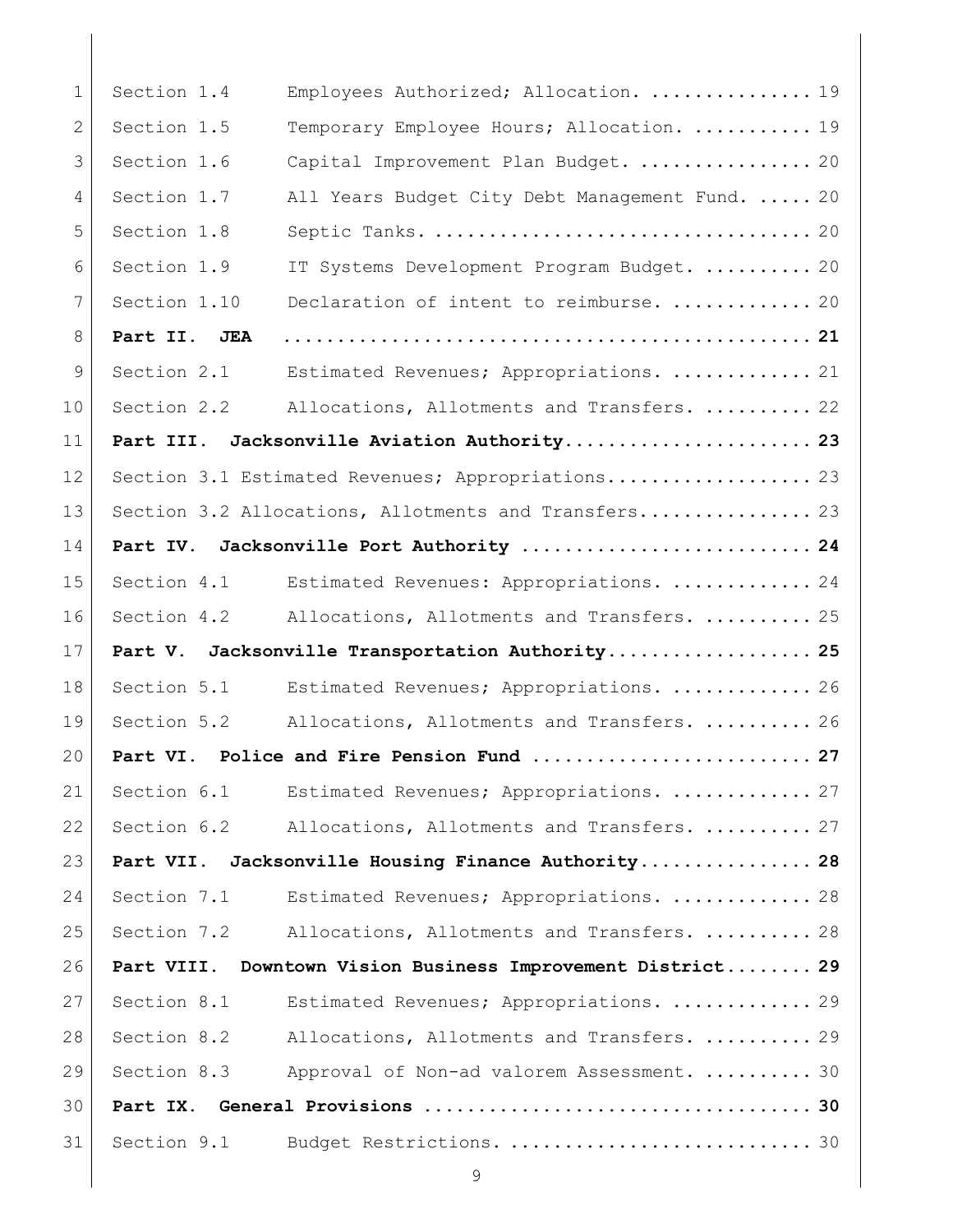| $\mathbf 1$ | Section 9.2  | Capital Projects.  31                                 |
|-------------|--------------|-------------------------------------------------------|
| 2           | Section 9.3  | Auto Allowance Restrictions.  31                      |
| 3           | Section 9.4  | Pension Contributions.  31                            |
| 4           | Section 9.5  | Approval of Non-ad valorem Assessment for Stormwater  |
| 5           |              | Management Service.  32                               |
| 6           | Section 9.6  | Annual Public Hearing before the City Council         |
| 7           |              | regarding Approval of Non-ad valorem Assessment for   |
| 8           |              | Stormwater Management Service.  32                    |
| 9           | Section 9.7  | Approval of Non-ad valorem Assessment for Solid Waste |
| 10          |              |                                                       |
| 11          | Section 9.8  | Annual Public Hearing before the City Council         |
| 12          |              | regarding Approval of Non-ad valorem Assessment for   |
| 13          |              | Solid Waste Services.  33                             |
| 14          |              |                                                       |
| 15          | Section 10.1 | and communication expenses of Council<br>Postage      |
| 16          |              | members, Waiver of Section 10.105, Ordinance Code.    |
| 17          |              |                                                       |
| 18          | Section 10.2 | JSEB and MBE Programs Funding Requirements, Waiver    |
| 19          |              | of Section 126.605, Ordinance Code.  33               |
| 20          | Section 10.3 | Waiver of Section 111.183 (Tayé Brown Regional Park   |
| 21          |              | Improvement Trust Fund), Ordinance Code.  33          |
| 22          | Section 10.4 | Chapter 126, Ordinance Code, Waiver in regard to the  |
| 23          |              | ASM Global Contract and providing for utilization by  |
| 24          |              | ASM Global of the ASM Global Procurement Policies.    |
| 25          |              |                                                       |
| 26          | Section 10.5 | Waiver of Ordinance 2000-1079-E, as amended by        |
| 27          |              | Ordinance 2001-795-E.  35                             |
| 28          | Section 10.6 | Waiver of Section 715.208 (Annual Adoption            |
| 29          |              |                                                       |
| 30          | Section 10.7 | Waiver of Schedule B-3, General Fund Revenue and      |
| 31          |              | Expenditure Projections required by Section 106.201,  |
|             |              | 10                                                    |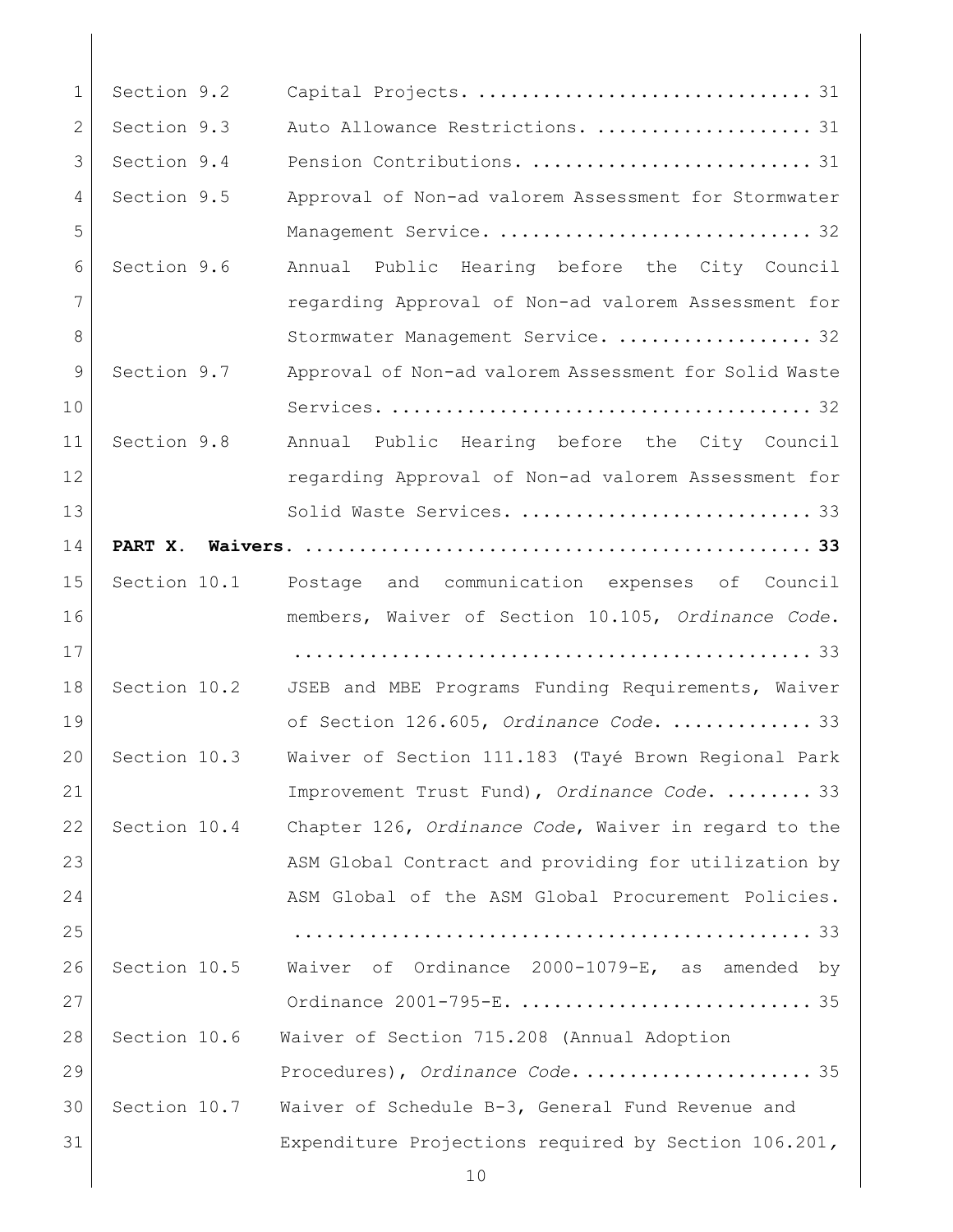| $\mathbf 1$    |               | Ordinance Code 35                                                    |
|----------------|---------------|----------------------------------------------------------------------|
| $\mathbf{2}$   |               | Part XI. Miscellaneous Provisions  35                                |
| 3              | Section 11.1  | Public Works Charge Back Limitations.  35                            |
| 4              | Section 11.2  | Food and Beverage appropriation pursuant to Section                  |
| 5              |               | 106.203(b), Ordinance Code.  36                                      |
| 6              | Section 11.3  | Limits on Payments to Jacksonville Area Legal Aid.                   |
| $\overline{7}$ |               |                                                                      |
| 8              | Section 11.4  | Proviso regarding expenditures of Stormwater fee for                 |
| 9              |               | time, equipment, material and personnel.  36                         |
| 10             | Section 11.5  | Proviso regarding Shands Jacksonville indigent care                  |
| 11             |               |                                                                      |
| 12             | Section 11.6  |                                                                      |
| 13             | Section 11.7  | 2021-2022 fiscal year Recapture review<br>for                        |
| 14             |               | contribution to funds with negative cash balances.                   |
| 15             |               |                                                                      |
| 16             | Section 11.8  | Emergency Funds from Public Buildings.  38                           |
| 17             | Section 11.9  | City Council Postage.  38                                            |
| 18             | Section 11.10 | Agreements between the City of Jacksonville Office                   |
| 19             |               | оf<br>General Counsel and Conflict Counsel<br>for                    |
| 20             |               | 38<br>Jacksonville Sheriff's Office.                                 |
| 21             |               | Section 11.11 Florida Theatre Performing Arts Center,<br>Inc.        |
| 22             |               | (\$1,000,000) authorizing an amendment to Contract No.               |
| 23             |               |                                                                      |
| 24             |               | Section 11.12. Attaching the ARP Act Funding Table for Informational |
| 25             |               |                                                                      |
| 26             |               |                                                                      |
| 27             |               | Section 12.1 Gateway Community Services (GCS) and up to Seven        |
| 28             |               | Emergency Departments (\$1,128,348) authorizing                      |
| 29             |               | Direct Contracting and invoking the exception to                     |
| 30             |               | 126.107, Ordinance Code.  39                                         |
| 31             |               | Section 12.2 Prisoners of Christ, Inc. (POC) (\$400,000)             |
|                |               | 11                                                                   |

 $\overline{\phantom{a}}$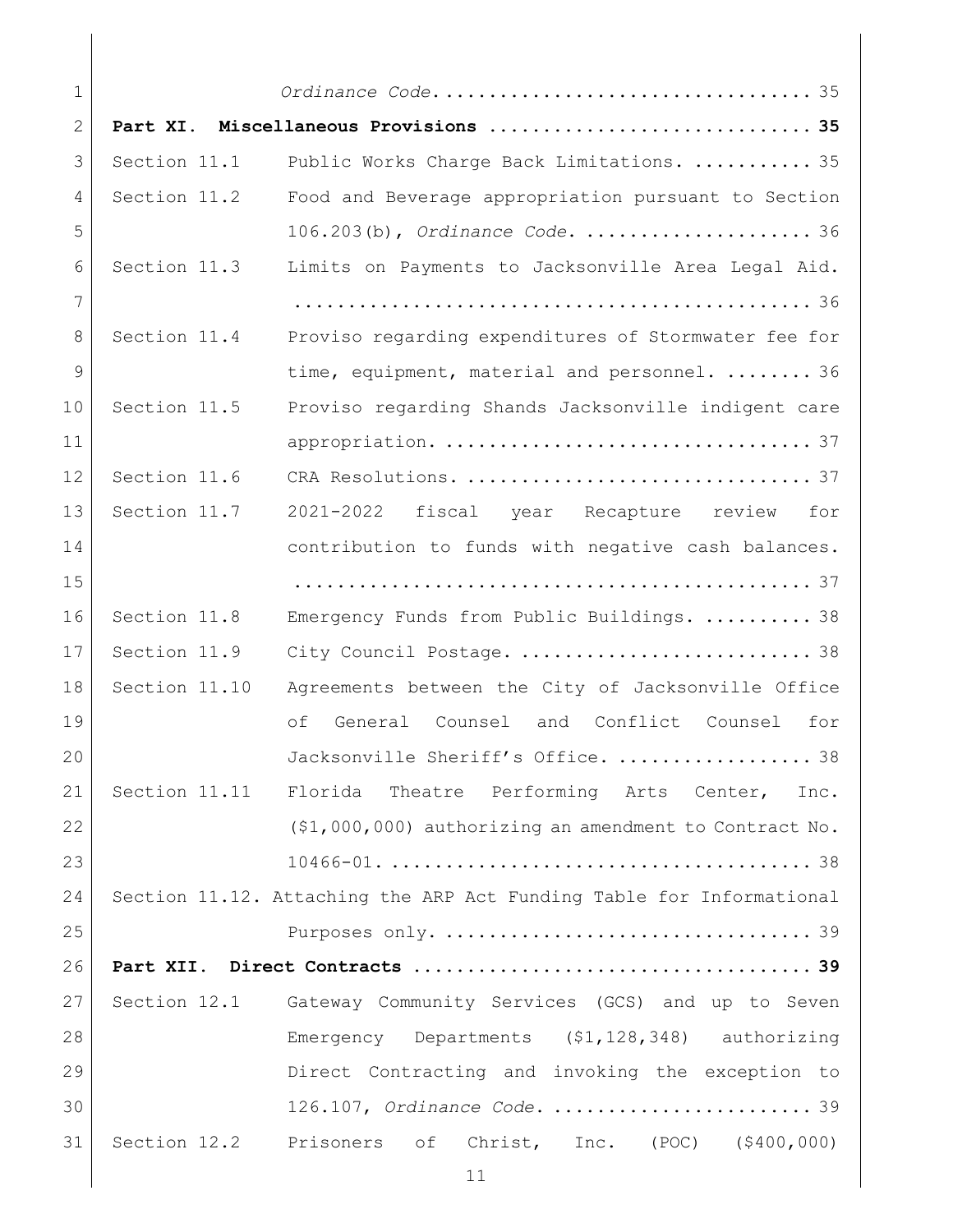| $\mathbf 1$    |                 | authorizing Direct Contracting and invoking the          |
|----------------|-----------------|----------------------------------------------------------|
| $\overline{2}$ |                 | exception to $126.107(q)$ , Ordinance Code.  41          |
| 3              | Section 12.3    | New Hope Education and Addiction Services, Inc. d/b/a    |
| 4              |                 | Florida Recovery School (FRS) (\$100,000) authorizing    |
| 5              |                 | Direct Contracting and invoking the exception to         |
| 6              |                 | $126.107(q)$ , Ordinance Code.  42                       |
| 7              | Section 12.4    | Operation New Hope, Inc. (ONH) (\$400,000) authorizing   |
| 8              |                 | Direct Contracting and invoking the exception to         |
| 9              |                 |                                                          |
| 10             | Section 12.5    | Edward Waters College, Inc. for New Town Success Zone    |
| 11             |                 | (NTSZ) (\$161,300) authorizing Direct Contracting and    |
| 12             |                 | invoking the exception to $126.107(q)$ , Ordinance Code. |
| 13             |                 |                                                          |
| 14             | Section 12.6    | Groundwork Jacksonville, Inc. (GWJ) (\$50,000)           |
| 15             |                 | authorizing Direct Contracting and invoking the          |
| 16             |                 | exception to $126.107(g)$ , Ordinance Code.  44          |
| 17             | Section 12.7    | United Way of Northeast Florida, Inc. (\$150,000)        |
| 18             |                 | authorizing Direct Contracting and invoking the          |
| 19             |                 | exception to $126.107(g)$ , Ordinance Code.  45          |
| 20             | Section<br>12.8 | Agape Community Health Center, Inc. (\$160,000)          |
| 21             |                 | authorizing Direct Contracting, and invoking the         |
| 22             |                 | exception to $126.107(g)$ , Ordinance Code.  46          |
| 23             | Section 12.9    | I.M. Sulzbacher Center for the Homeless, Inc.            |
| 24             |                 | (\$270,000) authorizing Direct Contracting and           |
| 25             |                 | invoking the exception to 126.107(g), Ordinance Code.    |
| 26             |                 |                                                          |
| 27             | Section 12.10   | I.M. Sulzbacher Center for the Homeless, Inc.            |
| 28             |                 | ("Sulzbacher"), authorizing the execution of a Letter    |
| 29             |                 | of Agreement with the State of Florida Agency for        |
| 30             |                 | Health Care Administration ("AHCA") and a Letter of      |
| 31             |                 | Agreement between the City and Sulzbacher allowing up    |
|                |                 | 12                                                       |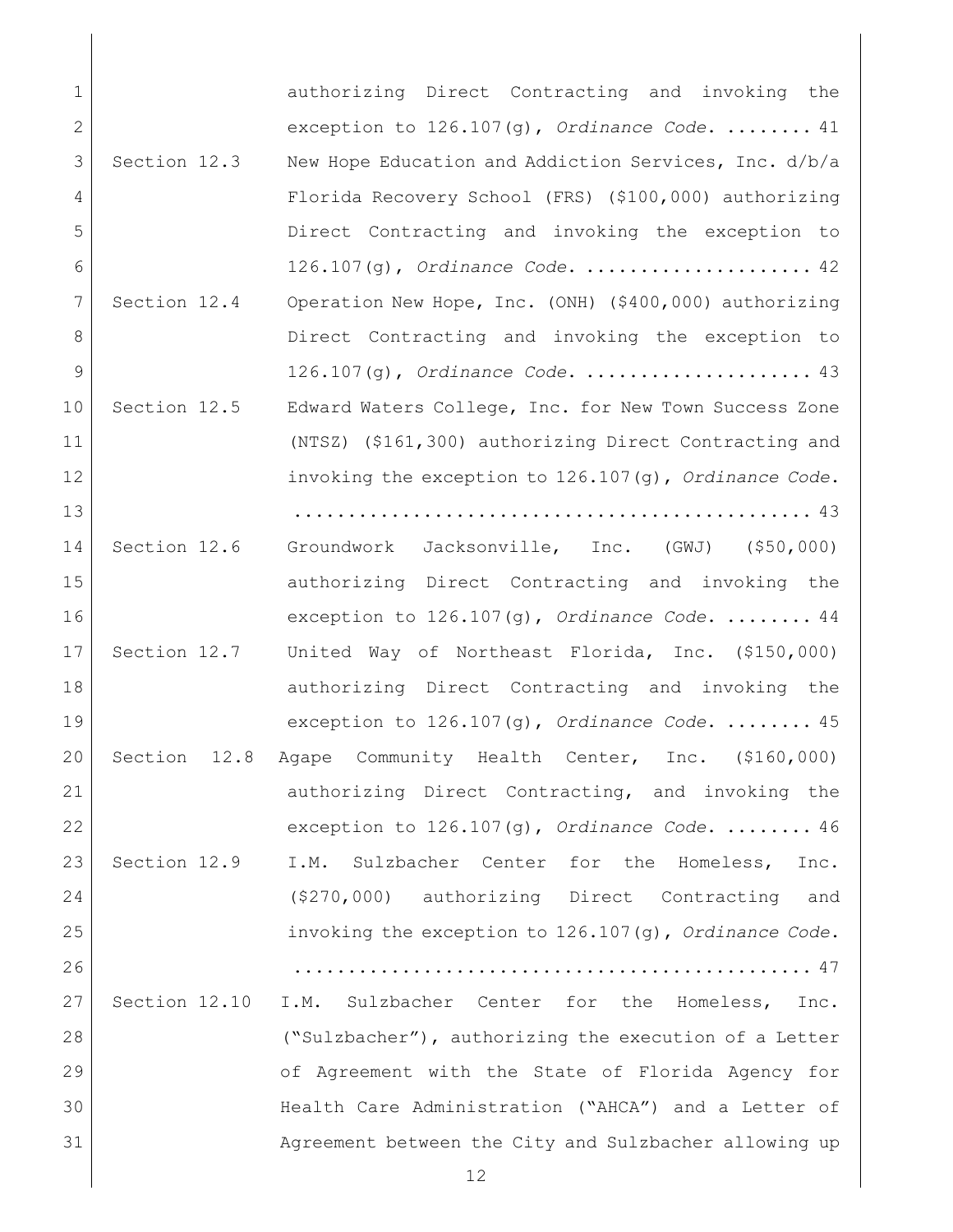| $\mathbf 1$  |               | to \$300,000 of City funds to be remitted to AHCA for                |
|--------------|---------------|----------------------------------------------------------------------|
| $\mathbf{2}$ |               | Sulzbacher programs 48                                               |
| 3            | Section 12.11 | Mental Health Resource Center, Inc. ("MHRC"),                        |
| 4            |               | authorizing the execution of a Letter of Agreement                   |
| 5            |               | with the State of Florida Agency for Health Care                     |
| 6            |               | Administration ("AHCA") and a Letter of Agreement                    |
| 7            |               | between the City and MHRC allowing up to \$756,665 of                |
| 8            |               | City funds to be remitted to AHCA for MHRC programs.                 |
| 9            |               |                                                                      |
| 10           |               | Section 12.12 Goodwill Industries of North Florida, Inc. (\$225,000) |
| 11           |               | authorizing Direct Contracting, and invoking the                     |
| 12           |               | exception to $126.107(g)$ , Ordinance Code.  50                      |
| 13           | Section 12.13 | First Coast Crime Stoppers, Inc. (\$150,000)                         |
| 14           |               | authorizing Direct Contracting and invoking the                      |
| 15           |               | exception to $126.107(g)$ , Ordinance Code.  51                      |
| 16           |               | Section 12.14 Cure Violence Program ("Program") and four             |
| 17           |               | contractors (\$1,795,000), authorizing Direct                        |
| 18           |               | Contracting and invoking the exception to $126.107(q)$ ,             |
| 19           |               |                                                                      |
| 20           | Section 12.15 | Jacksonville Local Initiatives Support Corporation                   |
| 21           |               | ("LISC") Small Business Grant Program ("Program")                    |
| 22           |               | (\$1,000,000), authorizing Direct Contracting and                    |
| 23           |               | invoking the exception to 126.107(g), Ordinance Code.                |
| 24           |               |                                                                      |
| 25           |               | Section 12.16 Volunteers in Medicine (\$144,065), authorizing        |
| 26           |               | Direct Contracting and invoking the exception to                     |
| 27           |               |                                                                      |
| 28           | Section 12.17 | The Fire Watch Project, Inc. ("Project") (\$100,000),                |
| 29           |               | authorizing Direct Contracting and invoking the                      |
| 30           |               | exception to 126.107(g), Ordinance Code.  55                         |
|              | 31            | Section 12.18 The Pollock Group, LLC for the Florida Black Expo      |
|              |               | 13                                                                   |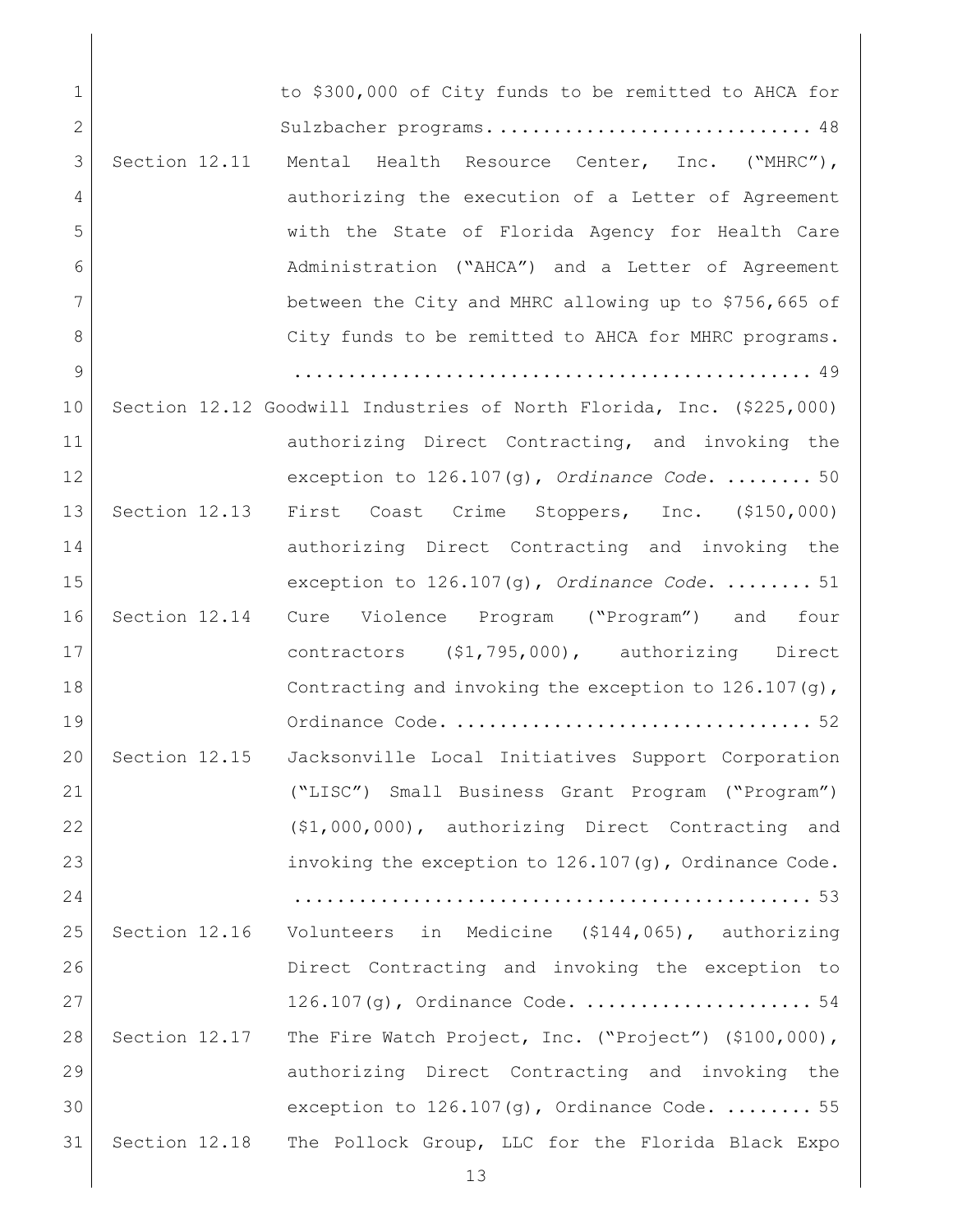| 1            | $("Program")$ $( $25,000)$ , authorizing Direct                    |
|--------------|--------------------------------------------------------------------|
| $\mathbf{2}$ | Contracting and invoking the exception to $126.107(q)$ ,           |
| 3            |                                                                    |
| 4            | Section 12.19<br>Farm Share, Inc. (\$1,100,000) authorizing Direct |
| 5            | Contracting and invoking the exception to $126.107(q)$ ,           |
| 6            |                                                                    |
| 7            | Section 12.20 Regional Food Bank of Northeast Florida, Inc. d/b/a  |
| 8            | Feeding Northeast Florida (\$1,000,000) authorizing                |
| 9            | Direct Contracting and invoking the exception to                   |
| 10           | $126.107$ (g), Ordinance Code.  58                                 |
| 11           | Part XIII. Community Redevelopment Agency Budgets 58               |
| 12           | Arlington Community Redevelopment Agency<br>Section 13.1<br>Renew  |
| 13           | budget and carryover language.  58                                 |
| 14           | Section 13.2<br>KingSoutel Crossing Community Redevelopment Agency |
| 15           | budget and carryover language.  59                                 |
| 16           | Section 13.3 Jacksonville International Airport Community          |
| 17           | Redevelopment Agency budget and carryover language.                |
| 18           |                                                                    |
| 19           | Section 13.4 DIA Community Redevelopment Agency and carryover      |
| 20           |                                                                    |
| 21           | Part XIV. Duval County Tourist Development Council 60              |
| 22           | Section 14.1 Duval County Tourist Development Council (TDC)        |
| 23           |                                                                    |
| 24           | Part XV. Schedules Incorporated, Severability, Document            |
| 25           | Reconciliation, Effective Date 61                                  |
| 26           | Section 15.1<br>Incorporation of Schedules.  61                    |
| 27           | Section 15.2                                                       |
| 28           | Section 15.3<br>Reconciliation of schedules, text, codification,   |
| 29           |                                                                    |
| 30           |                                                                    |
| 31           |                                                                    |
|              | 14                                                                 |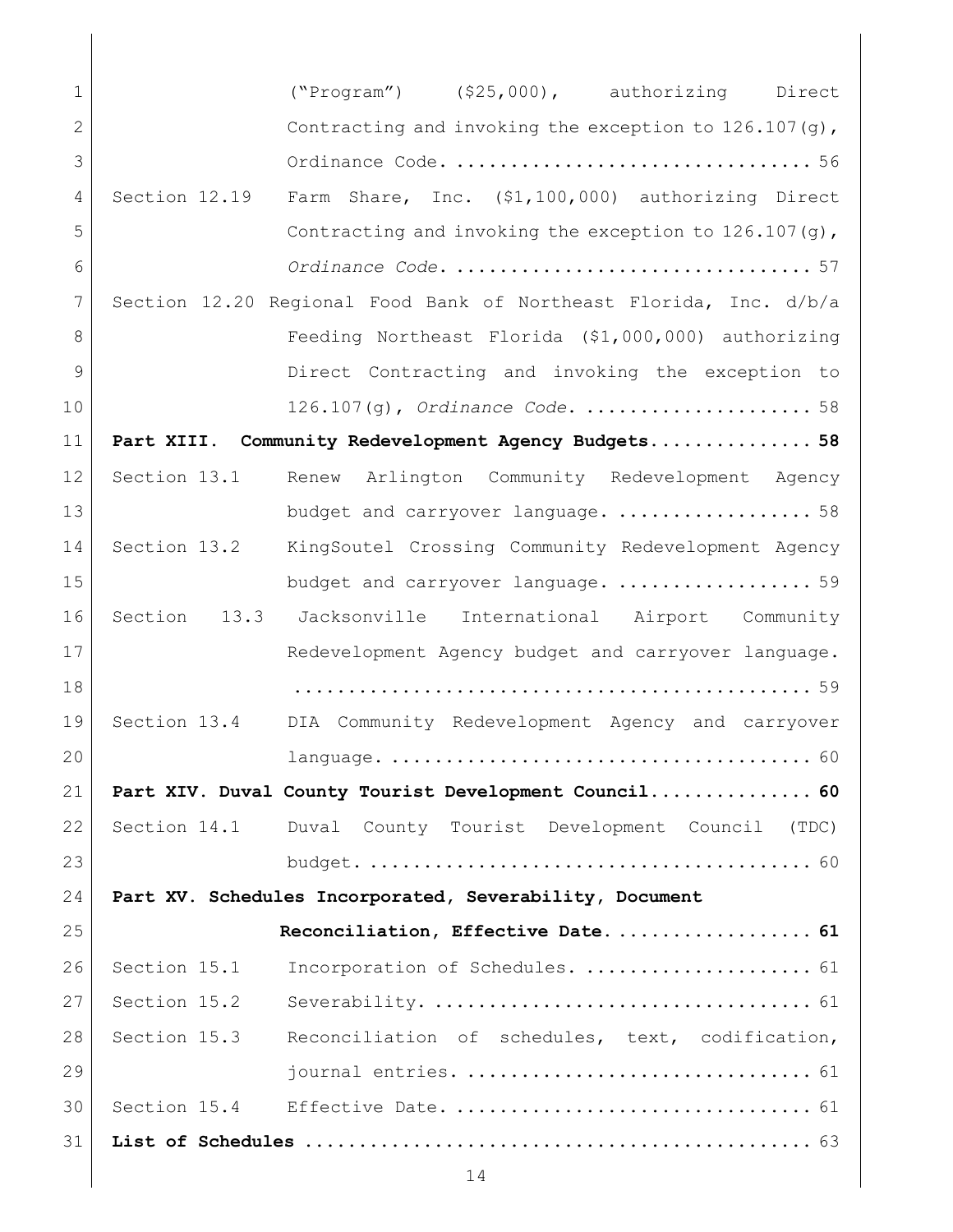**List of Attachments [.............................................](#page-64-0) 65**

**List of Exhibits [................................................](#page-64-1) 65**

# <span id="page-14-0"></span>**Part I. City of Jacksonville.**

# <span id="page-14-1"></span>**Section 1.1 Estimated Revenues; Appropriations.**

 From the estimated revenues set forth on **Schedule A**, there are hereby appropriated the sums set forth on **Schedule A-1, Schedule A- 2, A-3** and **Schedule B** for the indicated purposes of the City of Jacksonville. The estimated revenues and appropriations provided therein, together with the other applicable provisions of this ordinance, shall constitute the annual budget and appropriations for the City of Jacksonville for its fiscal year beginning October 1, 2021 and ending September 30, 2022, which budget is hereby adopted 13 and approved by the Council pursuant to Section 14.02 of the Charter, as amended. Furthermore, the funds in the accounts listed in **Schedule AF** shall be available for expenditure during the 2021-2022 fiscal 16 year.

# <span id="page-14-2"></span> **Section 1.2 Restricted Application of Revenues to Fund Appropriations.**

19 As required by law and prior ordinance of the Council, the following revenues as set forth on **Schedule A** shall be applied to and appropriated only for the purposes specified below as set forth on **Schedule A, Schedule A-1, Schedule A-2, Schedule A-3,** and **Schedule B**:

24 Ad valorem tax revenues-General Services District. The following sums of ad valorem tax revenues to be assessed, levied and collected by the City within the General Services District are specifically appropriated only for the following purposes, as set forth in the General-Fund General Services District portion of the budget: \$30,275,594 for indigent care to the State of Florida Disproportionate Share Program in the amounts per the Agreement approved by Ordinance 98-952-E, as amended.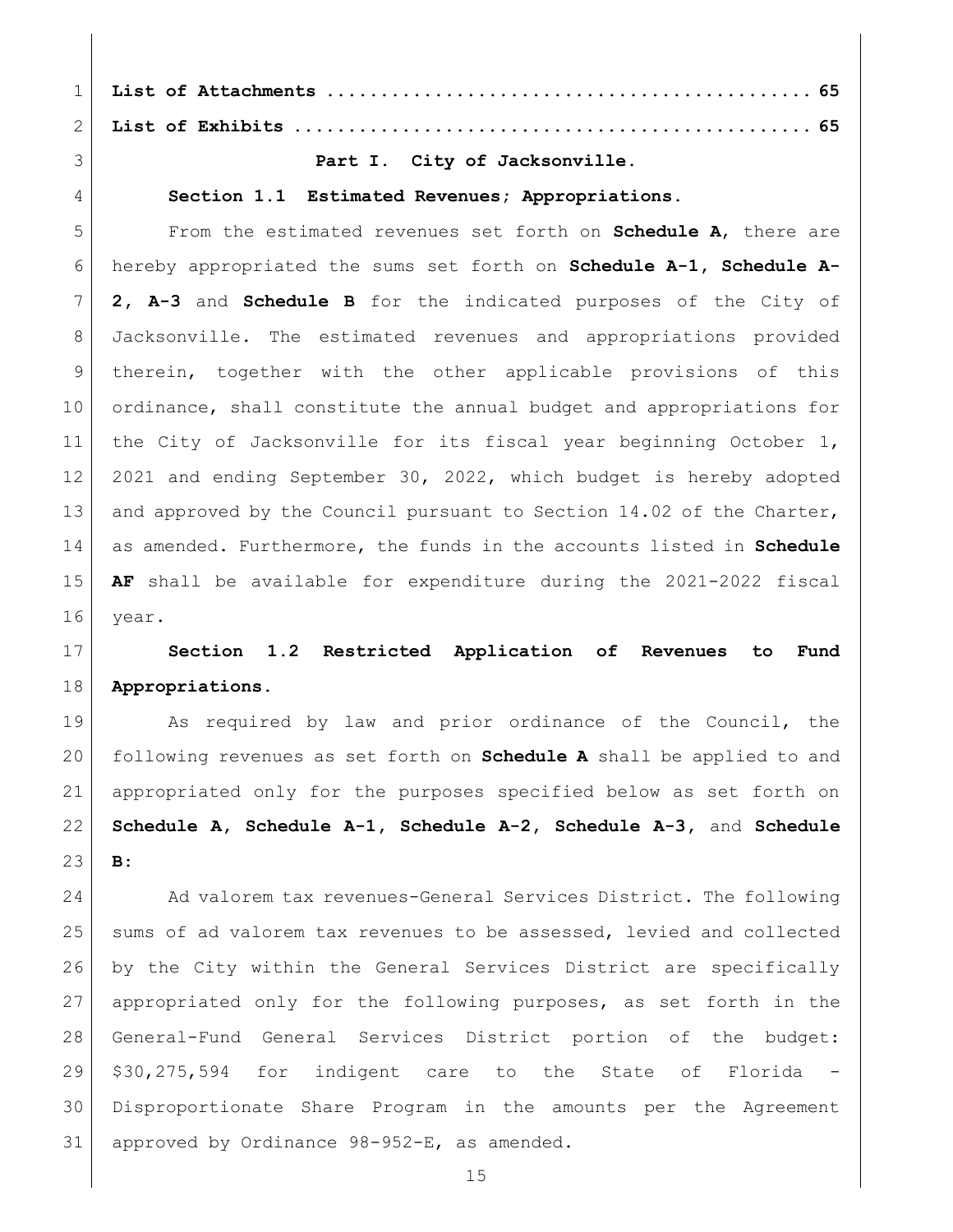1 The remaining ad valorem tax revenues derived from a levy for general services purposes shall be a part of the general revenues of 3 the General Fund General-Services District.

# <span id="page-15-0"></span>**Section 1.3 Special Provisions.**

# <span id="page-15-1"></span>(a) **City Grants.**

 The appropriations for non-governmental organizations made on **Schedule A-2** are subject to the provisions of Chapter 118, *Ordinance Code*. The appropriations made herein shall be awarded as grants-in- aid to the miscellaneous agencies, and shall not require additional legislation for distribution of funds. These grants shall be administered by City departments as designated in this ordinance. The appropriation made to the Cultural Council of Greater Jacksonville, Inc., (Cultural Council) shall be disbursed directly to the Cultural Council and distributed by the Cultural Council to the various art organizations. A list of art organizations receiving an appropriation shall be provided to the City Council, and each of such receiving organizations shall be recipients within the meaning of and subject to Chapter 118, *Ordinance Code*.

<span id="page-15-2"></span>

### (b) **Departmental Capital Outlay**.

 Except as otherwise specifically provided on **Schedule B**, the appropriations to each organizational unit for capital outlay are appropriated for acquisition of common office furniture and common equipment and for other support of departmental operations. Additional and/or replacement of common office furniture or common office equipment shall be acquired from such appropriations only upon written approval by the City Comptroller after certification from the 27 Chief of Procurement that no such furniture or equipment as requested is available from any other source in the City. This specifically excludes computer or telecommunications items which require the approval of the Information Technology Division.

<span id="page-15-3"></span>(c) **Carryovers**.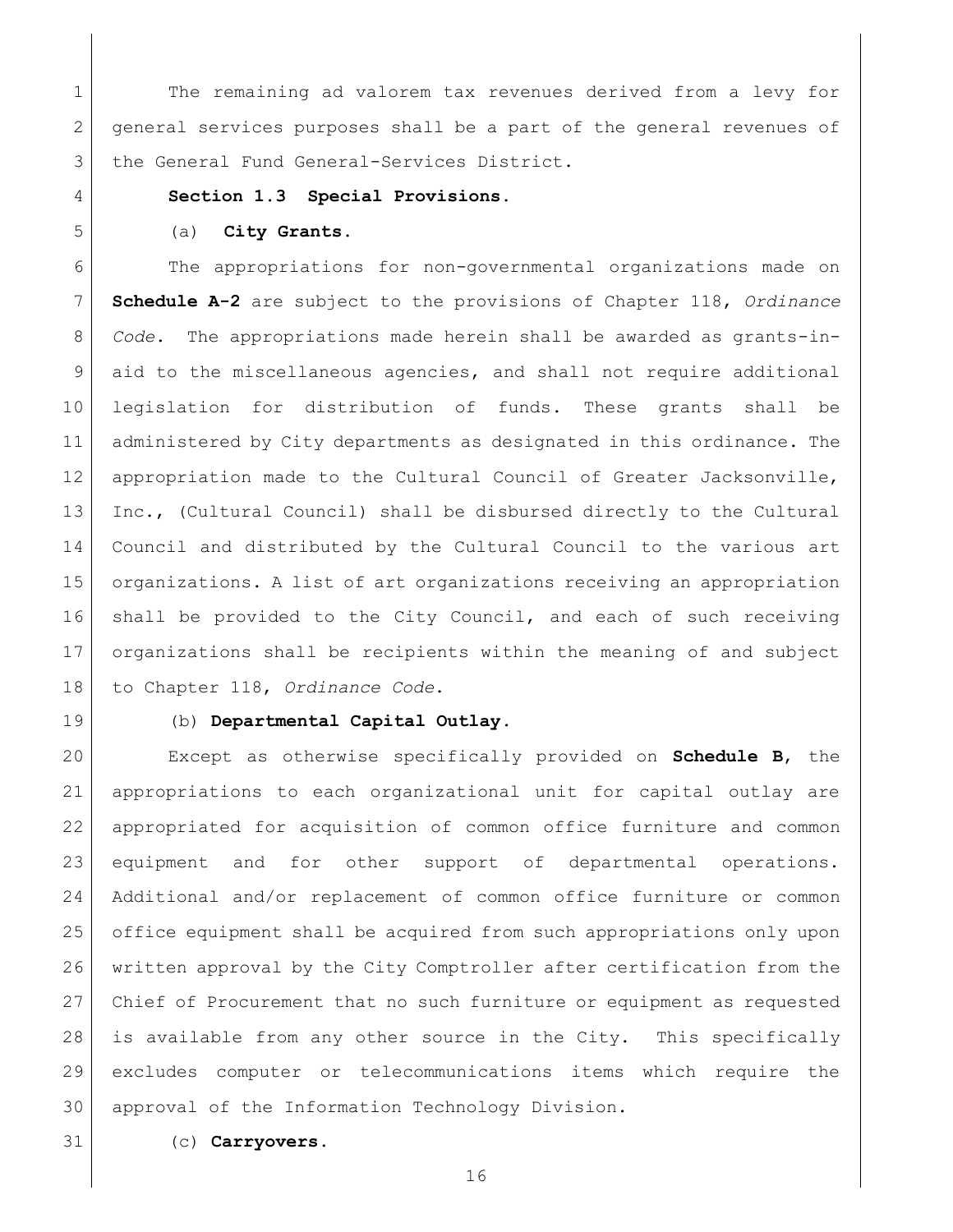1 Departmental capital outlay carryovers will be as specified on **Schedule AF** except that there will be no carryovers in accounts of less than \$1,000.

<span id="page-16-0"></span>

## (d) **Federal Public Service Grants.**

 The appropriations for non-governmental organizations made on Schedule A-3 were approved via separate legislation and are shown for informational purposes only. These grants are administered by the 8 | Housing and Community Development Division.

# <span id="page-16-1"></span>(e) **State, Federal and Other Grant Programs**

 (1) **Continuing or Receiving Grants requiring no match.** The Grants attached hereto as **Schedule B1-A** requires no City match. These Grants represent continuing multi-year awards or recurring grants which the City applies for annually and for which the City anticipates securing. The Council hereby approves the list of Grants in **Schedule B1-A** and approves the appropriation and authorizes an increase in the employee cap during the duration of the grant as applicable upon receiving the grant award contract and subsequent MBRC approval of 18 the Budget Revision form for each grant. Quarterly the Administration shall submit a report to the Finance Committee within two weeks of the end of the quarter. The Mayor and Corporation Secretary are authorized to execute the necessary agreements. **Additional appropriation.** There is also appropriated from and to such accounts, 23 for the purposes stated herein, any additional grant funds, to the 24 extent the same becomes available during the term of the grant, and during any permissible extension of the grant term. The Director of Finance and Administration is authorized to make such necessary accounting adjustments, without further Council action, to reflect 28 actual grant revenues received.

 (2) **Continuation Grant/City Match required and approved.** The Grants attached hereto as **Schedule B1-B** are continuation grants which require a City match. The City match is approved in this budget.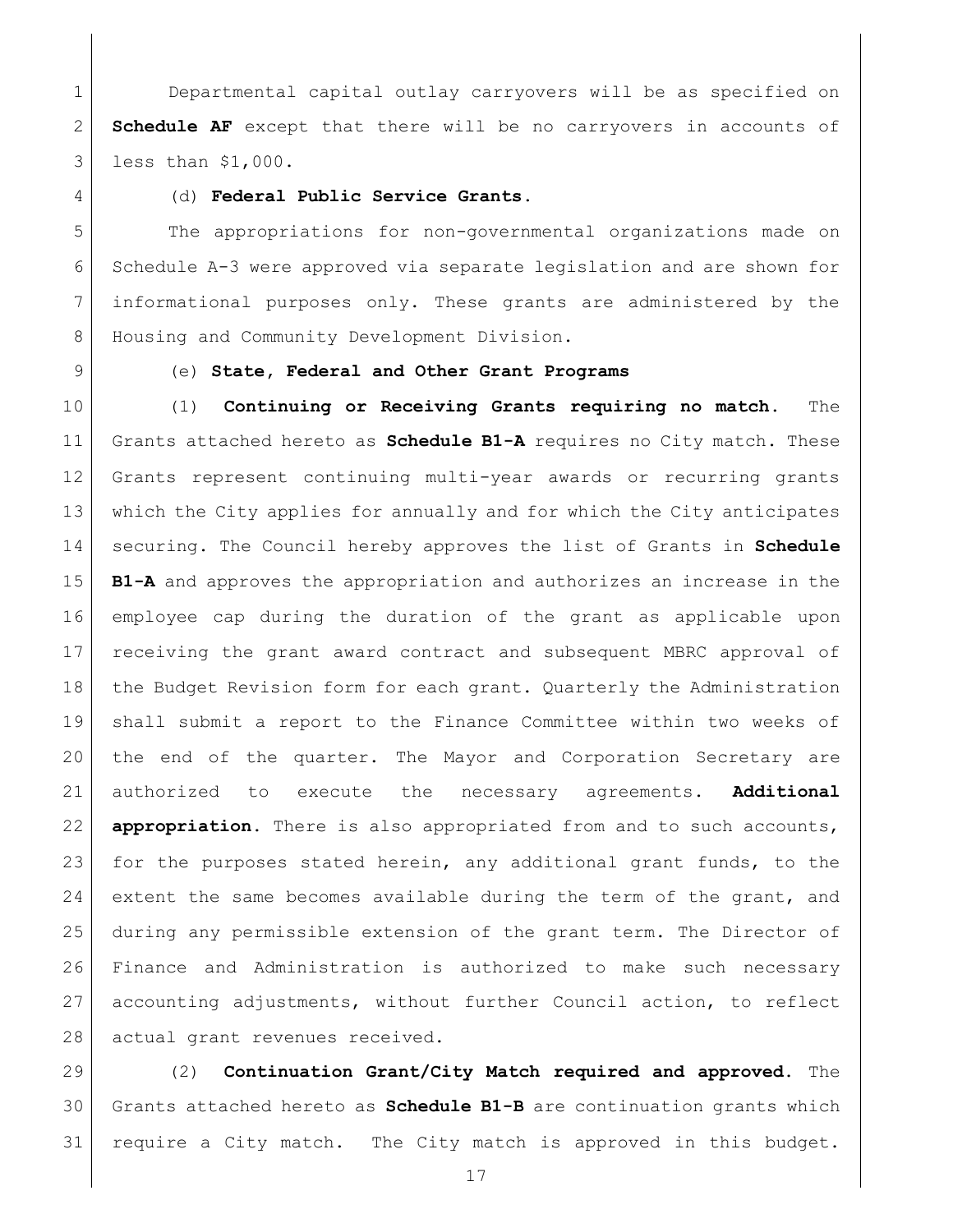The Council approves the list of continuation grants in **Schedule B1- B** and approves the appropriation and authorizes an increase in the employee cap during the duration of the grant as applicable upon receiving the grant award contract and subsequent MBRC approval of 5 the Budget Revision form for each grant. Quarterly the Administration shall submit a report to the Finance Committee within two weeks of the end of the quarter. The Mayor and Corporation Secretary are authorized to execute the necessary agreements. **Additional ten percent (10%) appropriation or \$20,000, whichever is greater.** There is also appropriated from and to such accounts, for the purposes stated herein, an additional ten percent (10%) or \$20,000, whichever 12 is greater, of the total grant match funds, to the extent the same becomes available during the term of the grant, and during any permissible extension of the grant term. The Director of Finance and Administration is authorized to make such necessary accounting adjustments, without further Council action, to reflect actual grant 17 revenues received.

 (3) **FIND Grants.** The City's budget shall include participation in FIND grants as identified in **Schedule B1-C** attached hereto, and the match for the FIND grants shall be established in a designated FIND contingency. The Council hereby approves the list of FIND Grants in **Schedule B1-C** and approves the appropriation of the grants received and contingency match upon receiving the grant award contract and upon subsequent MBRC approval of the Budget Revision form for each grant. The Administration shall submit a report to the Finance Committee within two weeks of receipt of the FIND grant awards. The Mayor and Corporation Secretary are authorized to execute 28 the necessary agreements.

 (4) **Match between City of Jacksonville and the Health Administration / State Department of Health.** The City's budget shall approve a City match as identified in **Schedule B-6** attached hereto,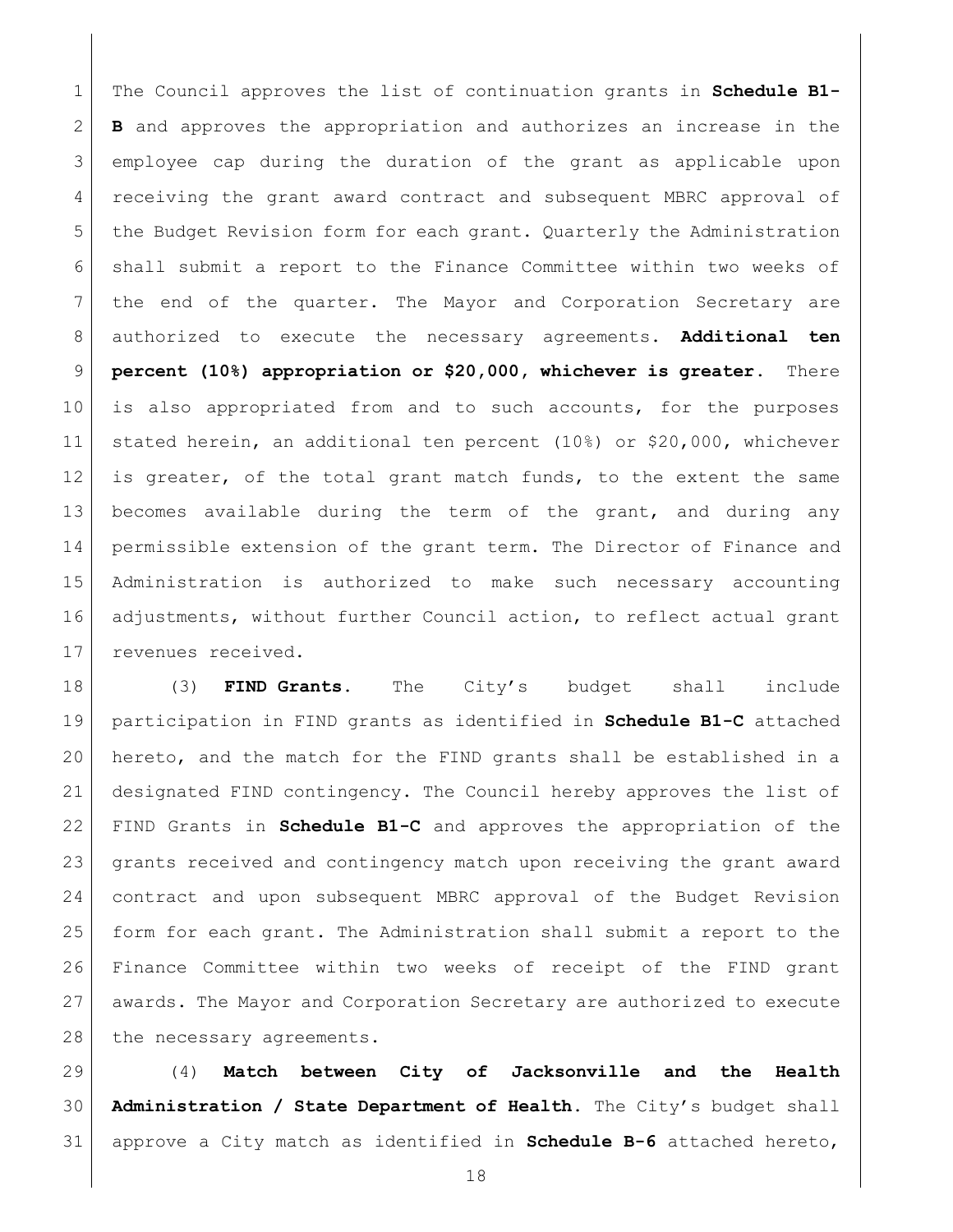1 and those other programs as may be separately approved during the 2 2021-2022 fiscal year.

<span id="page-18-0"></span>

## (f) **General Fund/GSD funding for salaries and benefits.**

 With regard to any Department or entity that receives General 5 Fund/GSD funding for salaries and benefits, if such entity receives grant funding during the course of the year in excess of funds included in the budget, and all or a portion of such excess is used 8 to pay for salaries and/or benefits of employees funded by the General Fund/GSD, neither the excess grant dollars or excess General Fund/GSD dollars shall be used to increase the salaries or benefits of any employee, unless approved by MBRC prior to implementation in compliance with the Mayor's Budget transfer authority.

<span id="page-18-1"></span>

## **Section 1.4 Employees Authorized; Allocation.**

 (a) **Employees Generally**. Notwithstanding any provisions to the contrary contained in Section 106.401, *Ordinance Code*, the number of full-time employees authorized to be employed by the City at any 17 one time shall not exceed 7,751 classified positions.

## (b) **Position Reallocations and Grant Positions**.

 (1) The employee allocation made in subsection (a) of this section is a unitary cap and general allocation for all City forces. However, the Mayor shall provide to the Council Auditor a copy of written documentation of the reallocation of any of such 23 positions within this unitary cap.

 (2) Whenever any person who is a grant employee ceases to 25 be an employee under the grant and the grant itself does not expire, 26 | that grant position shall not expire, but may be filled by another person under the terms and conditions of the grant. Whenever any grant expires, all of the grant positions authorized for the expired grant herein or in subsequent ordinances shall also expire.

## <span id="page-18-2"></span>**Section 1.5 Temporary Employee Hours; Allocation.**

# Notwithstanding any provisions to the contrary contained in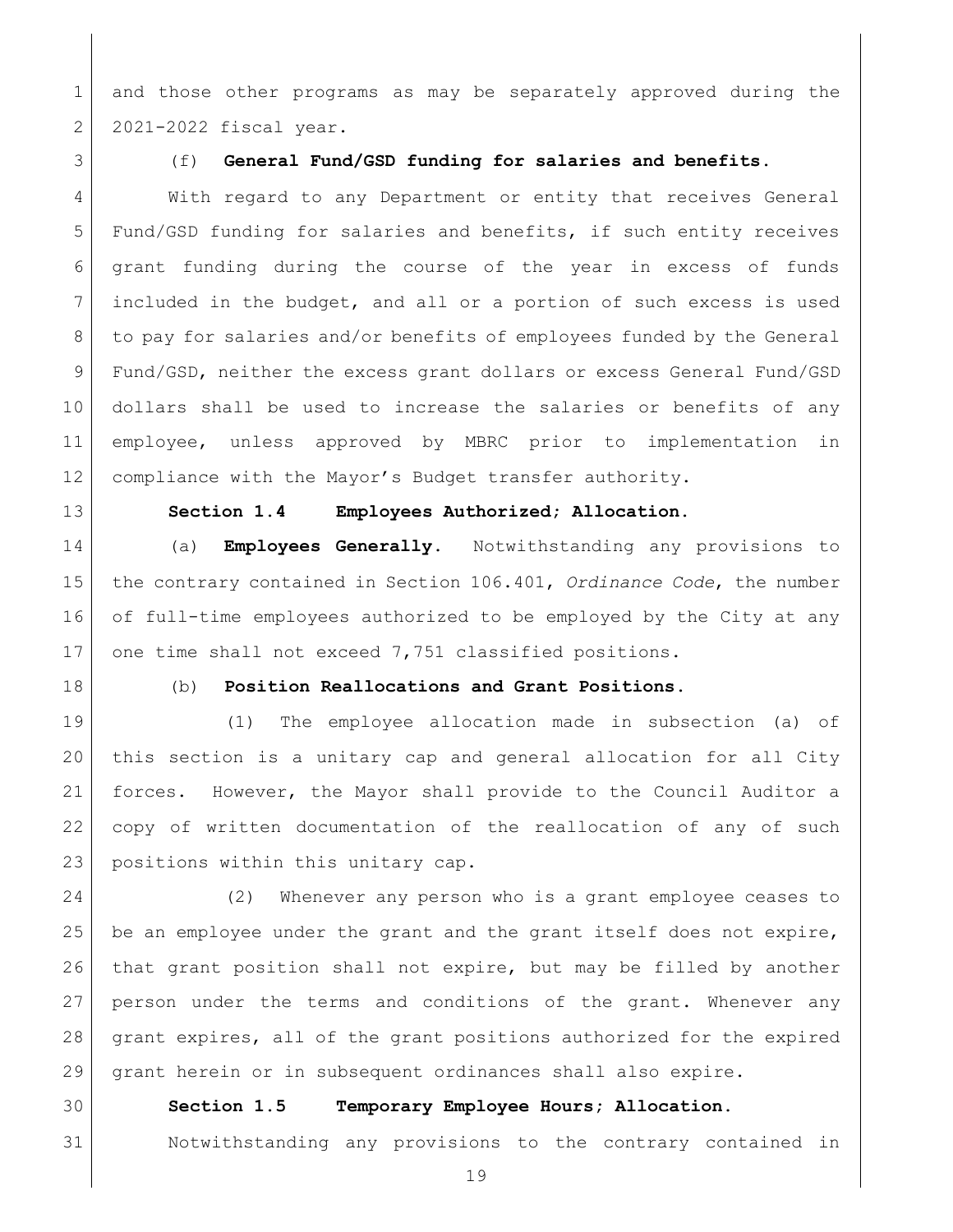Section 106.404, *Ordinance Code*, the Council hereby authorizes 1,700,936 temporary employee hours. The Mayor shall provide the Council Auditor a copy of written documentation of the allocation of 4 temporary employee hours.

<span id="page-19-0"></span>

# **Section 1.6 Capital Improvement Plan Budget.**

 The capital improvement projects attached hereto as **Schedule A-1** represents the first year funding of the five year capital improvement plan (Capital Improvement Plan Budget) and the five year capital improvement plan, except where noted otherwise and such projects are to be undertaken in the Fiscal Year 2021-2022.

<span id="page-19-1"></span>

### **Section 1.7 All Years Budget City Debt Management Fund.**

12 There is hereby established an amended All Years Budget for the City's Debt Management Fund of \$1,698,342,801 as detailed on **Schedule B-4.** The Fiscal Year 2021-2022 IT System Development Capital Projects are shown by project on **Schedule B4-a.** The Fiscal Year 2021-2022 Capital Improvement Projects Funded Via Debt Management Fund are shown on **Schedule B4-b.** The Fiscal Year 2021-2022 Vehicle Replacements are shown on **Schedule B4-c.**

<span id="page-19-2"></span>

## **Section 1.8 Septic Tanks.**

 In compliance with the guidelines described in Sections 751.106 and 751.107, *Ordinance Code*, there are hereby identified in **Schedule B-5**, the up to date Septic Tank Failure Areas and the Septic Tank 23 Phase Out Program.

<span id="page-19-3"></span>

# **Section 1.9 IT Systems Development Program Budget.**

 Pursuant to Section 106.207, *Ordinance Code*, the IT System Development Program projects attached hereto as **Schedule A-4** represents the first year funding of the five year system development program, except where noted otherwise and such projects are to be 29 undertaken in the Fiscal year 2021-2022.

# <span id="page-19-4"></span>**Section 1.10 Declaration of intent to reimburse.**

The City of Jacksonville, Florida (the "City") expects to incur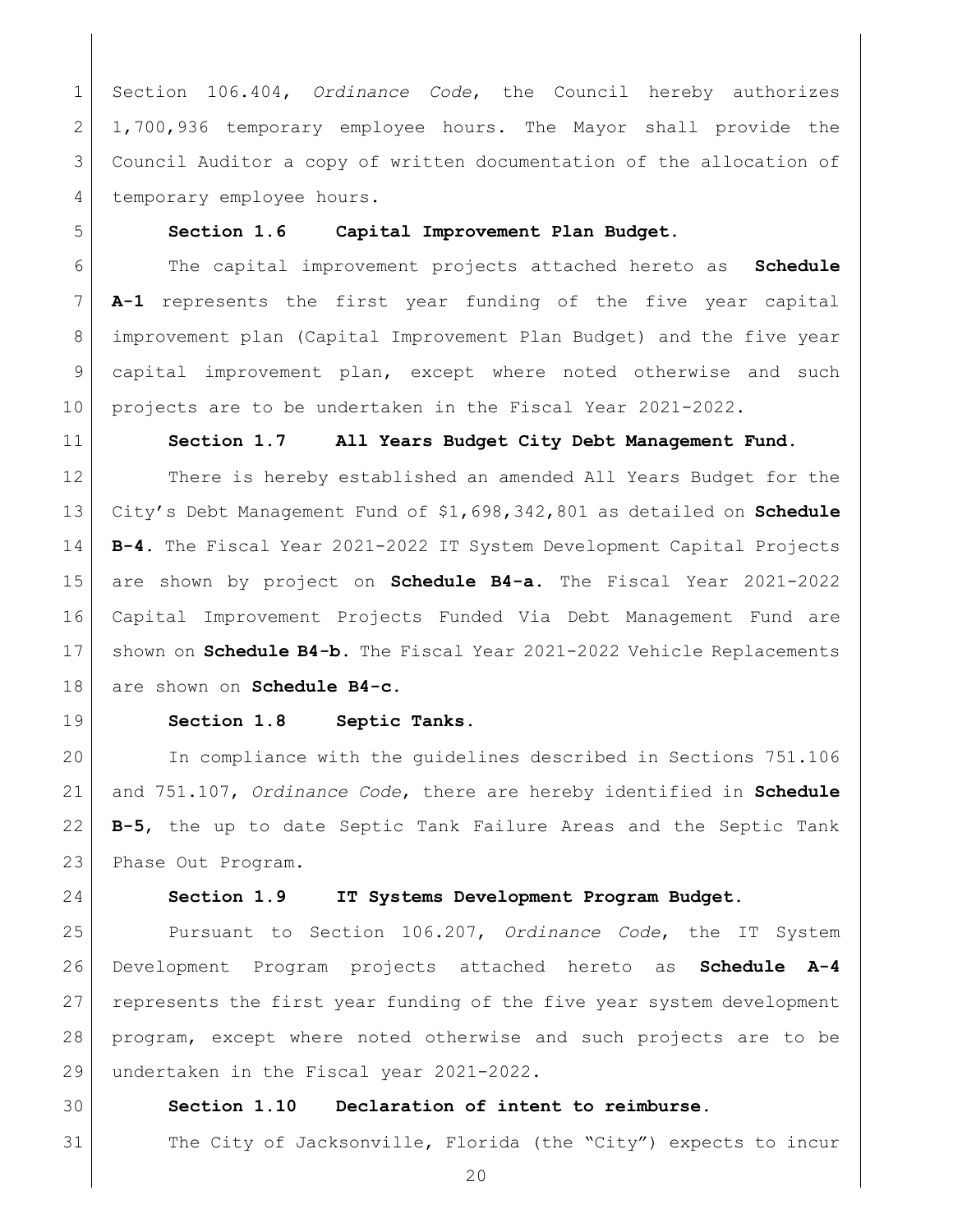expenses for which the City will advance internal funds in order to 2 fund the construction, acquisition, improvement, and equipping of certain capital improvements more specifically described on **Schedule B-4** (the "2022 Projects"). The City intends to reimburse itself for all or a portion of such expenses from the proceeds of debt to be incurred by the City. The City hereby declares its official intent to reimburse itself from the proceeds of debt to be incurred by the City for expenses incurred with respect to the 2022 Projects 9 subsequent to the date of this Ordinance. This Ordinance is intended as a declaration of official intent under Treasury Regulation Section 1.150-2. The debt to be issued to finance the 2022 Projects is expected not to exceed an aggregate principal amount of \$394,009,343 13 net project funds. The Mayor, the Corporation Secretary, the Chief 14 Financial Officer, the General Counsel and such other officers and employees of the City as may be designated by the Mayor are authorized and empowered, collectively and individually, to take all action and steps and to execute all instruments, documents and contracts on behalf of the City that are necessary to carry out the purposes of 19 this Ordinance.

<span id="page-20-0"></span>

#### **Part II. JEA**

<span id="page-20-1"></span>

# **Section 2.1 Estimated Revenues; Appropriations.**

 From the estimated total revenues and fund balances set forth on **Schedule C** and **Schedule D**, there are hereby appropriated the sum expenditures set forth on **Schedule C** and **Schedule D** for the indicated purposes of JEA. There is appropriated to the City the sum of \$121,212,373 from revenues of JEA, calculated as provided in Section 21.07, of the Charter, as amended. JEA is hereby authorized to withdraw and expend the accumulated balance sheet fund balances available in its Transmission and Distribution Self Insurance Fund for capital expenditures incurred in connection with a hurricane or other extraordinary, non-recurring events. JEA is also authorized to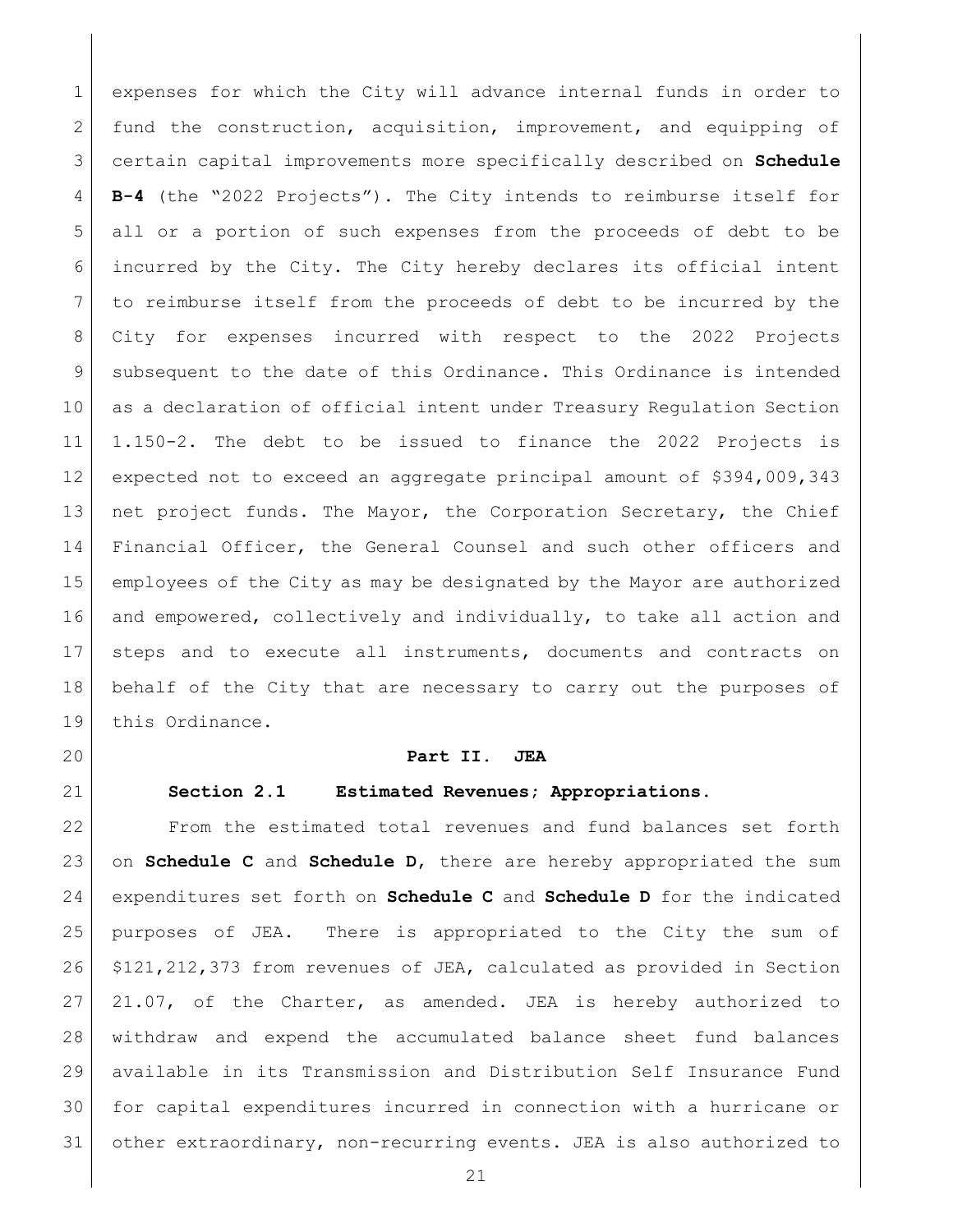withdraw and expend the accumulated balance sheet fund balances available in its Electric System and Water and Sewer System and District Energy System Revenue, Rate Stabilization, Renewal and 4 Replacement Bond Proceeds, General Reserve Fund, and Debt Service 5 Reserve Funds and Accounts for the retirement, defeasance or purchase of outstanding Electric System, Water and Sewer System, District Energy System, Bulk Power Supply System and St. Johns River Power Park System debt provided these payments are reflected as payments against the current year's budget and that total revenues are adjusted 10 accordingly. The estimated total revenues, fund balances and appropriations provided therein, together with the other applicable provisions of this ordinance, shall constitute the annual budget and appropriations for JEA for its fiscal year beginning October 1, 2021 14 and ending September 30, 2022, which budget is hereby adopted and approved by the Council pursuant to Sections 14.02 and 21.07 of the Charter, as amended. JEA's expenditure of funds for which grants are anticipated is permitted upon receipt of the grant award and the 18 JEA's Board acknowledgement and approval of same.

<span id="page-21-0"></span>

## **Section 2.2 Allocations, Allotments and Transfers.**

 JEA is authorized to allocate, allot and transfer within, but not between (unless less than \$50,000 cumulative), the sums herein appropriated for more specific purposes within each of the total sums specified on **Schedule C** and **Schedule D** and to transfer from time to time, without Council approval, appropriated funds from one of the purposes for which funds are appropriated by this Part II to another 26 of such purposes, if, in the discretion of JEA, such transfer is necessary to carry out all of the purposes for which funds are hereby appropriated, subject to applicable law; provided, that JEA shall pay over to the Board of Pension Trustees, in addition to any other contribution to the pension funds required by law, the employer's contribution required by Section 9.4, which shall be paid as often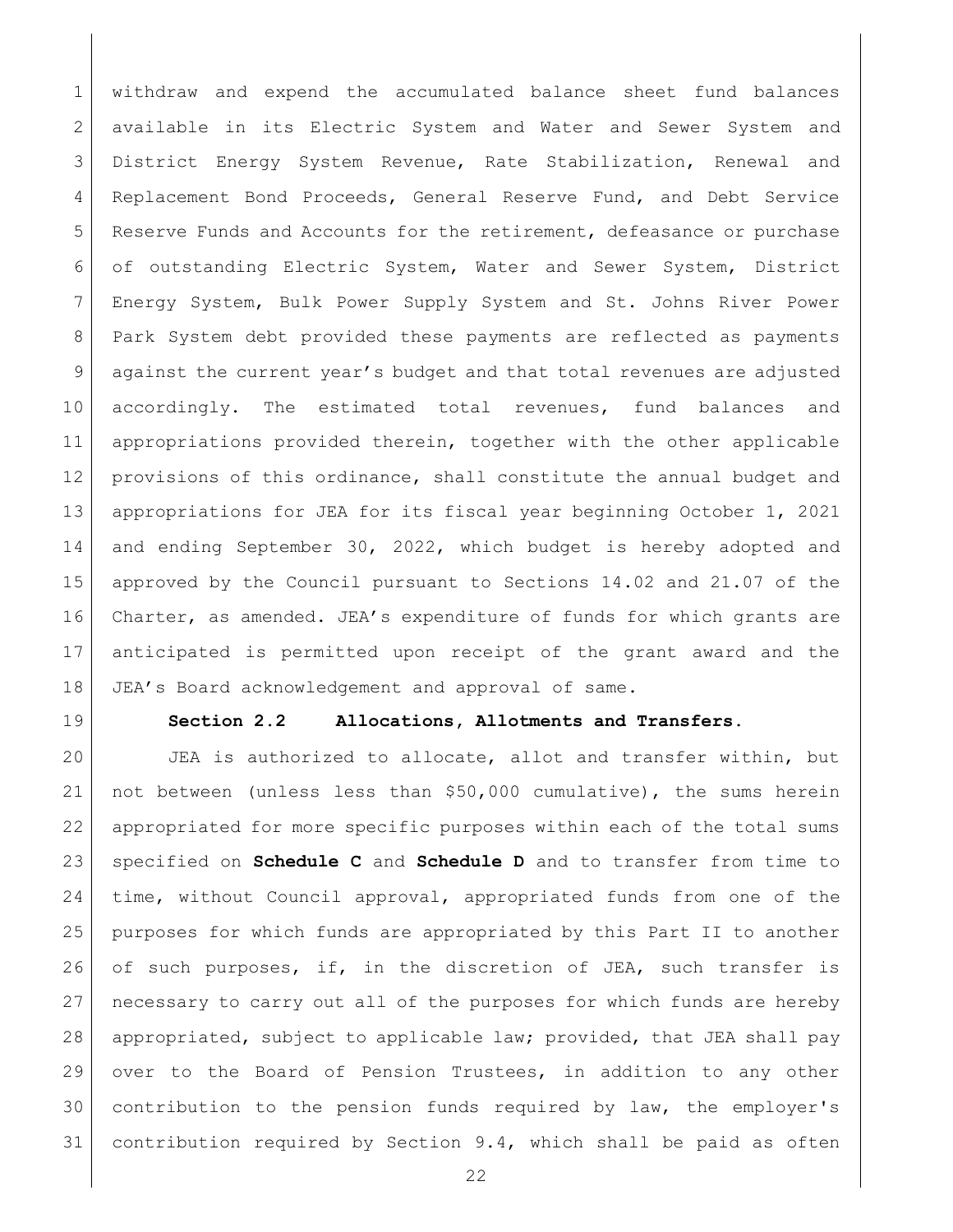1 as funds therefore are available. Once cumulative transfers between **Schedule C** and **Schedule D** exceed \$50,000, City Council approval must be obtained. There shall be provided to the Council Auditor, within 4 twenty-four hours after Board approval, a copy of the written documentation of all proposed additional appropriations of funds. There shall also be provided to the Council Auditor at the end of each quarter a copy or a summary of the written documentation of all transfers made between approved budget line items. The number of full-time employees either authorized or employed at any one time shall not exceed 2,183. The Council authorizes 124,800 temporary 11 employee hours.

<span id="page-22-0"></span>

# **Part III. Jacksonville Aviation Authority**

<span id="page-22-1"></span>**Section 3.1 Estimated Revenues; Appropriations.**

14 From the estimated operating and other revenues set forth on **Schedule G** and **Schedule H**, there are hereby appropriated the sums set forth on **Schedule G** and **Schedule H** for the indicated purposes of the Jacksonville Aviation Authority. The estimated revenues and appropriations provided therein, together with the other applicable provisions of this ordinance, shall constitute the annual budget and appropriations for the Jacksonville Aviation Authority for its fiscal year beginning October 1, 2021 and ending September 30, 2022, which budget is hereby adopted and approved by the Council pursuant to 23 Section 5 of the Charter, as amended, and Chapter 2001-319, Laws of 24 Florida, as amended. JAA's expenditure of funds for which grants are anticipated is permitted upon receipt of the grant award and the JAA's Board acknowledgement and approval of same.

<span id="page-22-2"></span>

# **Section 3.2 Allocations, Allotments and Transfers.**

28 The Jacksonville Aviation Authority is authorized to allocate, allot and transfer within, but not between (unless less than \$50,000 cumulative), the sums herein appropriated for more specific purposes within each of the total sums specified on **Schedule G** and **Schedule H**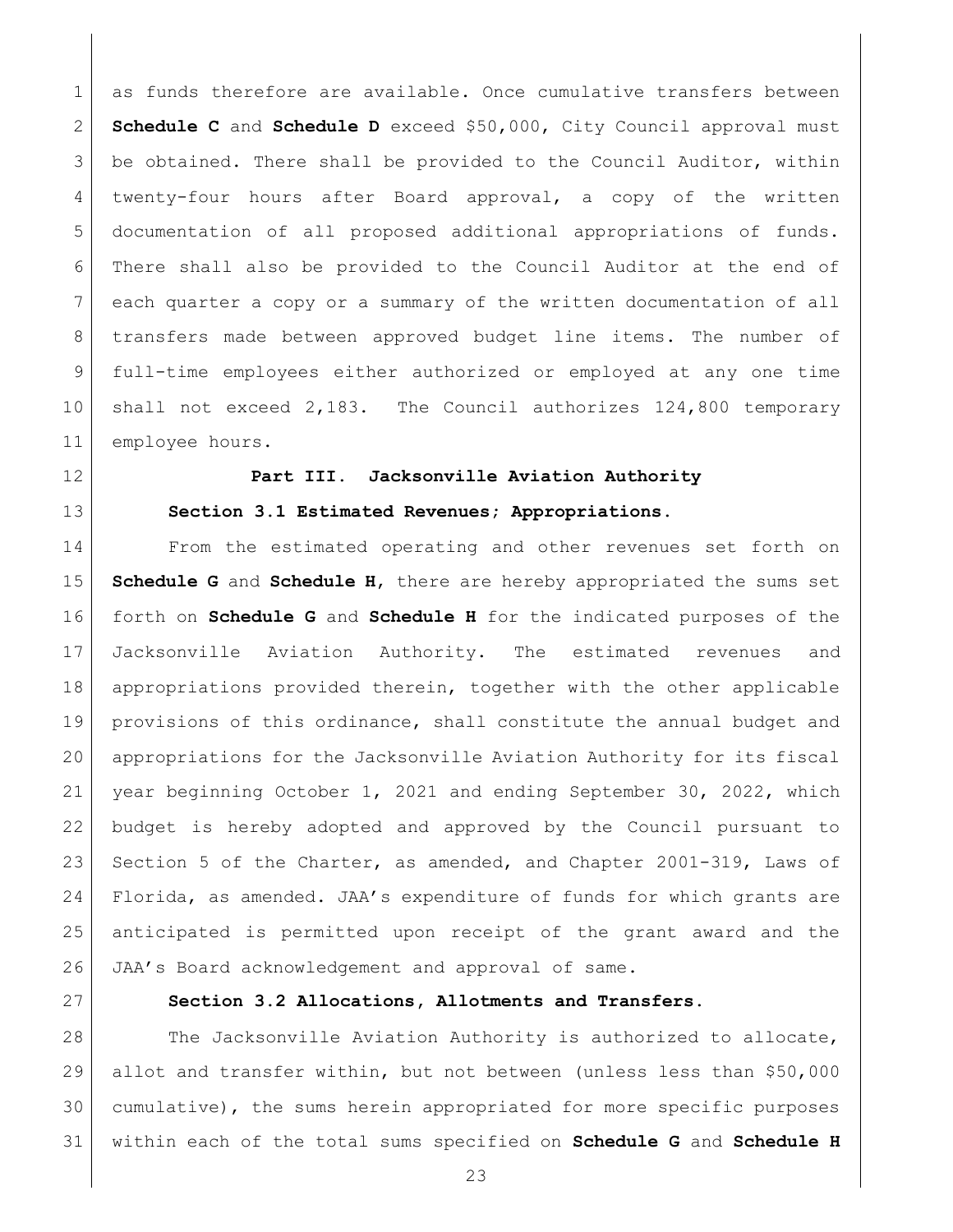1 and to transfer from time to time, without Council approval, appropriated funds from one of the purposes for which funds are appropriated by this Part III to another of such purposes, if, in the discretion of the Jacksonville Aviation Authority, such transfer is necessary to carry out all of the purposes for which funds are hereby appropriated, subject to applicable law provided that the Jacksonville Aviation Authority shall pay the employer's contribution 8 over to the Florida Retirement System, in addition to any other contribution to the pension funds required by law, which shall be paid as often as funds are available. Once cumulative transfers between **Schedule G** and **Schedule H** exceed \$50,000, City Council approval must be obtained. There shall be provided to the Council Auditor, within twenty-four hours after Board approval, a copy of the written documentation of all proposed additional appropriations of funds. JAA shall not make any budget transfers related to any runway expansion at Craig Airport without seeking prior approval from City Council. There shall also be provided to the Council Auditor at the end of each quarter a copy or a summary of the written documentation of all transfers made between approved budget line items. The number of full-time employees authorized at any one time shall not exceed 271. The Council authorizes 5,220 temporary employee hours.

<span id="page-23-1"></span><span id="page-23-0"></span>

### **Part IV. Jacksonville Port Authority**

### **Section 4.1 Estimated Revenues: Appropriations.**

 From the estimated operating, tax and other revenues set forth on **Schedule I** and **Schedule J**, there are hereby appropriated the sums set forth on **Schedule I** and **Schedule J** for the indicated purposes of the Jacksonville Port Authority. The estimated revenues and appropriations provided therein, together with the other applicable provisions of this ordinance, shall constitute the annual budget and appropriations for the Jacksonville Port Authority for its fiscal year beginning October 1, 2021 and ending September 30, 2022, which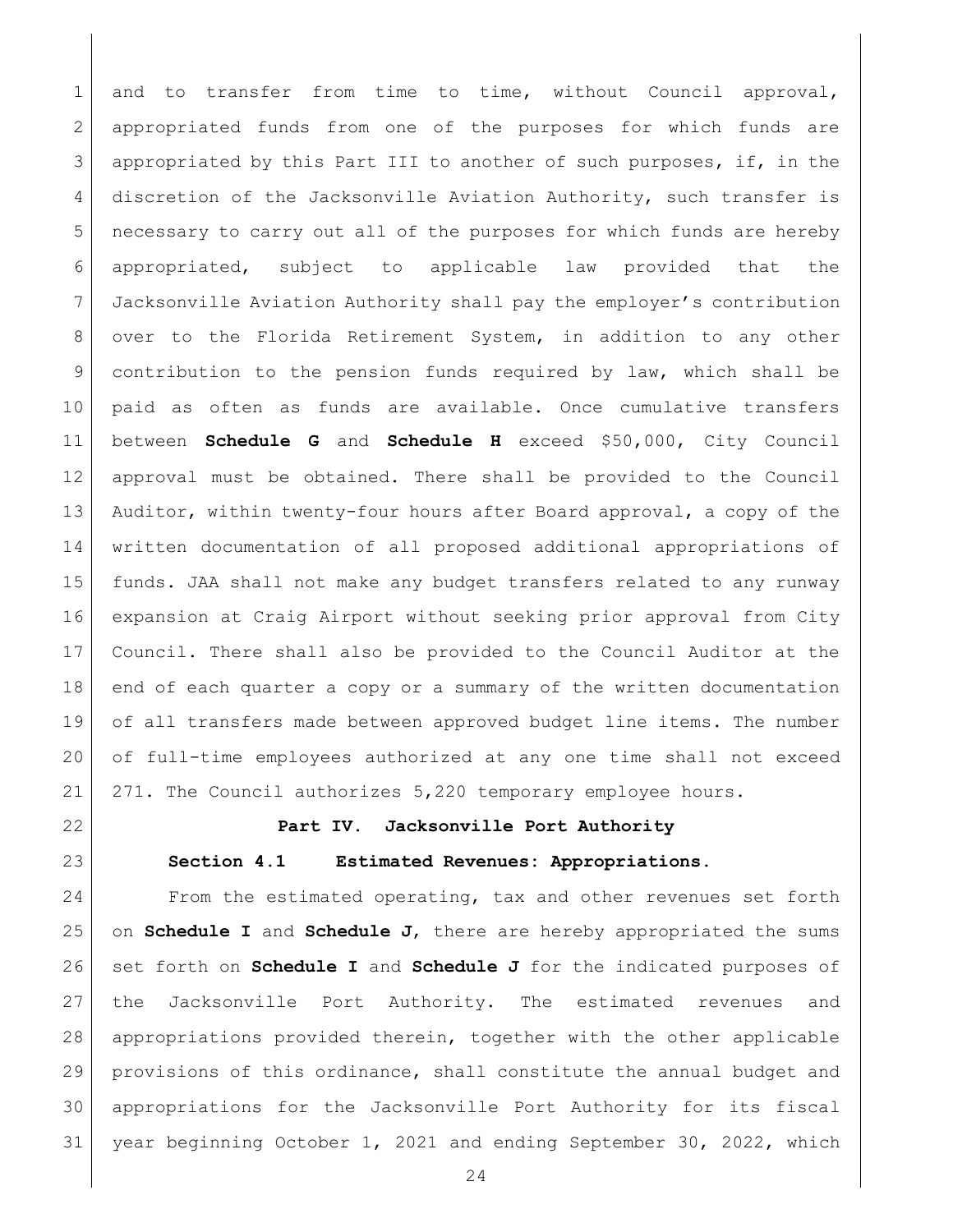budget is hereby adopted and approved by the Council pursuant to 2 Section 5 of the Charter, as amended, and Chapter 2001-319, Laws of Florida, as amended. The Jacksonville Port Authority's expenditure 4 of funds for which grants are anticipated is permitted upon receipt of the grant award and the Jacksonville Port Authority's Board acknowledgement and approval of same.

### <span id="page-24-0"></span>**Section 4.2 Allocations, Allotments and Transfers.**

8 The Jacksonville Port Authority is authorized to allocate, allot and transfer within, but not between (unless less than \$50,000 cumulative), the sums herein appropriated for more specific purposes within each of the total sums specified on **Schedule I** and **Schedule J** and to transfer from time to time, without Council approval, appropriated funds from one of the purposes for which funds are appropriated by this Part IV to another of such purposes, if, in the discretion of the Jacksonville Port Authority, such transfer is necessary to carry out all of the purposes for which funds are hereby appropriated, subject to applicable law; provided that the Jacksonville Port Authority shall pay the employer's contribution over to the Florida Retirement System, in addition to any other contribution to the pension funds required by law, which shall be paid as often as funds are available. Once cumulative transfers between **Schedule I** and **Schedule J** exceed \$50,000, City Council approval must be obtained. There shall be provided to the Council Auditor, within twenty-four hours after Board approval, a copy of the written documentation of all proposed additional appropriations of 26 funds. There shall also be provided to the Council Auditor at the end of each quarter a copy or a summary of the written documentation of all transfers made between approved budget line items. The number of full-time employees authorized at any one time shall not exceed 171. The Council authorizes 5,200 temporary employee hours.

<span id="page-24-1"></span>

#### **Part V. Jacksonville Transportation Authority**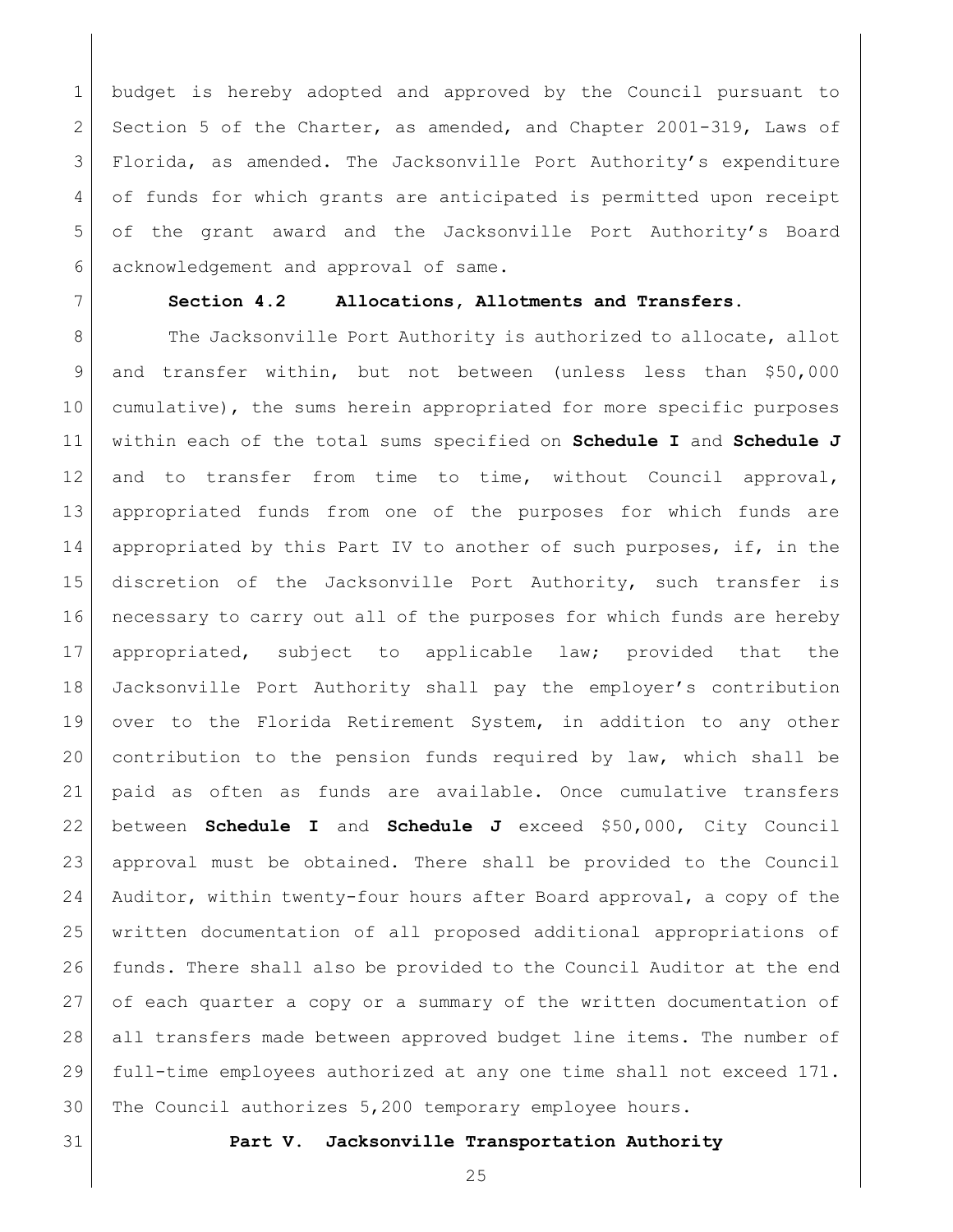<span id="page-25-0"></span>

### **Section 5.1 Estimated Revenues; Appropriations.**

 From the estimated revenues and fund balances set forth on **Schedule O** and **Schedule Q** there are hereby appropriated the sums set forth on **Schedule P** and **Schedule R** for the indicated purposes of the Mass Transit Division and the Engineering Division of the Jacksonville Transportation Authority. The estimated revenues, fund balances and appropriations provided therein, together with the other applicable provisions of this ordinance, shall constitute the annual budgets and appropriations for the Jacksonville Transportation Authority for its fiscal year beginning October 1, 2021 and ending September 30, 2022, which budgets are hereby adopted and approved by the Council pursuant to Section 14.02 of the Charter, as amended, and Section 349.041, Florida Statutes. Jacksonville Transportation Authority's expenditure 14 of funds for which grants are anticipated is permitted upon receipt 15 of the grant award and the Jacksonville Transportation Authority's Board acknowledgement and approval of same. Florida Statute Section 17 212.055(1)(d)(Discretionary sales surtaxes; legislative intent; 18 | authorization and use of proceeds), provides that proceeds from the surtax be applied to as many or as few of the uses enumerated in Section 212.055, Florida Statutes, in whatever combination the county commission deems appropriate. Based on the statutory language, JTA and the City Council will meet to discuss the City Council's "deemed appropriate" use of the local option sales tax in excess of the \$74,727,004 budgeted in fiscal year 2021-2022. For fiscal year 2021- 2022, any sales tax revenue collected in excess of the budgeted amount of \$74,727,004 may not be expended without further Council appropriation. The Jacksonville Transportation Authority shall accept as proof of senior citizen eligibility a JTA issued Senior STAR card and shall permit all persons age 65 and over to obtain a Senior STAR card and ride for free at all times.

<span id="page-25-1"></span>

**Section 5.2 Allocations, Allotments and Transfers.**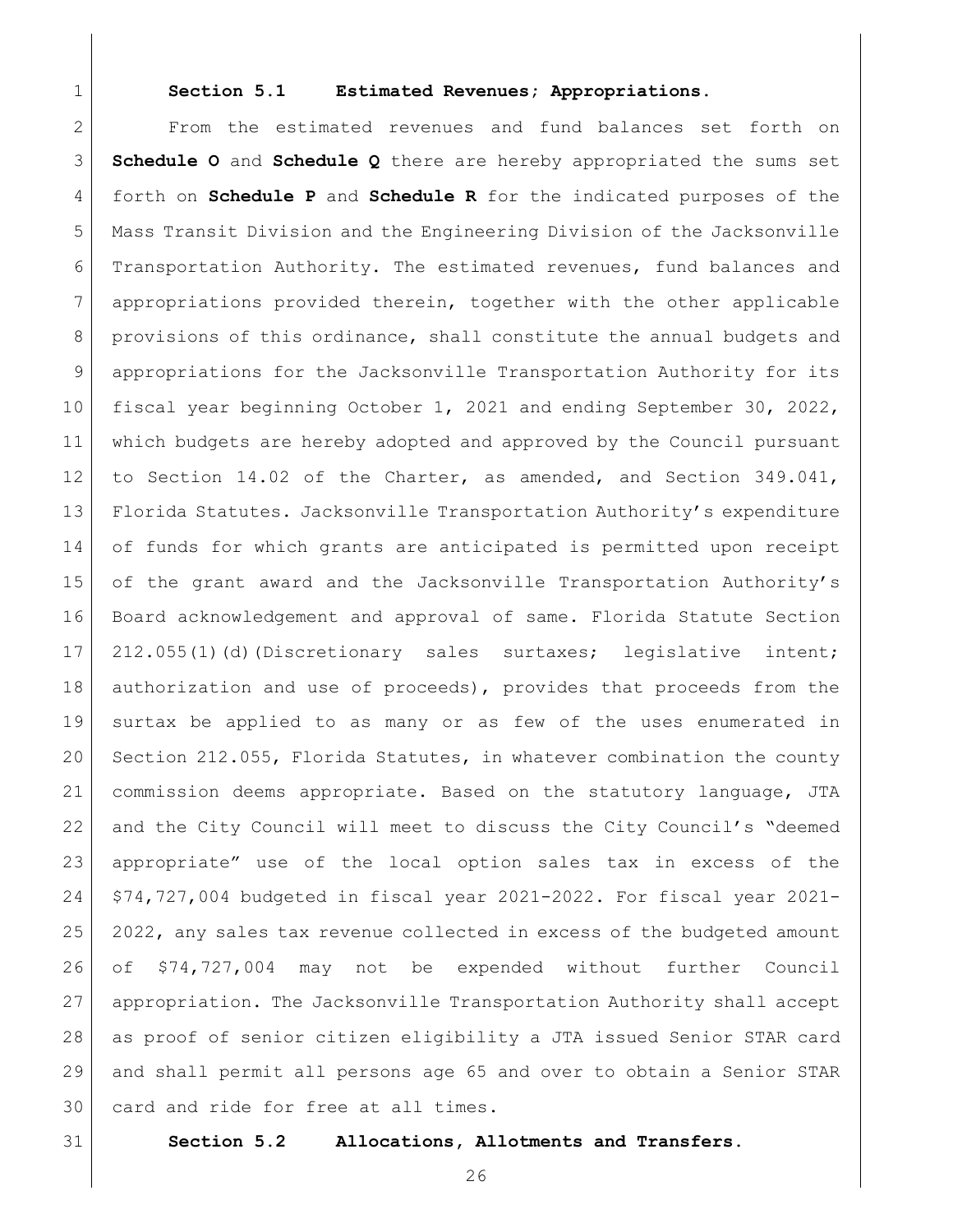1 The Jacksonville Transportation Authority is authorized to allocate and allot the sums herein appropriated for more specific purposes, within each of the total sums specified on **Schedule P** and **Schedule R**, except for the Fund Balance Reserves, and to transfer from time to time, without Council approval, appropriated funds from one of the purposes for which funds are appropriated by this Part V 7 to another of such purposes, if, in the discretion of the Authority, 8 such transfer is necessary to carry out all of the purposes for which funds are hereby appropriated, subject to applicable law. There shall 10 be provided to the Council Auditor, within twenty-four hours after Board approval, a copy of the written documentation of all proposed additional appropriations of funds. There shall also be provided to the Council Auditor at the end of each quarter a copy or a summary 14 of the written documentation of all transfers made between approved budget line items. The number of full-time employees authorized at any one time shall not exceed 808. The Council authorizes 75,712 17 temporary employee hours.

<span id="page-26-0"></span>

<span id="page-26-1"></span>

## **Part VI. Police and Fire Pension Fund**

**Section 6.1 Estimated Revenues; Appropriations.**

 From estimated revenues and fund balances set forth on **Schedule AB**, there are hereby appropriated the sums set forth on **Schedule AC**. The estimated revenues, fund balances and appropriations provided therein, together with the other applicable provisions of this ordinance, shall constitute the annual budget and appropriations for the Police and Fire Pension Fund for its fiscal year beginning October 26 1, 2021 and ending September 30, 2022, which budget is hereby adopted and approved by the Council pursuant to Sections 5.07, 14.01 and 14.02 of the Charter; Section 121.101(d), *Ordinance Code.*

<span id="page-26-2"></span>

### **Section 6.2 Allocations, Allotments and Transfers.**

 The Police and Fire Pension Fund is authorized to allocate and allot the sums herein appropriated for more specific purposes within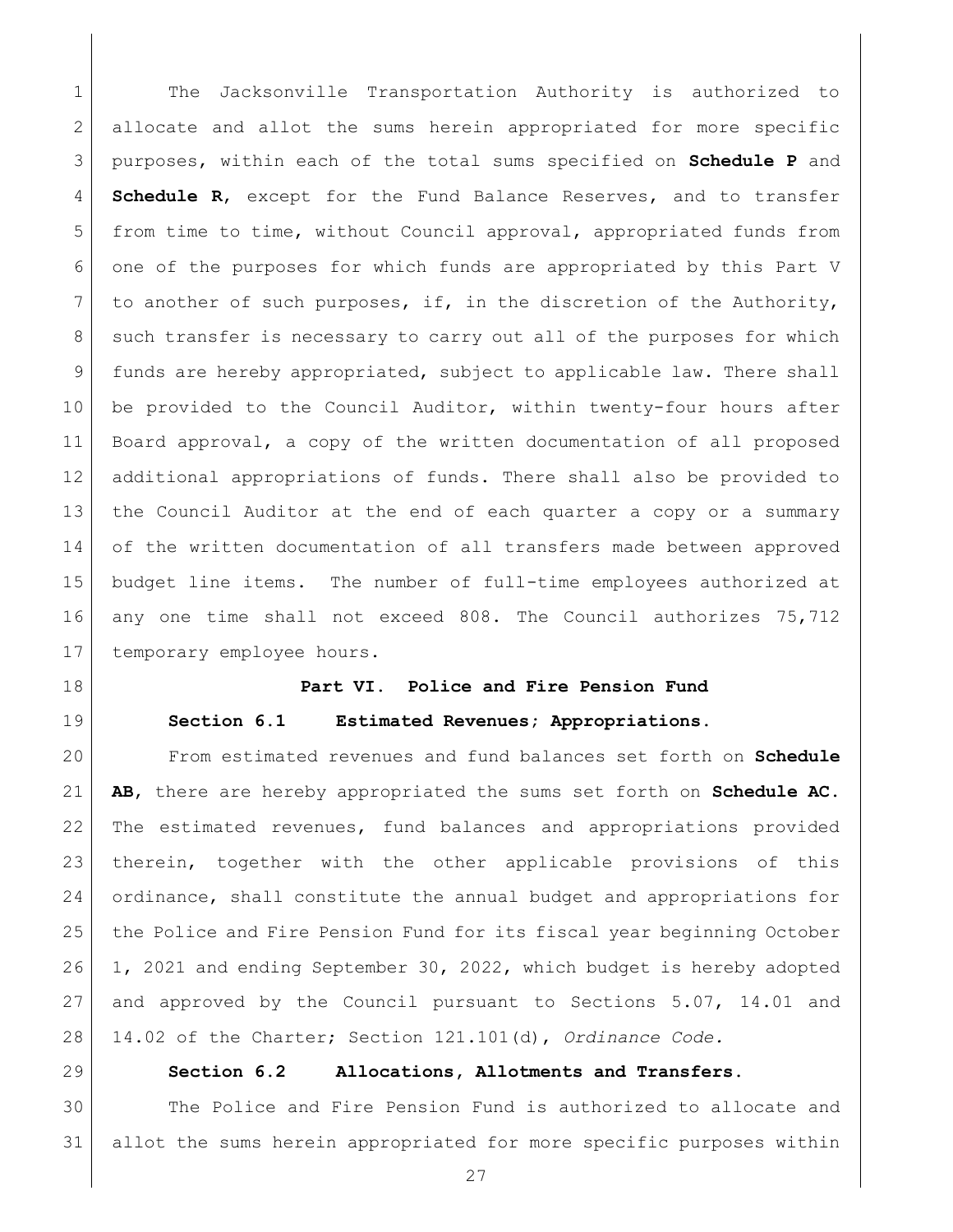each of the total sums specified on **Schedule AC**, except for reserved 2 funds, and to transfer from time to time, without Council approval, appropriated funds from one of the purposes for which funds are appropriated by this Part VI to another of such purposes. There shall be provided to the Council Auditor, within twenty-four hours after Board approval, a copy of the written documentation of all proposed additional appropriations of funds. There shall also be provided to the Council Auditor at the end of each quarter a copy or a summary of the written documentation of all transfers made between approved budget line items.

<span id="page-27-0"></span>

<span id="page-27-1"></span>

# **Part VII. Jacksonville Housing Finance Authority Section 7.1 Estimated Revenues; Appropriations.**

 From the estimated operating and other revenues set forth on **Schedule N**, there are hereby appropriated the sums set forth on **Schedule N** for the indicated purposes of the Jacksonville Housing Finance Authority. The estimated revenues and appropriations provided therein, together with the other applicable provisions of this 18 ordinance, shall constitute the annual budget and appropriations for the Jacksonville Housing Finance Authority for its fiscal year beginning October 1, 2021 and ending September 30, 2022, which budget is hereby adopted and approved by the Council pursuant to Section 5 of the Charter, as amended, and Section 52.110, *Ordinance Code*.

<span id="page-27-2"></span>

# **Section 7.2 Allocations, Allotments and Transfers.**

 The Jacksonville Housing Finance Authority is authorized to allocate, allot and transfer within, but not between (unless less than \$50,000 cumulative), the sums herein appropriated for more specific purposes within each of the total sums specified on **Schedule N** and to transfer from time to time, without Council approval, appropriated funds from one of the purposes for which funds are 30 appropriated by this Part VII to another of such purposes, if, in the discretion of the Jacksonville Housing Finance Authority, such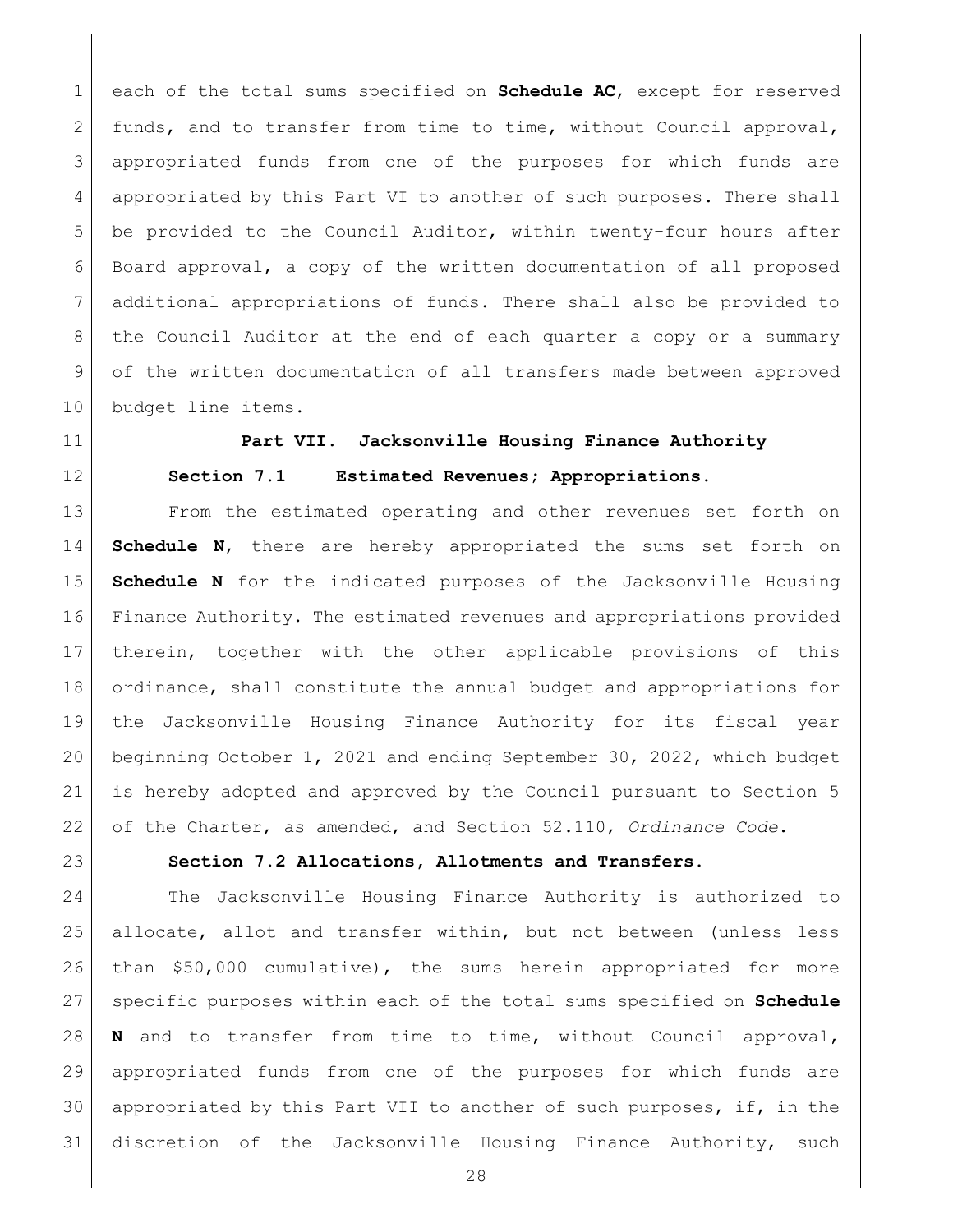transfer is necessary to carry out all of the purposes for which funds are hereby appropriated, subject to applicable law provided that the Jacksonville Housing Finance Authority shall pay over to the 4 Board of Pension Trustees, in addition to any other contribution to the pension funds required by law, the employer's contribution required by Section 9.4, which shall be paid as often as funds are available. Once cumulative transfers between **Schedule N** exceed \$50,000, City Council approval must be obtained. There shall be provided to the Council Auditor, within twenty-four hours after Board approval, a copy of the written documentation of all proposed additional appropriations of funds. There shall also be provided to the Council Auditor at the end of each quarter a copy or a summary 13 of the written documentation of all transfers made between approved budget line items. The Jacksonville Housing Finance Authority utilizes Housing & Community Development Division staff on a cost- reimbursement basis as authorized in Section 52.105, *Ordinance Code*. The monetary amount budgeted represents 50% of the Director - Finance position and 35% of the Contract Compliance Manager position.

<span id="page-28-1"></span>

# <span id="page-28-0"></span> **Part VIII. Downtown Vision Business Improvement District Section 8.1 Estimated Revenues; Appropriations.**

 From estimated revenues and fund balances set forth on **Schedule AD**, there are hereby appropriated the sums set forth on **Schedule AE**. The estimated revenues, fund balances and appropriations provided therein, together with the other applicable provisions of this ordinance, shall constitute the annual budget and appropriations for 26 the Business Improvement District Fund for its fiscal year beginning October 1, 2021 and ending September 30, 2022.

<span id="page-28-2"></span>

### **Section 8.2 Allocations, Allotments and Transfers.**

 The Business Improvement District Fund is authorized to allocate and allot the sums herein appropriated for more specific purposes within each of the total sums specified on **Schedule AE**, except for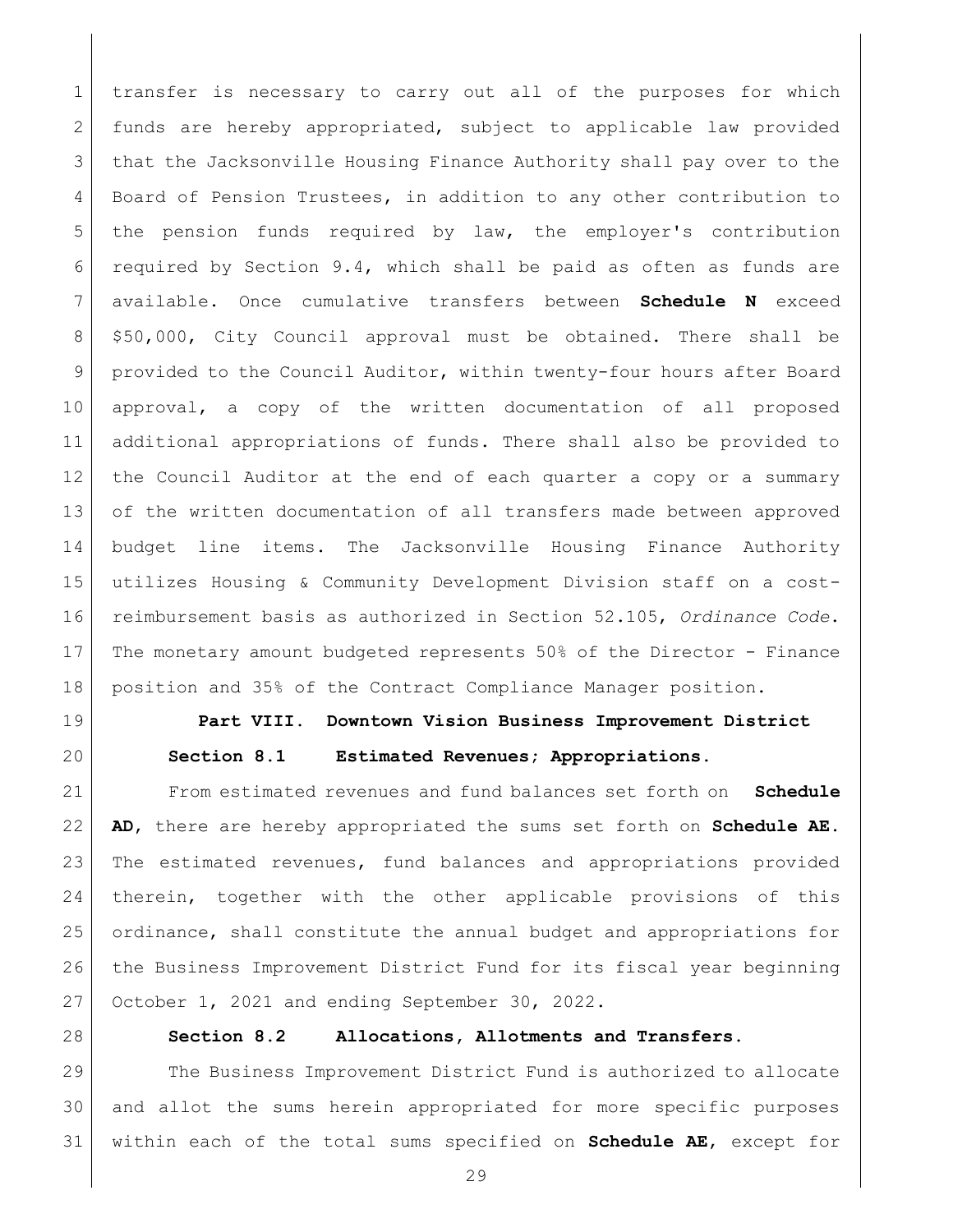reserved funds, and to transfer from time to time, without Council approval, appropriated funds from one of the purposes for which funds 3 are appropriated by this Part VIII to another of such purposes. There shall be provided to the Council Auditor, within twenty-four hours after Board approval, a copy of the written documentation of all proposed additional appropriations of funds. There shall also be 7 provided to the Council Auditor at the end of each quarter a copy or 8 a summary of the written documentation of all transfers made between 9 approved budget line items.

<span id="page-29-0"></span>

#### **Section 8.3 Approval of Non-ad valorem Assessment.**

 The Council hereby confirms the 2021 non-ad valorem for the Downtown Business Improvement District, as established by Ordinance 2021-292-E and the Assessment Roll approved by Ordinance 2021-498-E. Said assessment shall be equal to the value of 1.1 mills on each property identified in Ordinance 2021-292-E and the Assessment Roll approved by Ordinance 2021-498-E, providing anticipated revenue of \$2,350,841.

# **Section 8.4 Annual Public Hearing before the City Council Finance Committee.**

 In addition to any other required public hearing, Downtown Vision, Inc.'s annual public hearing regarding the Downtown Business Improvement District's 2021-2022 budget was held at the regularly 23 | scheduled August 17, 2021 City Council Finance Committee meeting.

<span id="page-29-1"></span>

<span id="page-29-2"></span>

#### **Part IX. General Provisions**

### **Section 9.1 Budget Restrictions.**

26 The appropriations made and the budgets adopted by Parts I through VIII, inclusive, of this ordinance are subject to the limitations provided in this Part. The provisions of Chapter 106, *Ordinance Code*, shall apply to this ordinance and its execution as fully as if set forth herein, except such provisions thereof as may have been modified, made inapplicable or applied in a different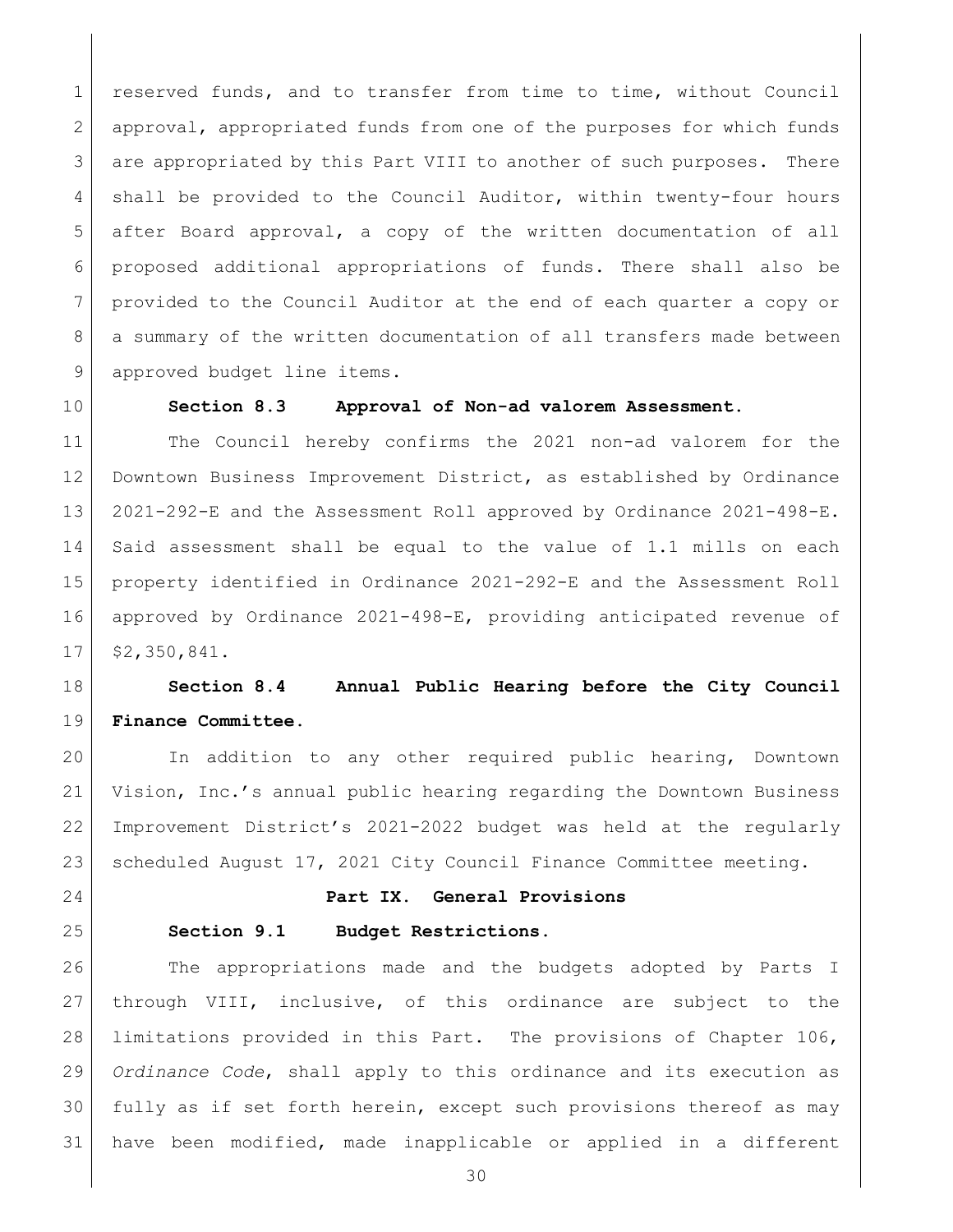fashion than therein applied by specific language contained herein.

<span id="page-30-0"></span>

### **Section 9.2 Capital Projects.**

3 Residual funding remaining in any capital project expenditure and/or revenue associated lines at the completion of any project, as certified by the Director of Public Works, shall be transferred to the Fund's fund balance for subsequent appropriation by Council; funds which originated from Discretionary Council Projects, or from the Special Council Reserve, shall be returned to those accounts of origin. A list of any projects certified complete by the Director of Public Works and the amount transferred, and the account to which it is transferred shall be submitted to the City Council, pursuant to Section 122.607, *Ordinance Code*.

<span id="page-30-1"></span>

### **Section 9.3 Auto Allowance Restrictions.**

 Employees of the City of Jacksonville or its independent 15 agencies, who receive an auto allowance, shall not be granted a City or agency gas credit card or be reimbursed for auto related expenses 17 or be paid auto mileage for intra-county travel.

<span id="page-30-2"></span>

### **Section 9.4 Pension Contributions.**

 For the Fiscal Year 2021-2022 budget the employer's contribution to the pension funds are hereby set at the below amounts as determined 21 by the plan actuaries:

 (i) for the 1937 City Employees Pension Fund, in accordance 23 with the 10/1/20 valuation, the amounts shall be as follows: 25 a. From the City - \$38,698,702 b. From JEA - \$43,825,020 27 c. From JHA - \$1,065,281 d. From NFTPO - \$107,808

 (ii) The employer contribution to the Corrections Officers' Retirement Plan is hereby set at \$17,592,399, in accordance with the 10/1/20 valuation.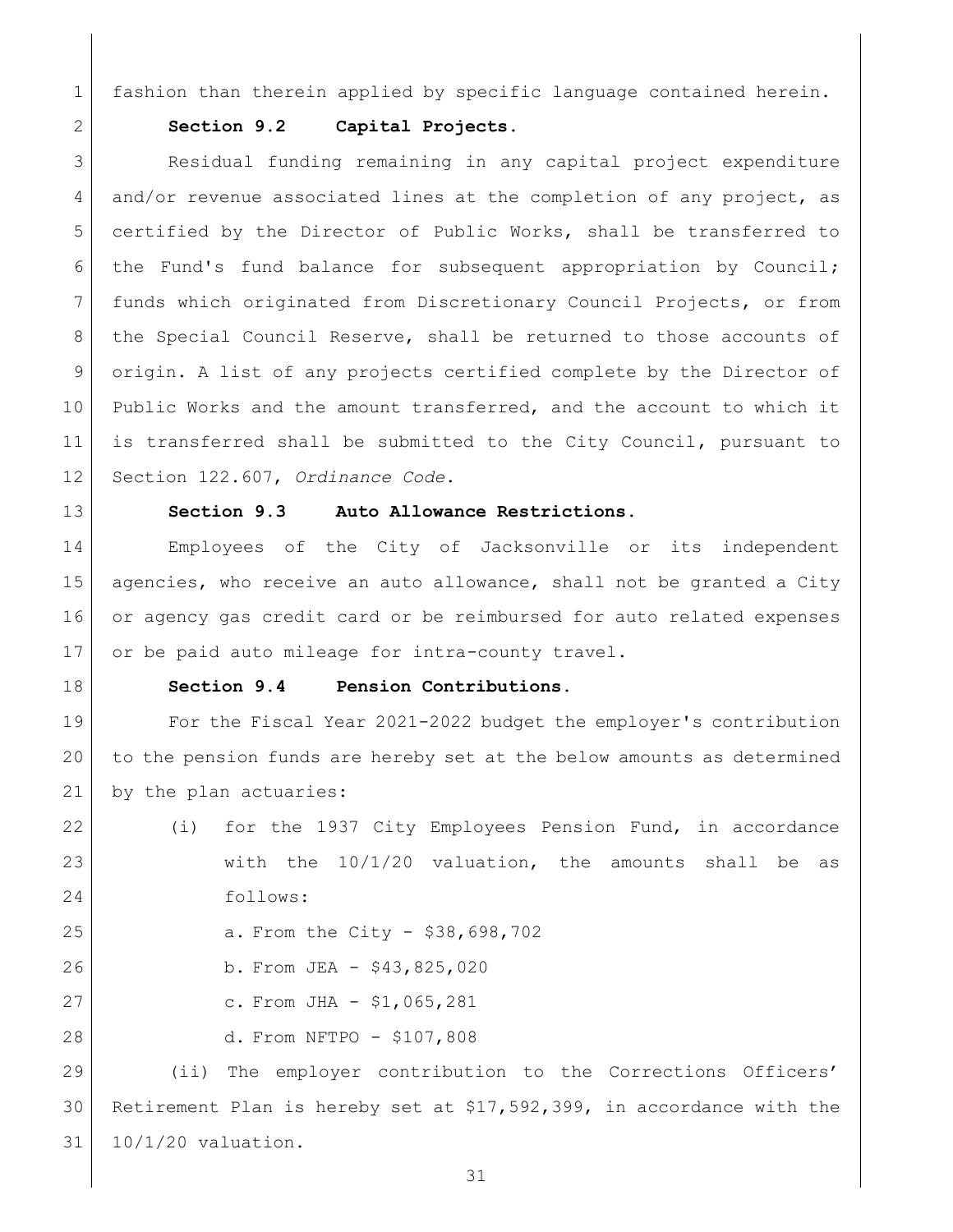(iii) The employer contribution to the Police and Fire Pension 2 Fund is hereby set at  $$157,730,278$  as determined by the plan actuary as of the  $10/1/20$  valuation.

<span id="page-31-0"></span> **Section 9.5 Approval of Non-ad valorem Assessment for Stormwater Management Service.**

 In accordance with the provisions of Ordinance 2010-445-E and 2010-672-E, the Council hereby confirms the 2021 non-ad valorem assessment for Stormwater Management Service, first established in Ordinance 2010-445-E. Said assessment on all non-exempt property within the consolidated government of the City, excluding Urban Services Districts 2, 3, 4 and 5, shall be set based upon the rates set forth in Section 8 of Ordinance 2010-445-E, as confirmed in Ordinance 2010-672-E, providing anticipated revenue of \$31,746,750. This Ordinance shall be deemed the Annual Rate Ordinance pursuant to Section 715.208, *Ordinance Code*, and the Assessment Roll at <https://cityfeespublic.coj.net/> is hereby approved.

<span id="page-31-1"></span> **Section 9.6 Annual Public Hearing before the City Council regarding Approval of Non-ad valorem Assessment for Stormwater Management Service.**

 The annual public hearing regarding the Stormwater Management non ad valorem assessment for properties was held at the regularly scheduled City Council meeting on September 14, 2021.

<span id="page-31-2"></span> **Section 9.7 Approval of Non-ad valorem Assessment for Solid Waste Services.**

 In accordance with the provisions of Ordinance 2010-446-E and 2010-673-E, the Council hereby confirms the 2021 non-ad valorem assessment for Solid Waste Services, first established in Ordinance 2010-446-E. Said assessment on all non-exempt property within the consolidated government of the City, excluding Urban Services Districts 2, 3, 4 and 5, shall be equal to the rate as calculated in accordance with Section 2 of Ordinance 2010-673-E, providing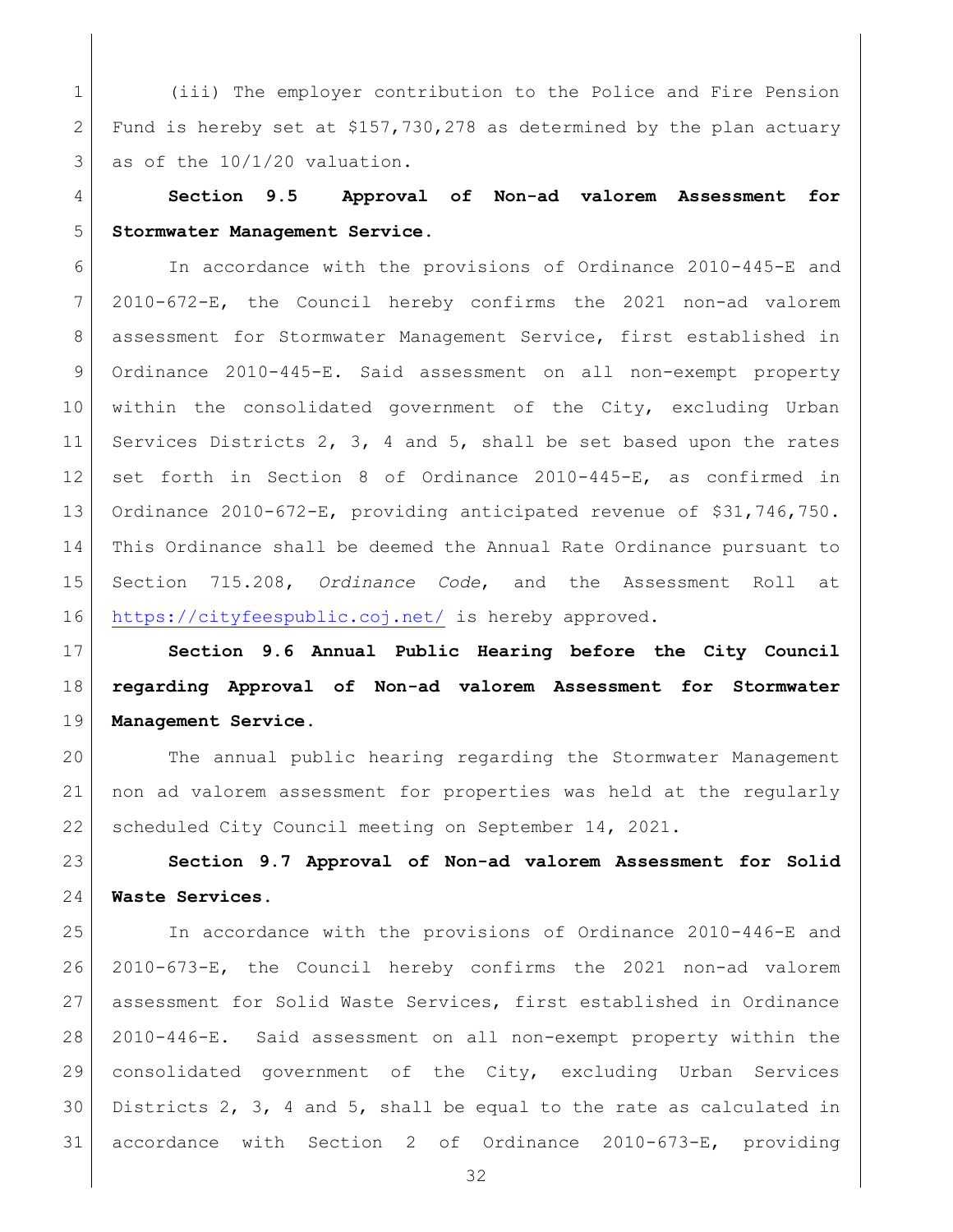anticipated revenue of \$41,491,532**.** This Ordinance shall be deemed the Annual Rate Ordinance pursuant to Section 715.208, *Ordinance Code*, and the Assessment Roll at<https://cityfeespublic.coj.net/> is 4 hereby approved.

<span id="page-32-0"></span> **Section 9.8 Annual Public Hearing before the City Council regarding Approval of Non-ad valorem Assessment for Solid Waste Services.**

8 The annual public hearing regarding the Solid Waste Services non-ad valorem assessment for properties was held at the regularly 10 scheduled City Council meeting on September 14, 202.

<span id="page-32-2"></span><span id="page-32-1"></span>

### **PART X. Waivers.**

 **Section 10.1 Postage and communication expenses of Council members, Waiver of Section 10.105,** *Ordinance Code***.**

 The provisions of Section 10.105 (Postage and communication expenses of Council members), *Ordinance Code*, establishes the amount allowable for City Council communication and postage. The conflicting provisions are hereby waived to reduce those City Council allowable postage and communication amounts.

<span id="page-32-3"></span> **Section 10.2 JSEB and MBE Programs Funding Requirements, Waiver of Section 126.605,** *Ordinance Code***.**

21 The provisions of 126.605 (Minimum Program Funding Requirement), *Ordinance Code*, are hereby waived to allow for funding in an amount other than a minimum of \$500,000 or greater excluding staff to be 24 funded in the FY 2021-2022 budget.

<span id="page-32-4"></span> **Section 10.3 Waiver of Section 111.183 (Tayé Brown Regional Park Improvement Trust Fund),** *Ordinance Code***.**

 Section 111.183, *Ordinance Code*, requiring trust funds to be used for improvements to Tayé Brown Regional Park, is hereby waived to allow for funds to be used for operational costs at the Equestrian Center.

<span id="page-32-5"></span>

**Section 10.4 Chapter 126,** *Ordinance Code***, Waiver in regard to**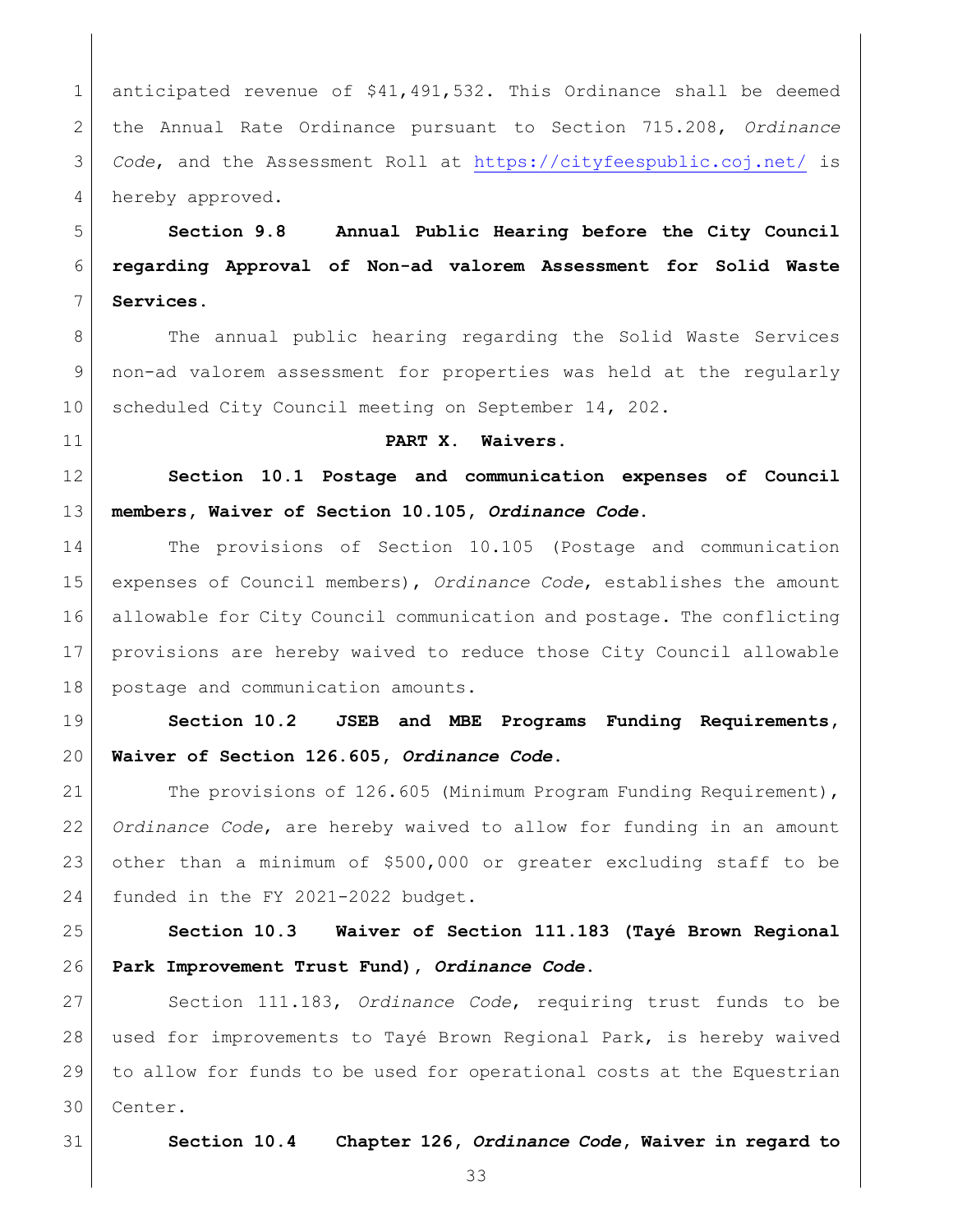**the ASM Global Contract and providing for utilization by ASM Global of the ASM Global Procurement Policies.** 

3 ASM Global manages certain City owned public assembly facilities (as defined in the Facilities Management Agreement between the City 5 of Jacksonville and ASM Global of Public Assembly Facilities, dated effective April 1, 2017, as amended from time to time, herein, "Agreement"). To effect guidelines acceptable to both parties to the Agreement, the City Council hereby determines that, to the extent 9 that funding is available in the accounts established for the budget 10 related to the Agreement and ASM Global has received the necessary approvals for expenditures from said accounts from the City's Authorized Representative under the Agreement, said City Authorized Representative is authorized to approve ASM Global's continued utilization of ASM Global's competitive procurement policies for the purchase of capital expenditures in the amount of \$250,000 or less and non-capital extraordinary repair and maintenance projects in the amount of \$500,000 or less. Upon said approval by the City's Authorized Representative, the funds required shall carry-forward and shall not lapse, with appropriate notice from the City's Authorized Representative to the City's Accounting Division. For purchases made by ASM Global above these \$250,000/\$500,000 thresholds, the City's Authorized Representative shall require ASM Global's utilization of the City Procurement Division's policies (as same are reflected in Ordinance Code Chapter 126). The provisions of this Section shall in no way modify the Agreement's requirement that all purchases by ASM Global are fully accountable to the City pursuant to the Agreement. Excluding Section 126.316 (Contracts to Manage and or Promote Sports and Entertainment Facilities), *Ordinance Code*, the City hereby waives any conflicting provision of Part 2 and Part 3, Chapter 126 (Procurement Code), *Ordinance Code*, relating to ASM Global's procurement of materials, equipment and services for the operation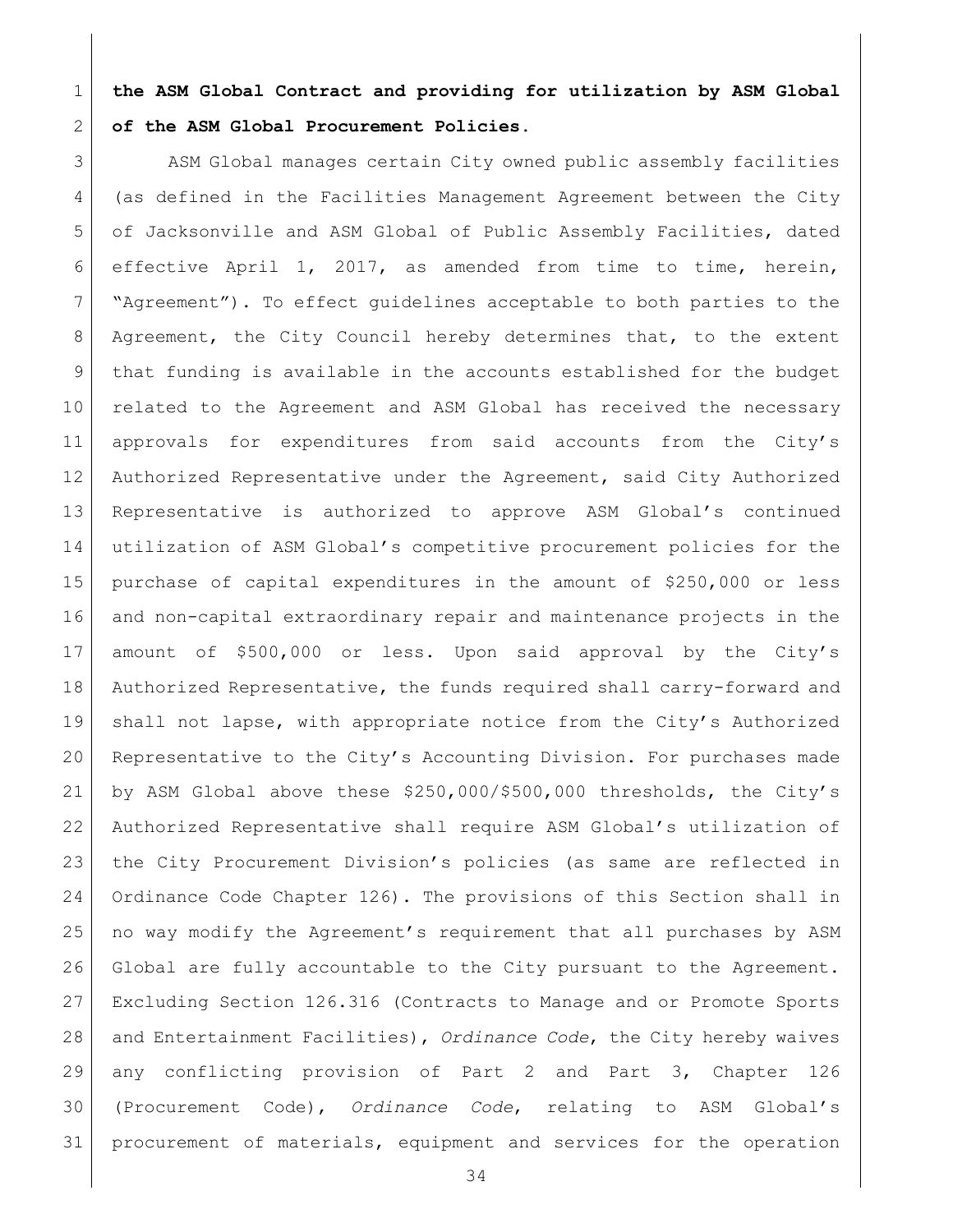1 and maintenance of the City's Public Assembly Facilities pursuant to 2 the Agreement.

# <span id="page-34-0"></span> **Section 10.5 Waiver of Ordinance 2000-1079-E, as amended by Ordinance 2001-795-E.**

 Pursuant to the provisions made in Ordinance 2000-1079-E, as amended by Ordinance 2001-795-E, and related exhibits, funds received for certain loan repayments of VCP-Lynch, Ltd. shall be deposited within the Downtown Economic Development Fund to be utilized for future downtown projects. Those provisions are waived herein to the extent that loan repayments for the 2021-2022 fiscal year shall be deposited into the Northeast Tax Increment District – USD1C, Fund 10801.

# <span id="page-34-1"></span> **Section 10.6 Waiver of Section 715.208 (Annual Adoption Procedures),** *Ordinance Code***.**

 Section 715.208 (Annual Adoption Procedures), *Ordinance Code*, requiring a Preliminary Rate Ordinance for the non-ad valorem assessment for Stormwater Management Service confirmed in Section 9.5 and for the non-ad valorem assessment for Solid Waste Services confirmed in Section 9.7 is hereby waived due to no increase in the 20 originally established rates.

<span id="page-34-2"></span> **Section 10.7 Waiver of Schedule B-3, General Fund Revenue and Expenditure Projections required by Section 106.201***, Ordinance Code***.** 

23 The provisions of Section 106.201, Ordinance Code, requiring a projection of forecasted General Fund revenues and expenditures for the four years immediately following the succeeding year's budget proposal (Schedule B-3) is hereby waived.

<span id="page-34-4"></span><span id="page-34-3"></span>

# **Part XI. Miscellaneous Provisions**

## **Section 11.1 Public Works Charge Back Limitations.**

 No charge back shall be charged to any City Council appropriations from bonded discretionary District Council funds. In order to properly allocate all costs related to all other capital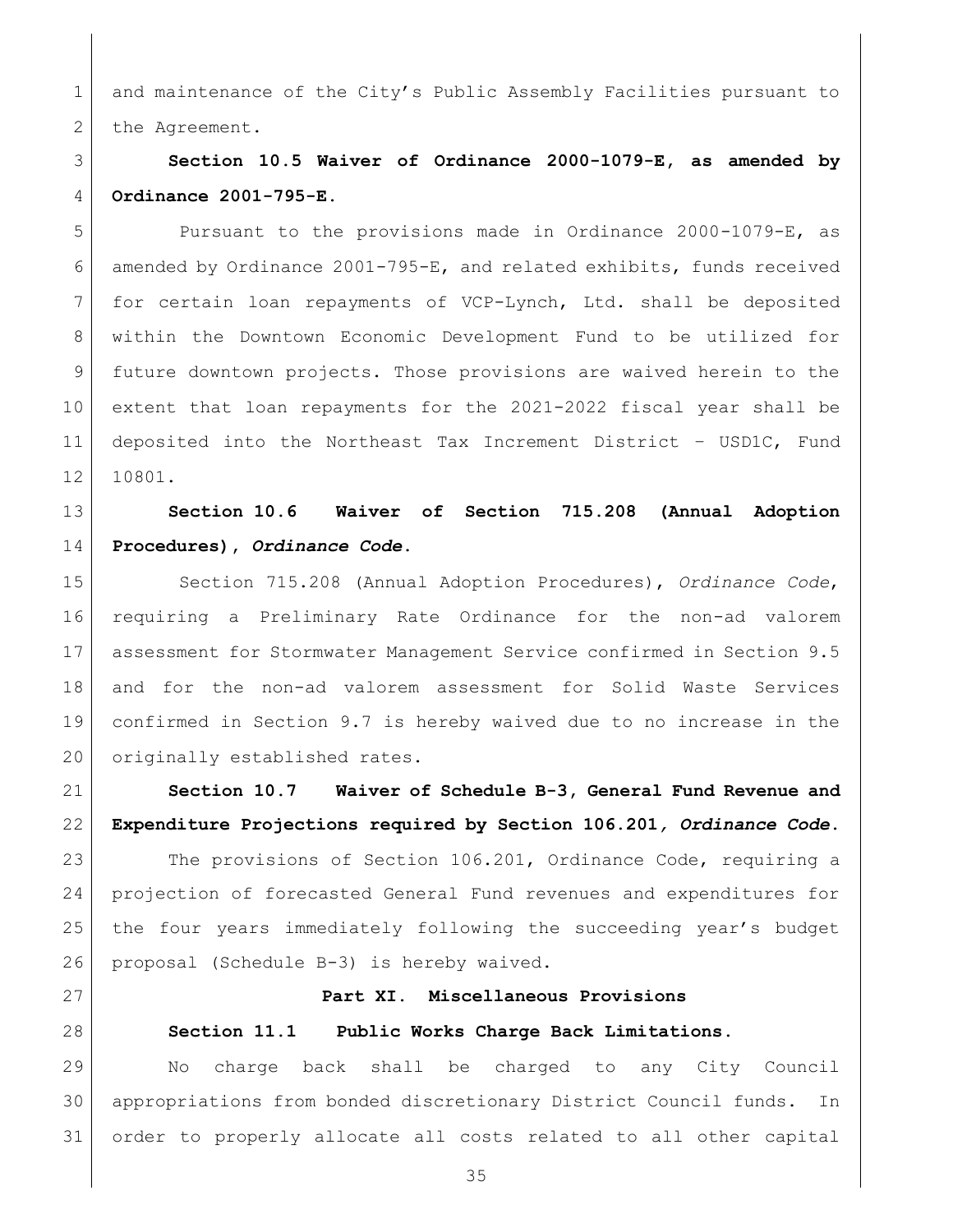projects, all requests for project management and/or design services anticipated to exceed \$5,000 per project shall be accompanied by an 3 identified funding source and project number.

4 Prior to implementation of the \$5,000 Charge Back limitation, 5 the Department shall establish a rate structure, per person hourly rate and tracking mechanism including detailed hourly time sheets broken down by project. Furthermore, the department shall forecast the cost of the average project for a conceptual design, including 9 drawing and cost estimates.

<span id="page-35-0"></span> **Section 11.2 Food and Beverage appropriation pursuant to Section 106.203(b),** *Ordinance Code***.** 

 The Food and Beverage appropriation is attached hereto as **Attachment A**. The Municipal Purpose for each index appropriation is 14 on file with the Council Secretary.

<span id="page-35-1"></span>

**Section 11.3 Limits on Payments to Jacksonville Area Legal Aid.**

16 Pursuant to various ordinances of the City, Jacksonville Area Legal Aid receives funding from the Court system for assorted 18 statutorily and judicially imposed fees and costs. Funds are collected by the courts and deposited with the City. All payments made from these funds to Jacksonville Area Legal Aid shall be made monthly, in arrears, after the payments have been received by the City of Jacksonville and deposited into the Trust Funds. In addition to the foregoing, all contracts between the City and Jacksonville Area Legal 24 | Aid shall reflect payments in accordance with this section. The City shall not be liable for, nor shall it pay to Jacksonville Area Legal Aid, any more money than is received by the City pursuant to the 27 applicable statutes and ordinances.

<span id="page-35-2"></span> **Section 11.4 Proviso regarding expenditures of Stormwater fee for time, equipment, material and personnel.**

 The fee collected for stormwater expenses is collected in a Stormwater account, fund 44101. The expenditures from that account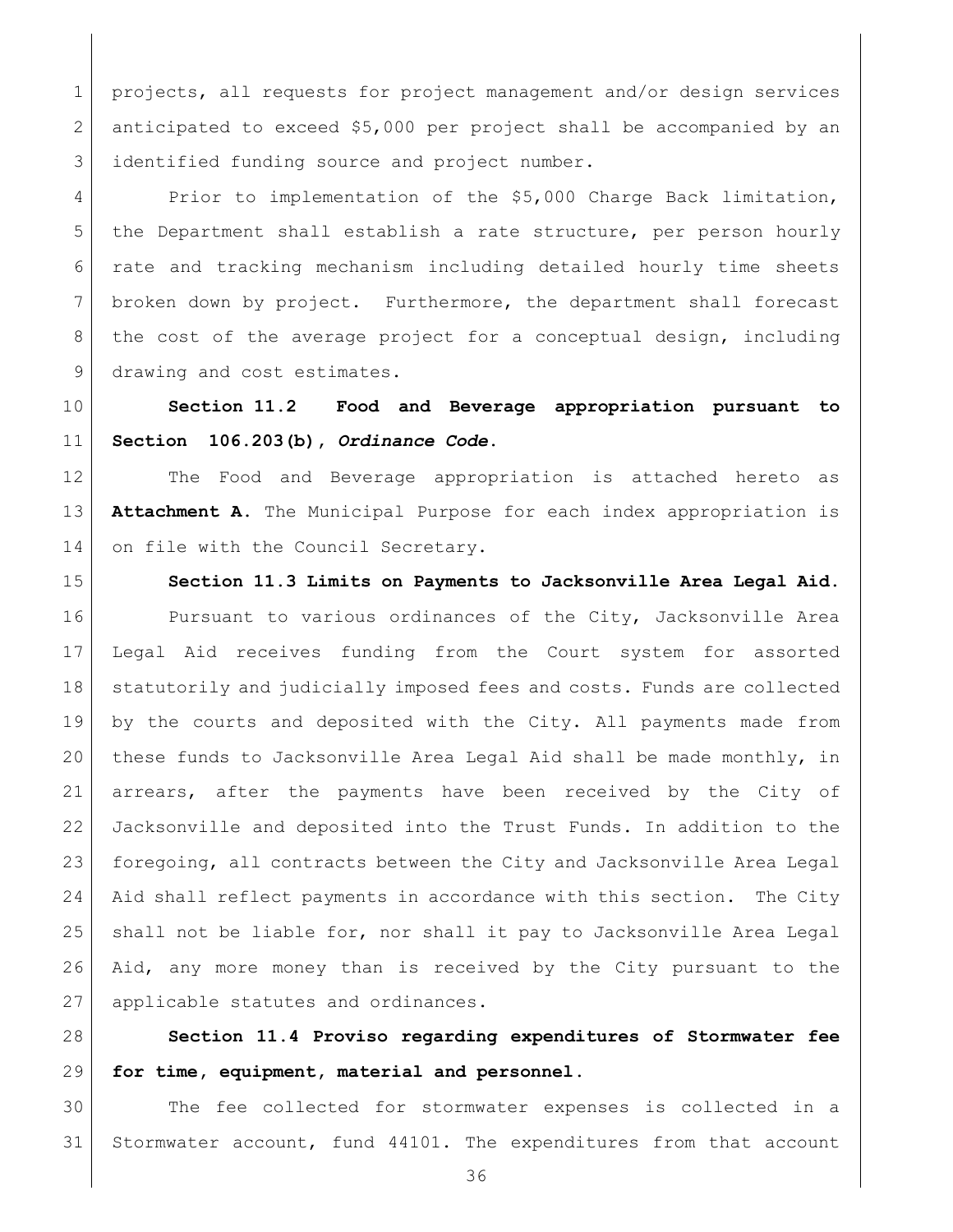1 shall be tracked allocating those funds to time, equipment, materials, and personnel. The Department of Public Works has committed to tracking expenses and those tracked expenses are reflected in the quarterly summary reports prepared within the Finance Department and 5 submitted to the Council Auditor's Office and City Council. Such detail shall be in accordance with instructions provided by the Council Auditor's Office. The quarterly reporting of time and activity 8 | will provide the ability to substantiate the appropriate use of the 9 City Stormwater User Fee in all years going forward as of October 1, 2012 with the first report made available thirty days after the end 11 of each quarter, and sixty days after fiscal year end.

<span id="page-36-0"></span> **Section 11.5 Proviso regarding Shands Jacksonville indigent care appropriation.** 

14 The City of Jacksonville and Shands Jacksonville agree that payment by the City of Jacksonville in the 2021-2022 fiscal year indigent care appropriation shall be in the amount not to exceed \$30,275,594.

<span id="page-36-1"></span>

# **Section 11.6 CRA Resolutions.**

18 All Community Redevelopment Area Board Resolutions approved by the Board and signed by the Board Chair, shall be forwarded with all accompanying attachments, to the Chief Administrative Officer of the 21 | City of Jacksonville for transmittal.

<span id="page-36-2"></span> **Section 11.7 2021-2022 fiscal year Recapture review for contribution to funds with negative cash balances.** 

 Section 106.106 (i), *Ordinance Code*, requires the recapture of funds with the intent of increasing the Operating Reserves and thereafter the Emergency Reserves. Section 106.106(k), *Ordinance Code*, requires that the Director of Finance and Administration shall provide to the Council Auditor the recapture journal entry. For the Fiscal Year 2021-2022, the Director of Finance and Administration shall include within this communication to the Council Auditor all funds that have negative balances. The Council Auditor will, in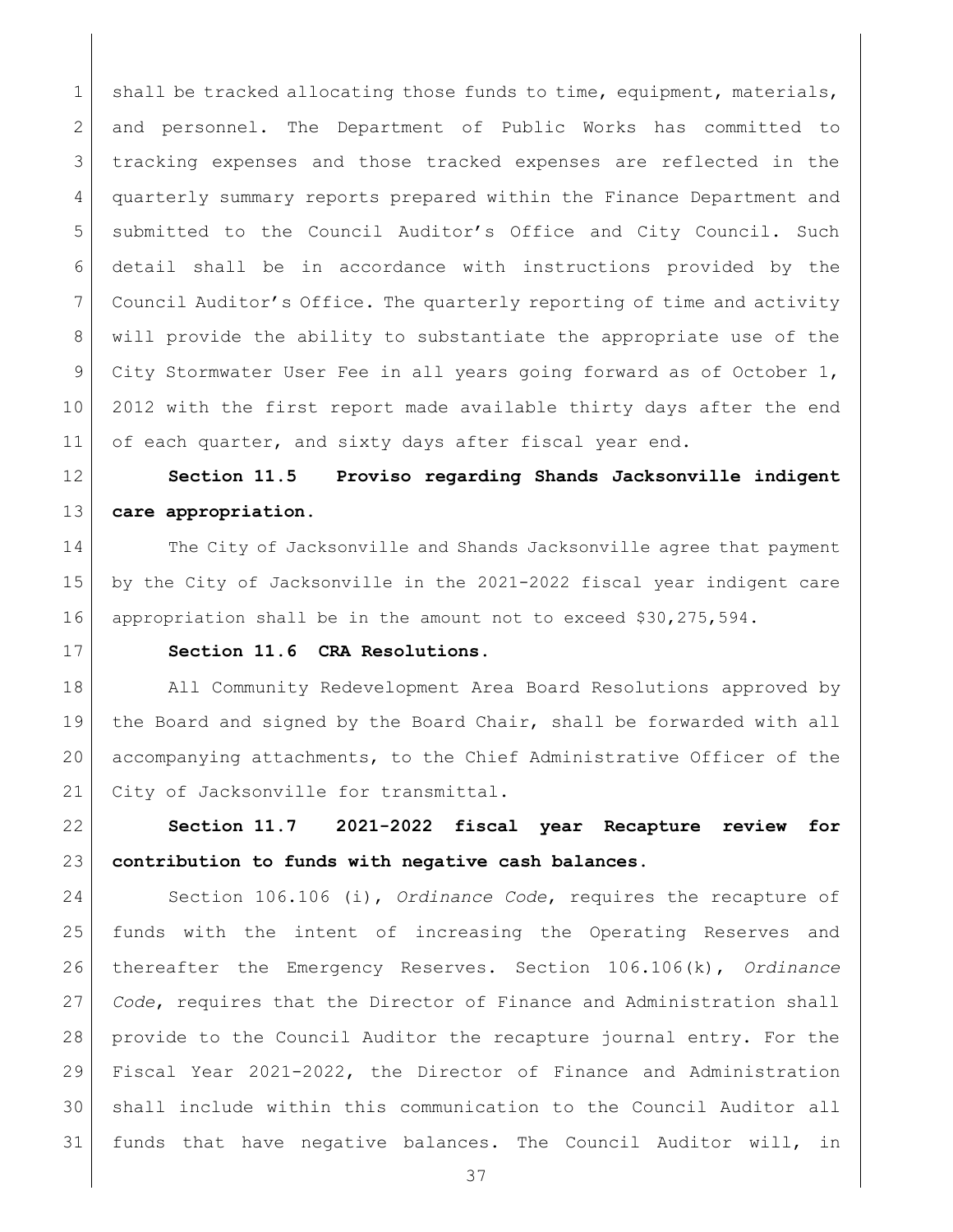conjunction with the Director of Finance and Administration, provide a list to the Finance Committee on recommendations of which funds to address before recapturing the balances to the Operating Reserves and 4 Emergency Reserves.

### <span id="page-37-0"></span>**Section 11.8 Emergency Funds from Public Buildings.**

 In the 2021-2022 budget, \$250,000 has been appropriated to Public Buildings for emergency funds. Prior to expenditures, Public Buildings shall justify the nature of the emergency and obtain 9 authorization from the Chief Financial Officer, or if unavailable, 10 | the Chief Administrative Officer.

<span id="page-37-1"></span>

### **Section 11.9 City Council Postage.**

 Each District Council Member shall be allotted \$1,000 per District Council Member. The remaining \$36,000 for postage shall be distributed at the discretion of the Council President to all Council Members.

# <span id="page-37-2"></span> **Section 11.10 Agreements between the City of Jacksonville Office of General Counsel and Conflict Counsel for Jacksonville Sheriff's Office.**

19 There is hereby approved, and the General Counsel, or his designee, and Corporation Secretary are hereby authorized to execute and deliver, those certain agreements between the City of Jacksonville and special counsel identified by the General Counsel pursuant to Section 108.505, *Ordinance Code*, for selection and retention of conflict counsel in representing Jacksonville Sheriff's Office police officers, reserve officers, and corrections officers in civil cases in which the Office of General Counsel has determined the existence of a conflict or potential conflict of interest between the City and an officer's legal position in the litigation. This authorization and approval is granted for agreements in aggregate not to exceed an amount of \$90,000 for the 2021-2022 fiscal year.

<span id="page-37-3"></span>

**Section 11.11 Florida Theatre Performing Arts Center, Inc.**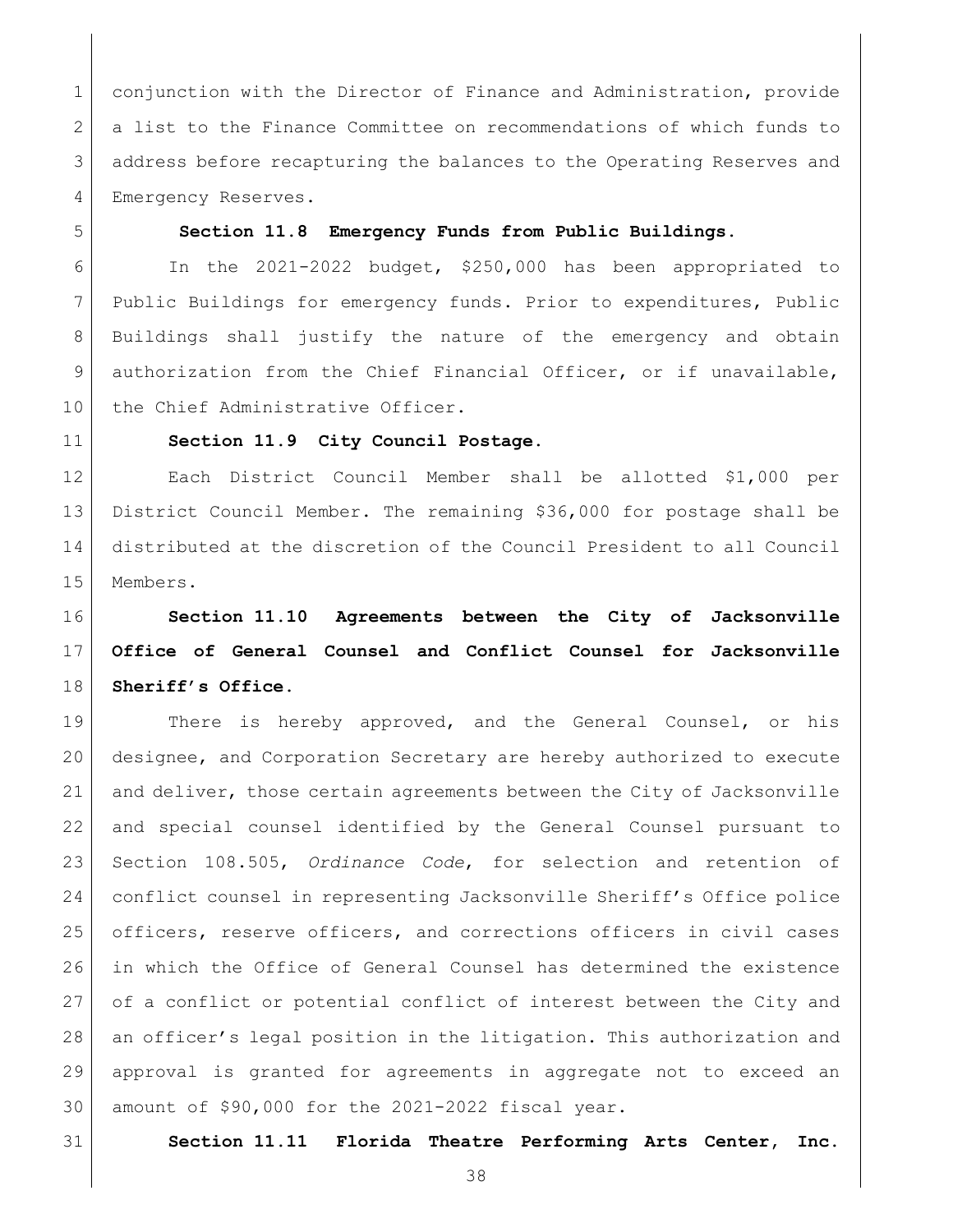### **(\$1,000,000) authorizing an amendment to Contract No. 10466-01.**

2 The Mayor, or his designee, and the Corporation Secretary are hereby authorized to execute an amendment to Florida Theatre Performing Arts Center, Inc. Contract No. 10466-01, to allow the City's funding to be used to pay any vendors approved by the City that are necessary to complete the Improvements (as defined in the contract), including, but not limited to, design professionals, construction companies, equipment and material suppliers, and project 9 managers.

<span id="page-38-0"></span> **Section 11.12. Attaching the ARP Act Funding Table for Informational Purposes only.** The funding being provided from the American Rescue Plan (ARP) Act is attached hereto as **Exhibit 19.** The funding table is being provided with the budget bill for informational purposes only. The funds listed in the ARP Act Table are being 15 appropriated through Ordinance 2021-516.

<span id="page-38-2"></span><span id="page-38-1"></span>

### **Part XII. Direct Contracts**

 **Section 12.1 Gateway Community Services (GCS) and up to Seven Emergency Departments (\$1,128,348) authorizing Direct Contracting and invoking the exception to 126.107,** *Ordinance Code***.** 

 **1. Approval and authorization to execute.** The Mayor, or his designee, and the Corporation Secretary are hereby authorized 22 to negotiate and execute a services contract with GCS, in accordance with Chapter 118, Parts 1-5, *Ordinance Code*, from October 1, 2021 through September 30, 2022 and to appropriate 25 \$1,128,348 to be used for Project Save Lives for combatting the 26 opioid crisis, subject to the terms, scope and conditions more fully described in **Exhibit 1** attached hereto. Additionally, the 28 Mayor, or his designee, and the Corporation Secretary are hereby authorized to execute additional technical amendments to the contract, provided no modification to the contract may increase 31 blue financial obligations or the liability of the City and any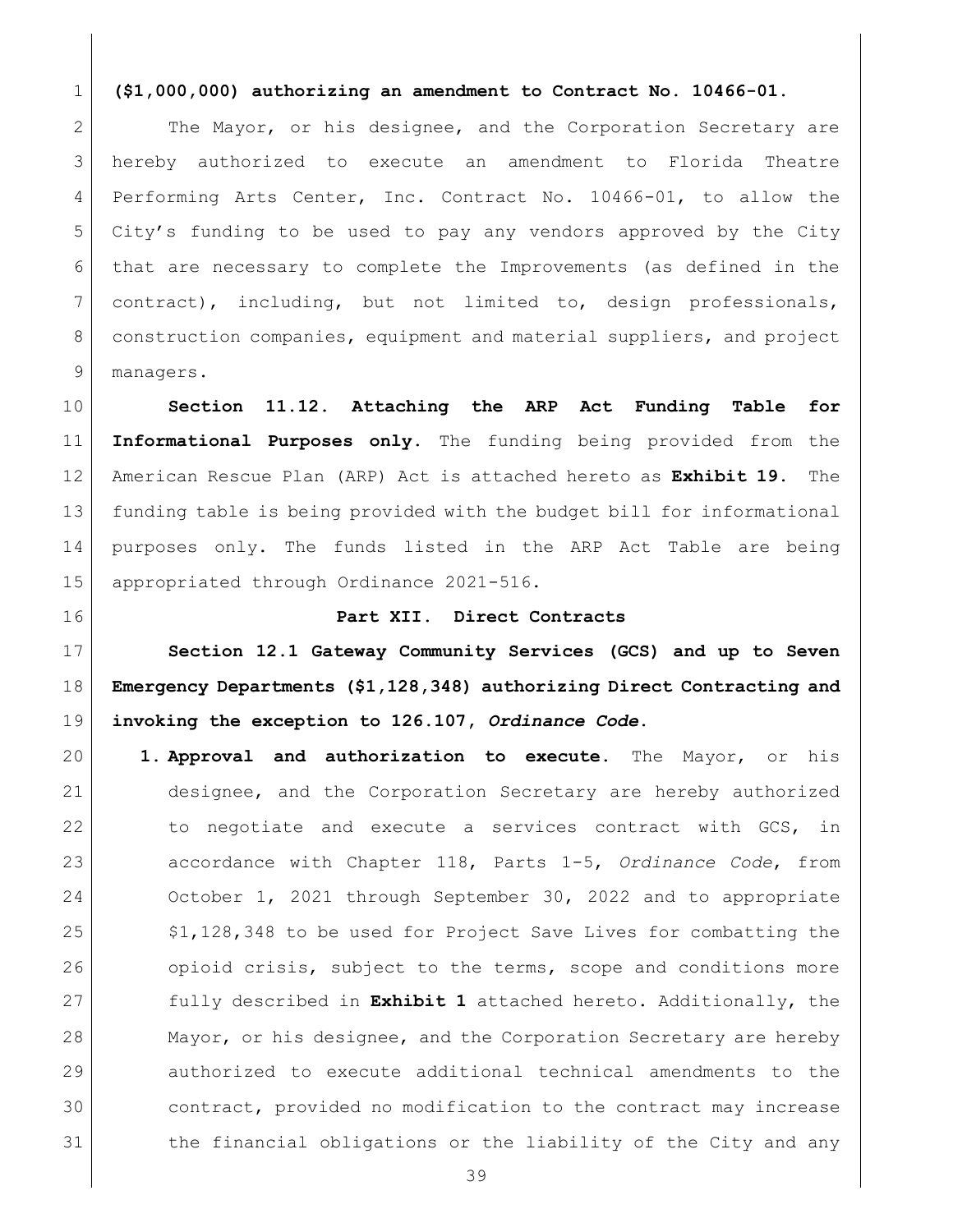1 such modification shall be technical only and shall be subject 2 to appropriate legal review and approval of the General Counsel, 3 or his or her designee, and all other appropriate action required 4 by law.

- 5 **2. Invoking the exception to Sec. 126.107(g),** *Ordinance Code***.** The 6 City is hereby authorized to enter into a service contract with 7 GCS from October 1, 2021 through September 30, 2022 to provide 8 **funding to GCS in conjunction with Project Save Lives to combat** 9 opioid addiction and for treatment and related services. 10 Pursuant to Section 126.107(g), *Ordinance Code*, such procurement 11 is exempted from competitive solicitation. With the exception 12 of the foregoing, all other provisions of Chapter 126, *Ordinance*  13 *Code*, shall remain in full force and effect.
- 14 **3. Approval and authorization to execute agreements with up to**  15 **Seven Emergency Departments.** As part of the Project Save Lives 16 opioid program, the City may need to negotiate and execute 17 agreements, including amendments, with up to seven (7) Emergency 18 Departments to effectuate the respective duties and obligations 19 of the parties under the program. The Mayor, or his designee, 20 and the Corporation Secretary, are hereby authorized to execute 21 amendments as necessary to existing agreements with St. 22 Vincent's Health Systems, Inc. ("Ascension Health System") 23 (Riverside and Southside), Memorial Healthcare Group, Inc., 24 Orange Park Medical Center, Inc. (Park West), Southern Baptist 25 Hospital of Florida, Inc. (Baptist North), Shands Jacksonville 26 Medical Center, Inc., and new agreements or memoranda of 27 understanding with additional Emergency Departments, and all 28 other contracts and documents as may, in the opinion of the 29 City's Office of General Counsel and Risk Management Division 30 be deemed appropriate to accomplish the intent of the Project 31 Save Lives opioid program, as more fully described in **Exhibit 1**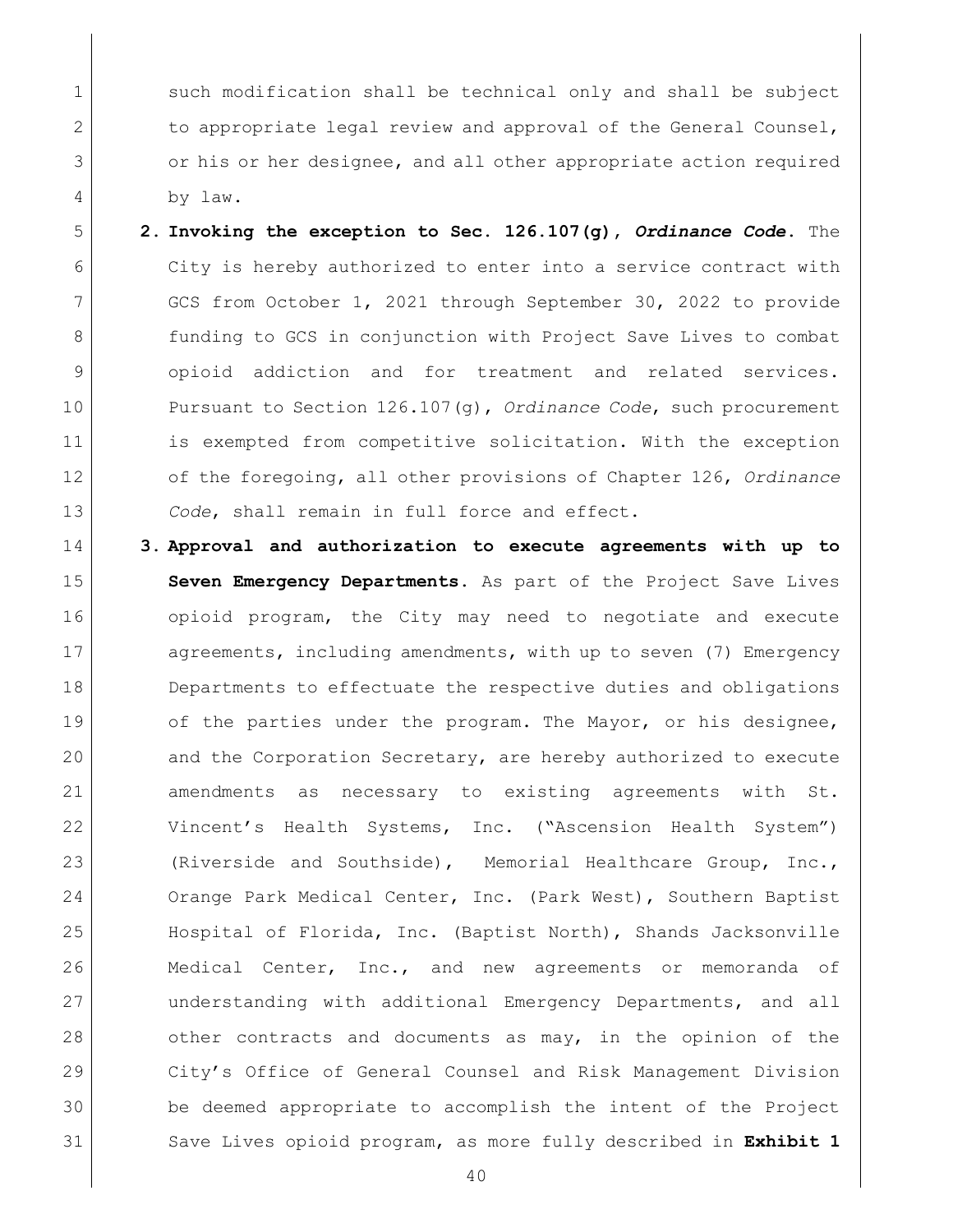1 attached hereto.

 **4. Invoking the exception to Sec. 126.107,** *Ordinance Code***, to Allow Up to Seven Emergency Departments to Participate in Program.** The City is authorized to allow up to seven (7) Emergency Departments located in Duval County to participate in 6 the Project Save Lives program. The City shall select the seven Emergency Departments pursuant to an exemption found in Section 8 126.107, Ordinance Code, or as otherwise consistent with Chapter 126 (Procurement Code), *Ordinance Code*.

 **5. Oversight.** The Jacksonville Fire and Rescue Department shall 11 oversee the administration of the agreements described herein. Review and distribution of funding shall be overseen and managed 13 by the Chief Financial Officer of the City of Jacksonville.

<span id="page-40-0"></span> **Section 12.2 Prisoners of Christ, Inc. (POC) (\$400,000) authorizing Direct Contracting and invoking the exception to 126.107(g),** *Ordinance Code***.** 

 **1. Approval and authorization to execute.** The Mayor, or his designee, and the Corporation Secretary are hereby authorized 19 19 to negotiate and execute a grant agreement, including amendments 20 thereto, in accordance with Chapter 118, Parts 1, 2, 4 and 5, *Ordinance Code*, with Prisoners of Christ, Inc. in a not to exceed amount of \$400,000 for the 2021-2022 fiscal year to be disbursed 23 on the basis of charges for services resulting in employment of 24 ex-offenders as well as daily housing costs for POC clients in 25 the program, subject to the terms, scope and conditions more fully described in **Exhibit 2** attached hereto.

 **2. Invoking the exception to Sec. 126.107(g),** *Ordinance Code***.** The City is hereby authorized to enter into a grant agreement with 29 POC to provide funding to POC to be used for community outreach services resulting in employment of ex-offenders as well as daily housing costs for POC clients in the program. Pursuant to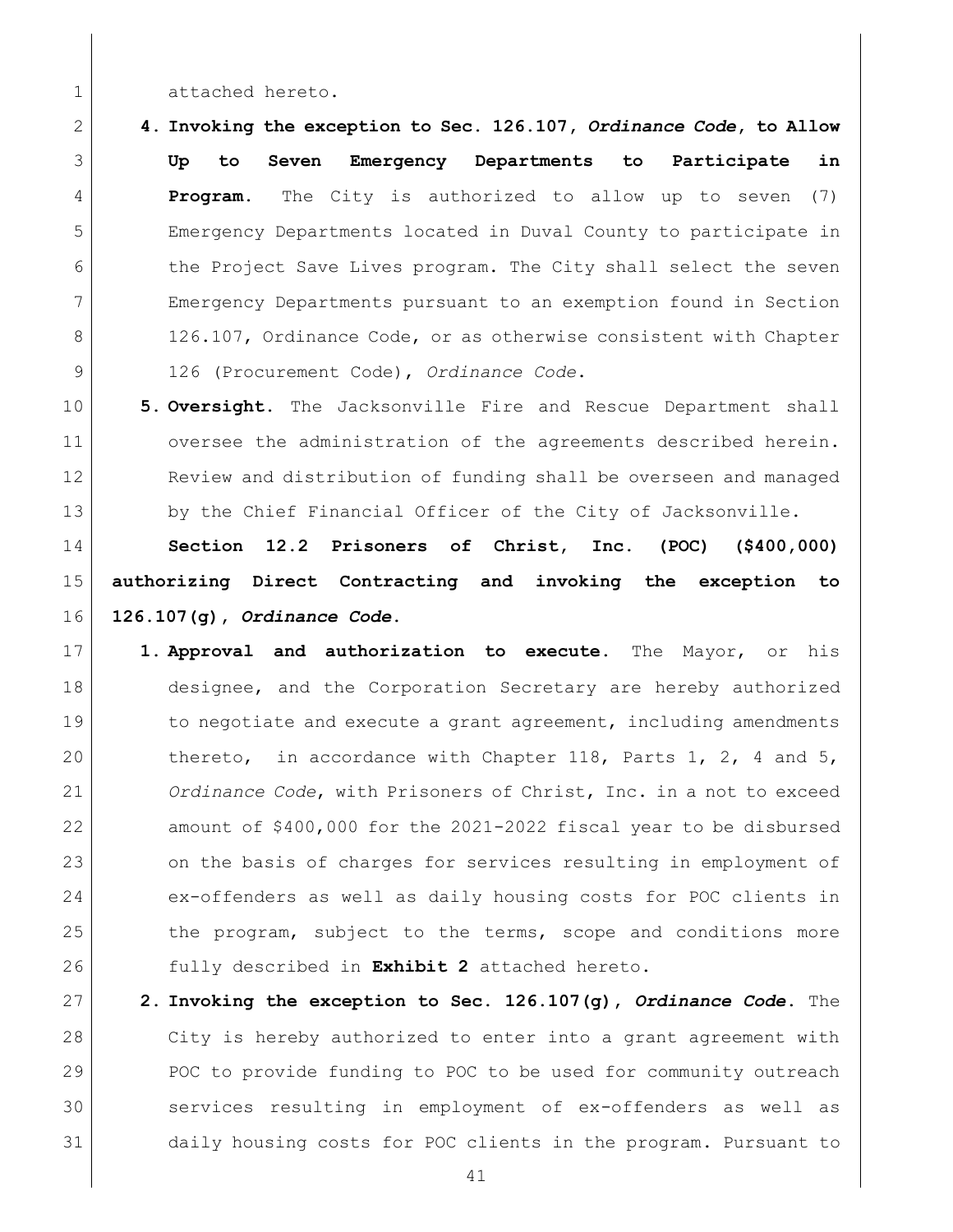Section 126.107(g), *Ordinance Code*, such procurement is exempted from competitive solicitation. With the exception of the foregoing, all other provisions of Chapter 126, *Ordinance Code*, 4 shall remain in full force and effect.

 **3. Oversight.** The Office of Grants and Contract Compliance of the Department of Finance and Administration shall oversee the project described herein.

<span id="page-41-0"></span> **Section 12.3 New Hope Education and Addiction Services, Inc. d/b/a Florida Recovery School (FRS) (\$100,000) authorizing Direct Contracting and invoking the exception to 126.107(g),** *Ordinance Code***.** 

- **1. Approval and authorization to execute.** The Mayor, or his designee, 13 and the Corporation Secretary are hereby authorized to negotiate 14 and execute a grant agreement, including amendments thereto, in accordance with Chapter 118, Parts 1-5, *Ordinance Code*, with New Hope Education and Addiction Services, Inc. d/b/a Florida Recovery School in a not to exceed amount of \$100,000 for the 2021-2022 fiscal year to be used to provide high school students an academic program while they are in recovery from substance abuse or addiction, subject to the terms, scope and conditions more fully described in **Exhibit 3** attached hereto.
- **2. Invoking the exception to Sec. 126.107(g),** *Ordinance Code***.** The City is hereby authorized to enter into a grant agreement with New Hope Education and Addiction Services, Inc. d/b/a Florida Recovery School in conjunction with its academic and substance 26 abuse/addiction programs. Pursuant to Section 126.107(g), *Ordinance Code*, such procurement is exempted from competitive 28 solicitation. With the exception of the foregoing, all other provisions of Chapter 126, *Ordinance Code*, shall remain in full force and effect.
- **3. Oversight.** The Office of Grants and Contract Compliance of the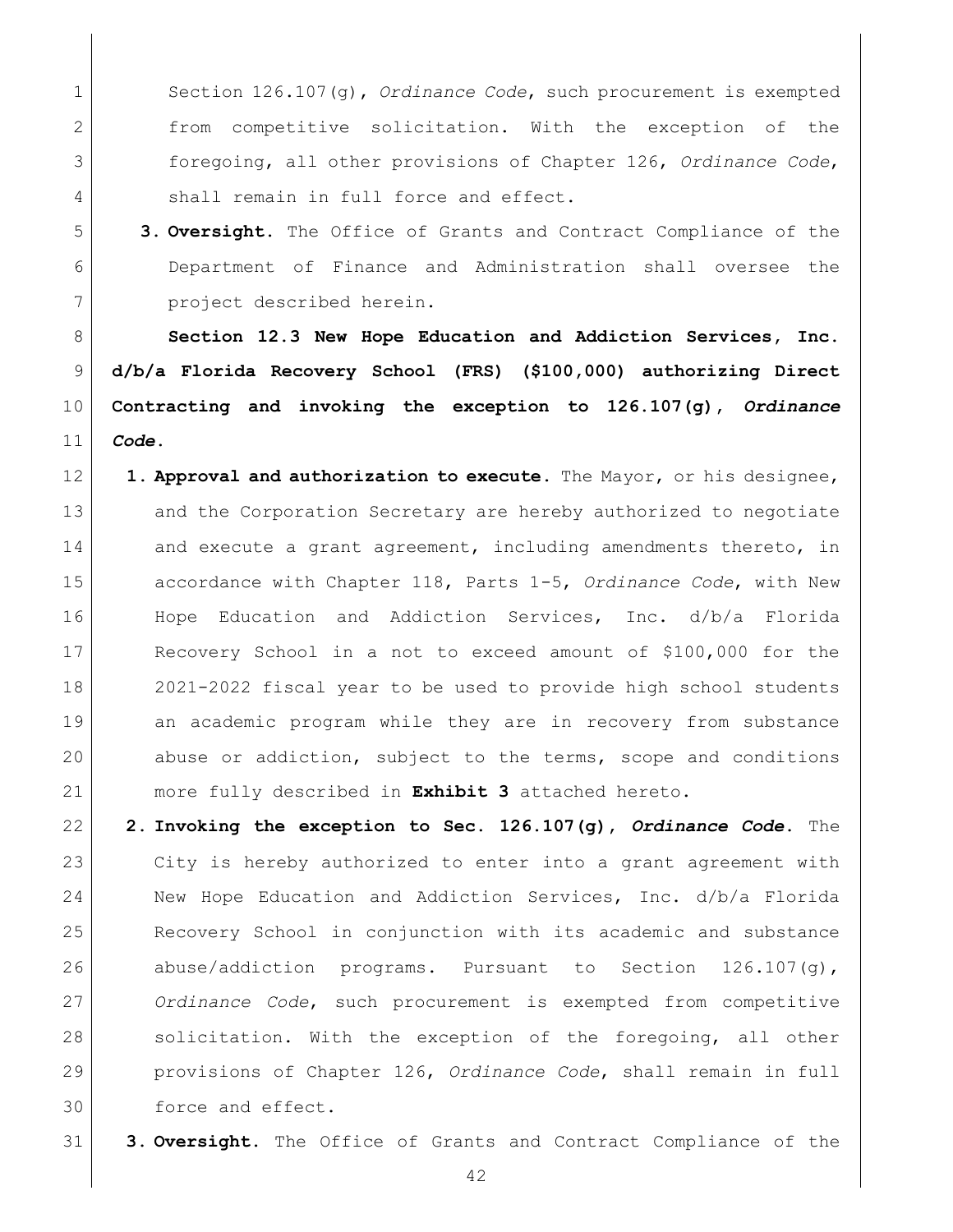Department of Finance and Administration shall oversee the 2 project described herein.

<span id="page-42-0"></span> **Section 12.4 Operation New Hope, Inc. (ONH) (\$400,000) authorizing Direct Contracting and invoking the exception to 126.107(g),** *Ordinance Code***.** 

 **1. Approval and authorization to execute.** The Mayor, or his designee, and the Corporation Secretary are hereby authorized to negotiate 8 and execute a grant agreement, including amendments thereto, in accordance with Chapter 118, Parts 1, 2, 4 and 5, *Ordinance Code*, 10 | with Operation New Hope, Inc. in a not to exceed amount of \$400,000 for the 2021-2022 fiscal year to be disbursed on a **c** reimbursement basis for client housing costs and for services rendered on a tiered basis to clients who accomplish certain 14 program goals and achievements, subject to the terms, scope and conditions more fully described in **Exhibit 4** attached hereto.

 **2. Invoking the exception to Sec. 126.107(g),** *Ordinance Code***.** The City is hereby authorized to enter into a grant agreement with 18 ONH to provide funding to ONH in conjunction with its ex-offender re-entry program and related services as more particularly described above. Pursuant to Section 126.107(g), *Ordinance Code*, such procurement is exempted from competitive solicitation. With 22 the exception of the foregoing, all other provisions of Chapter 126, *Ordinance Code*, shall remain in full force and effect.

 **3. Oversight.** The Office of Grants and Contract Compliance of the Department of Finance and Administration shall oversee the **project** described herein.

<span id="page-42-1"></span> **Section 12.5 Edward Waters College, Inc. for New Town Success Zone (NTSZ) (\$161,300) authorizing Direct Contracting and invoking the exception to 126.107(g),** *Ordinance Code***.** 

 **1. Approval and authorization to execute.** The Mayor, or his designee, and the Corporation Secretary are hereby authorized to negotiate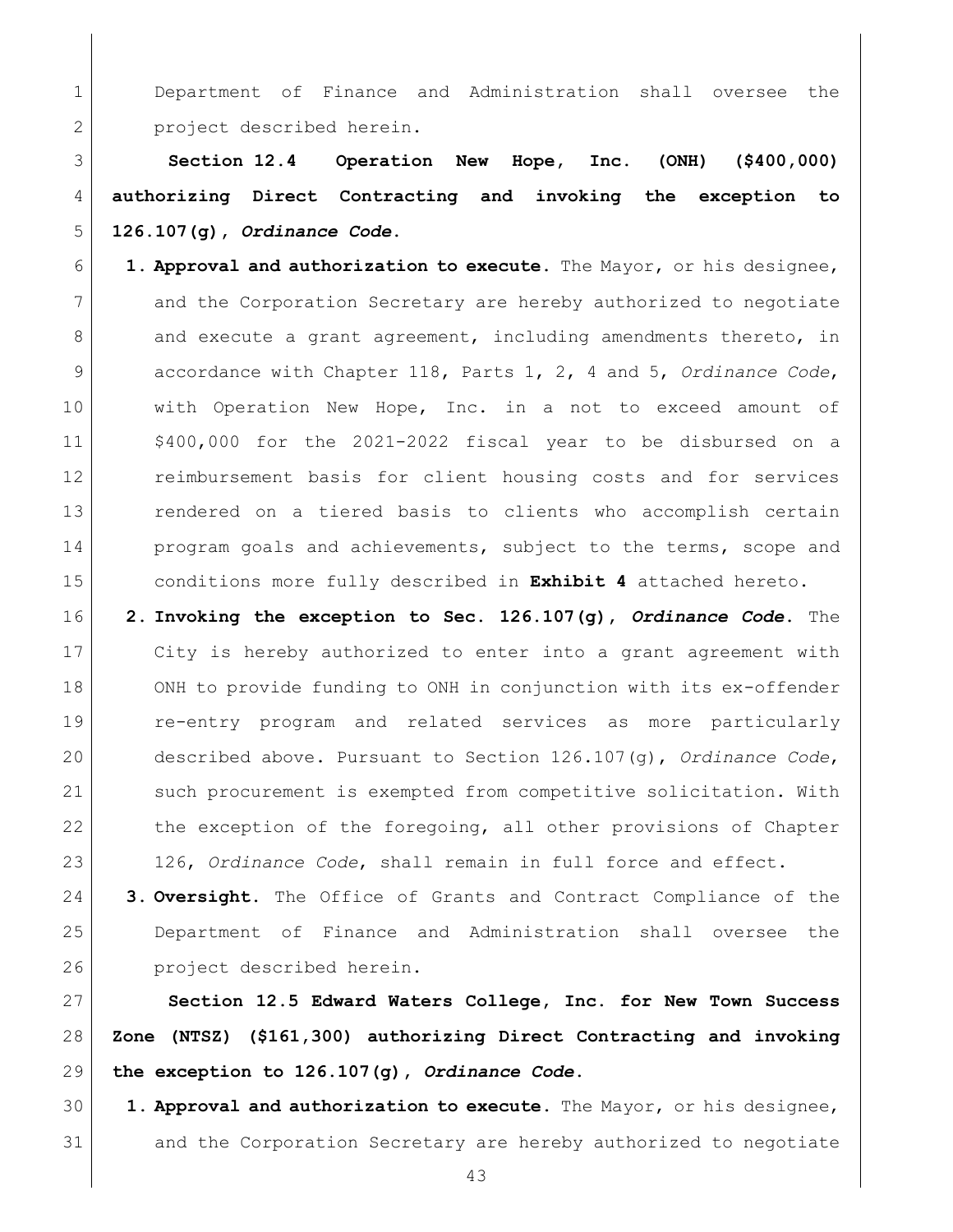1 and execute a grant agreement, including amendments thereto, in accordance with Chapter 118, Parts 1-5, *Ordinance Code*, with Edward Waters College, Inc. in a not to exceed amount of \$161,300 for the 2021-2022 fiscal year to be used for the New Town Success Zone Program, subject to the terms, scope and conditions more fully described in **Exhibit 5** attached hereto.

- **2. Invoking the exception to Sec. 126.107(g),** *Ordinance Code***.** The 8 City is hereby authorized to enter into a grant agreement with Edward Waters College, Inc. to provide funding to NTSZ in conjunction with their children and families programs and related services. Pursuant to Section 126.107(g), *Ordinance Code*, such procurement is exempted from competitive solicitation. With the 13 exception of the foregoing, all other provisions of Chapter 126, *Ordinance Code*, shall remain in full force and effect.
- **3. Oversight.** The Office of Grants and Contract Compliance of the Department of Finance and Administration shall oversee the 17 project described herein.

<span id="page-43-0"></span> **Section 12.6 Groundwork Jacksonville, Inc. (GWJ) (\$50,000) authorizing Direct Contracting and invoking the exception to 126.107(g),** *Ordinance Code***.** 

 **1. Approval and authorization to execute.** The Mayor, or his designee, 22 and the Corporation Secretary are hereby authorized to negotiate 23 and execute a funding agreement, including amendments thereto, in accordance with Chapter 118, Parts 1-5, *Ordinance Code*, with Groundwork Jacksonville, Inc. to appropriate \$50,000 for the 2021-2022 fiscal year to be used to pay for a portion of the CEO's 27 Salary, for support in applying for grants, coordination and oversight of the McCoy's Creek and Hogan's Creek Improvements to 29 build and connect Jacksonville's Emerald Necklace, subject to the terms, scope and conditions more fully described in **Exhibit 6** attached hereto.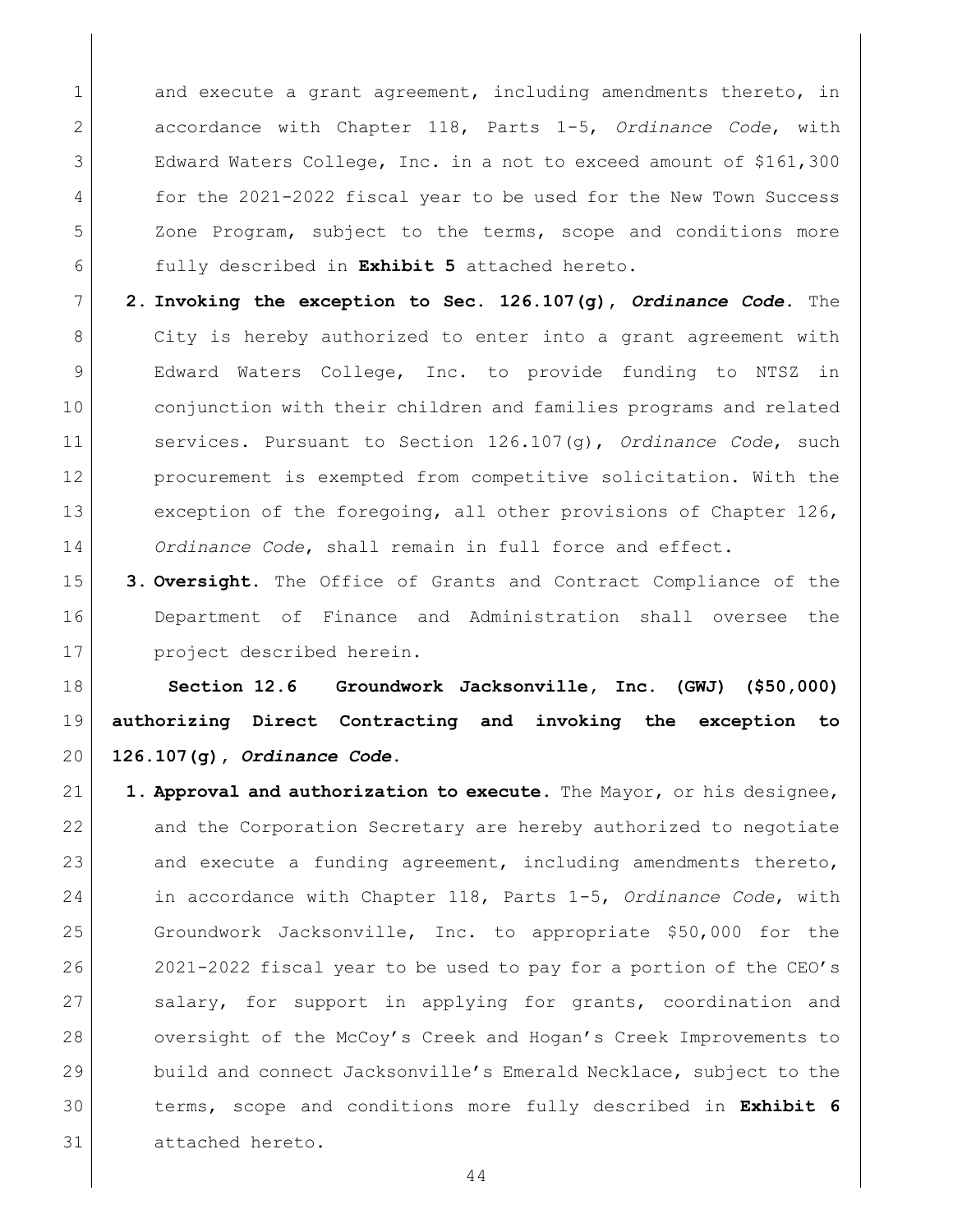**2. Invoking the exception to Sec. 126.107(g),** *Ordinance Code***.** The City is hereby authorized to enter into a funding agreement with GWJ to provide funding to GWJ to fund a portion of the CEO's 4 Salary in conjunction with the McCoy's Creek and Hogan's Creek Improvements to build and connect Jacksonville's Emerald Necklace. Pursuant to Section 126.107(g), *Ordinance Code*, such procurement is exempted from competitive solicitation. With the 8 exception of the foregoing, all other provisions of Chapter 126, *Ordinance Code*, shall remain in full force and effect.

 **3. Oversight.** The Public Works Department shall oversee the project described herein.

<span id="page-44-0"></span> **Section 12.7 United Way of Northeast Florida, Inc. (\$150,000) authorizing Direct Contracting and invoking the exception to 126.107(g),** *Ordinance Code***.** 

 **1. Approval and authorization to execute.** The Mayor, or his designee, 16 and the Corporation Secretary are hereby authorized to negotiate 17 and execute a grant agreement, including amendments thereto, in accordance with Chapter 118, Parts 1-5, *Ordinance Code*, with United Way of Northeast Florida, Inc. in a not to exceed amount of \$150,000 for the 2021-2022 fiscal year to be used for the United Way 2-1-1 program to provide a three-digit telephone number that enables people in need of services to connect with appropriate community and human resources services, subject to the terms, scope and conditions more fully described in **Exhibit 7** attached hereto. Receipt of this grant shall be to the exclusion 26 of any other city grants for the funded program for FY 2021-2022, not including funding received from the Florida's First Coast 28 Relief Fund.

 **2. Invoking the exception to Sec. 126.107(g),** *Ordinance Code***.** The City is hereby authorized to enter into a grant agreement with United Way of Northeast Florida, Inc. (United Way) to provide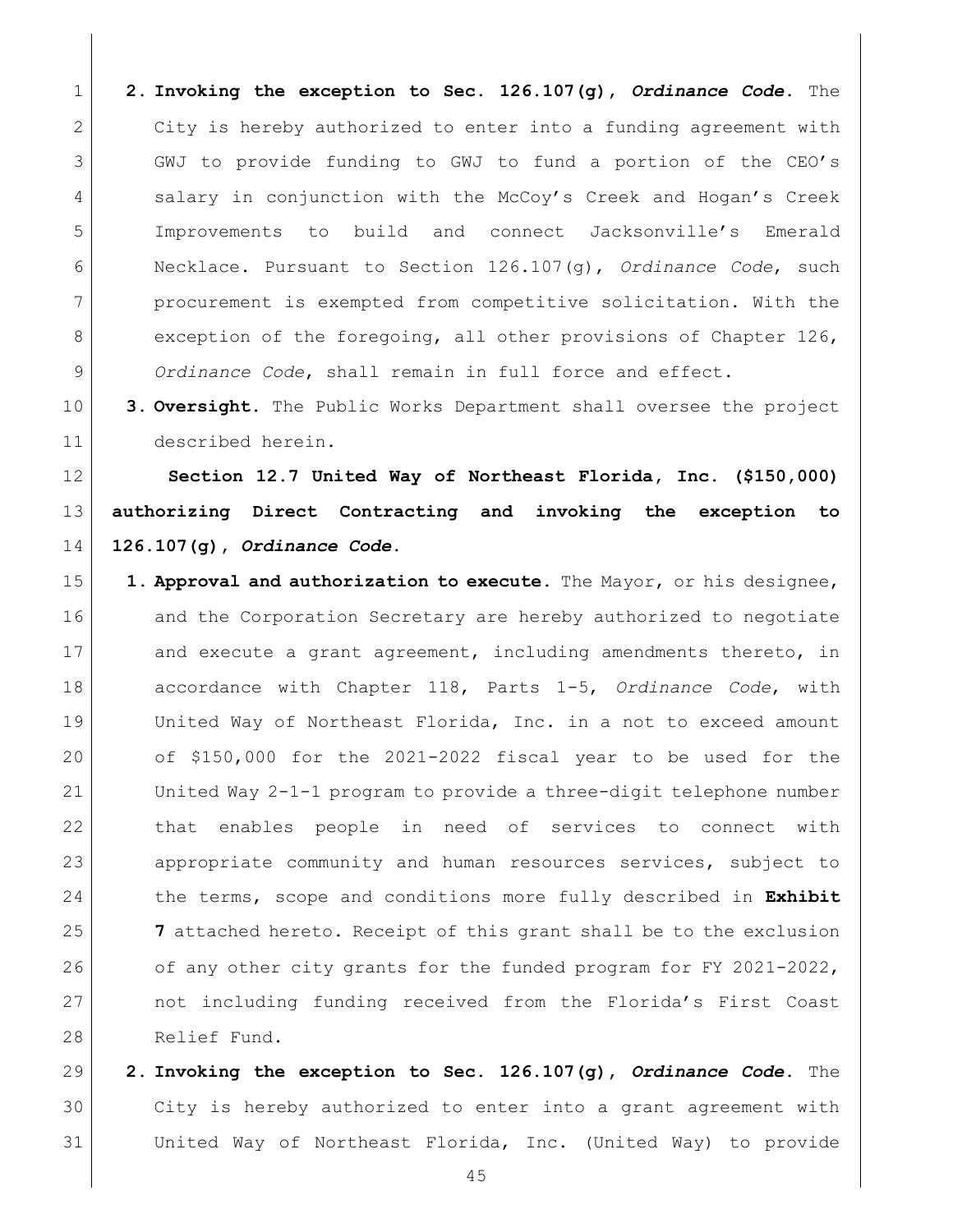funding to United Way in conjunction with their community and human resources. Pursuant to Section 126.107(g), *Ordinance Code*, 3 such procurement is exempted from competitive solicitation. With 4 the exception of the foregoing, all other provisions of Chapter 126, *Ordinance Code*, shall remain in full force and effect.

 **3. Oversight.** The Office of Grants and Contract Compliance of the Department of Finance and Administration shall oversee the 8 project described herein.

<span id="page-45-0"></span> **Section 12.8 Agape Community Health Center, Inc. (\$160,000) authorizing Direct Contracting, and invoking the exception to 126.107(g),** *Ordinance Code***.** 

- **1. Approval and authorization to execute.** The Mayor, or his designee, and the Corporation Secretary are hereby authorized to execute a Letter of Agreement between the City of 15 Jacksonville, on behalf of Agape Community Health Center, Inc. ("ACHC"), and the State of Florida Agency for Health Care 17 Administration, and a grant agreement between the City and ACHC, 18 | including amendments thereto, in accordance with Chapter 118, Parts 1-5, Ordinance Code, in an not to exceed amount of \$160,000 for an intergovernmental transfer to be used for one time funding during the 2021-2022 fiscal year to provide matching funding for 22 health services for some of the City's neediest individuals and 23 families, diverting them from Emergency Rooms to a primary care 24 medical home, subject to the terms, scope and conditions more fully described in **Exhibit 8** attached hereto.
- **2. Invoking the exception to Sec. 126.107(g),** *Ordinance Code***.** The City is hereby authorized to enter into a grant agreement with 28 Agape Community Health Center, Inc. to provide health services involving examination, diagnosis, treatment, prevention, and medical consultation and administration. Pursuant to Section 126.107(g), *Ordinance Code*, such procurement is exempted from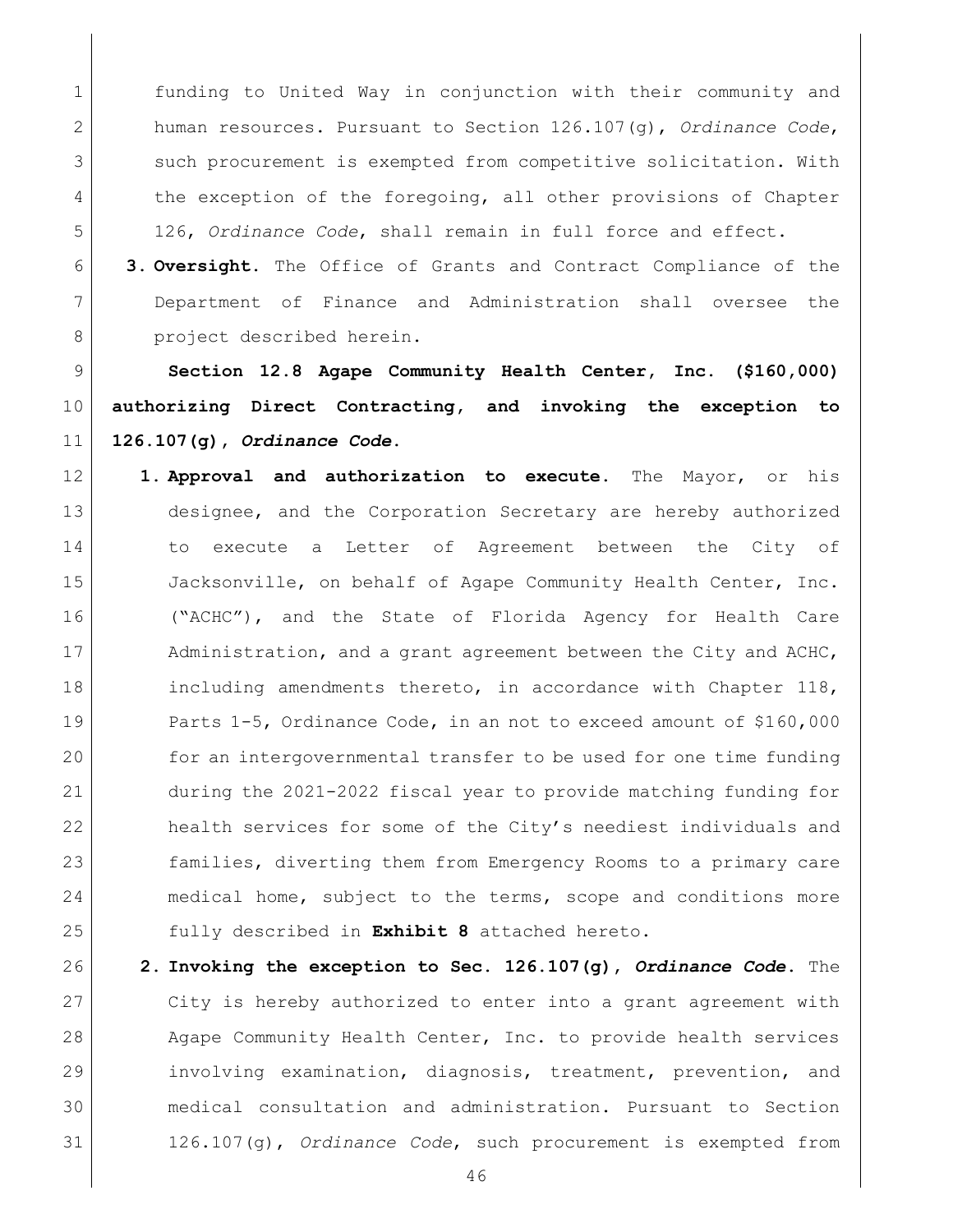1 competitive solicitation. With the exception of the foregoing, all other provisions of Chapter 126, *Ordinance Code*, shall 3 remain in full force and effect.

 **3. Oversight.** The Office of Grants and Contract Compliance of the Department of Finance and Administration shall oversee the project described herein.

<span id="page-46-0"></span> **Section 12.9 I.M. Sulzbacher Center for the Homeless, Inc. (\$270,000) authorizing Direct Contracting and invoking the exception to 126.107(g),** *Ordinance Code***.** 

 **1. Approval and authorization to execute.** The Mayor, or his designee, and the Corporation Secretary are hereby authorized 12 12 to negotiate and execute a grant agreement, including 13 amendments thereto, in accordance with Chapter 118, Parts 1-5, *Ordinance Code*, with I.M. Sulzbacher Center for the Homeless, Inc. in a not to exceed amount of \$270,000 for the 2021-2022 fiscal year to be used to partner with Mental Health Resource Center to continue building and providing an Urban Rest Stop 18 Program and to continue providing emergency shelter, rapid **rehousing, permanent supportive housing, case management,**  meals, life skills, employment assistance and referrals, career education, primary health and dental care, mental health care, 22 substance abuse counseling, showers, laundry and mail access to 23 the City's street homeless, subject to terms, scope and conditions more fully described in **Exhibit 9** attached hereto. **2. Invoking the exception to Sec. 126.107 (g),** *Ordinance Code***.** The 26 City is hereby authorized to enter into a grant agreement with

27 I.M. Sulzabacher Center for the Homeless, Inc. to provide added 28 personnel and security in the amount of \$129,568 and temporary housing, utilities, supplies, and administrative costs in the amount of \$140,432. Pursuant to Section 126.107(g), *Ordinance Code*, such procurement is exempted from competitive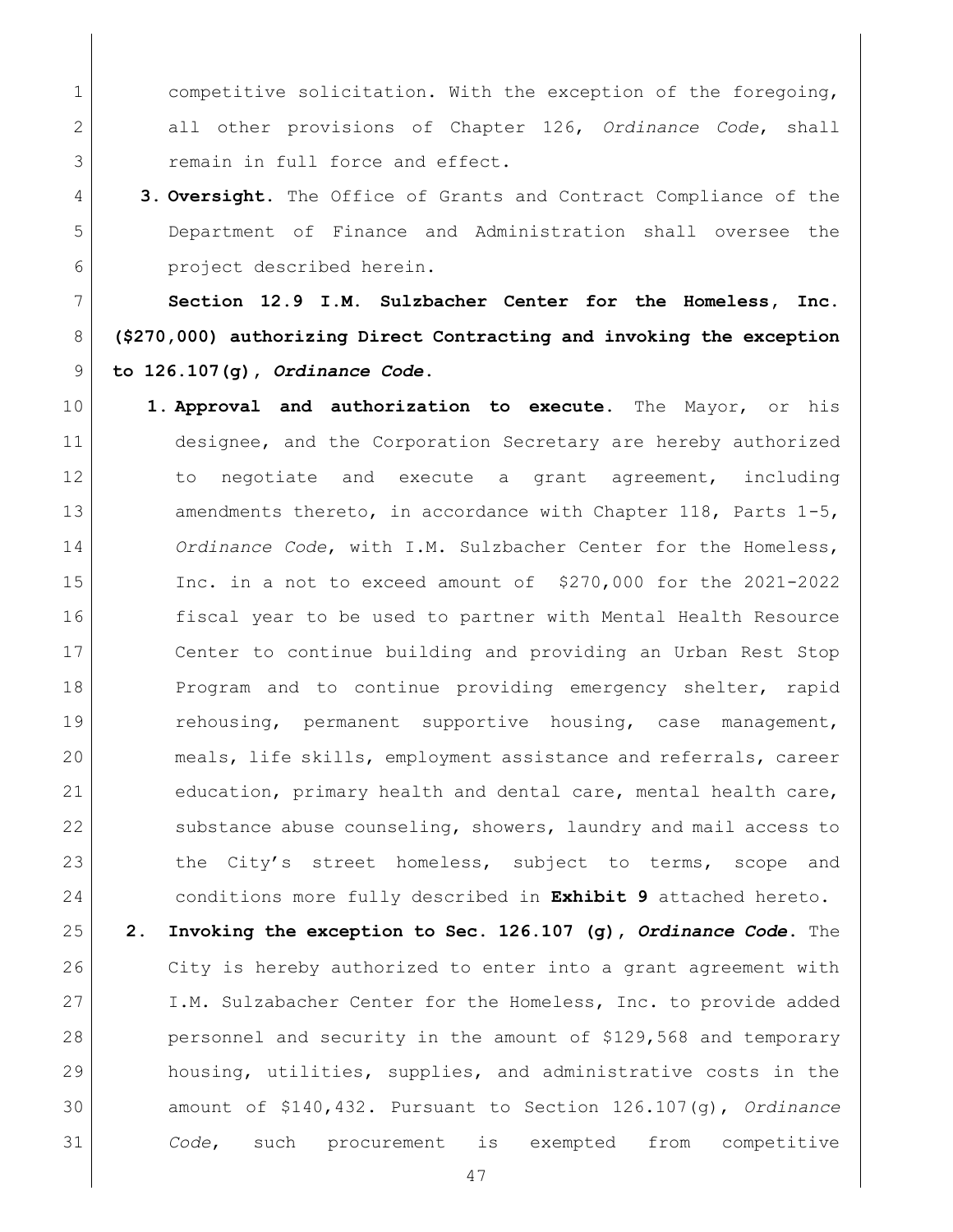1 solicitation. With the exception of the foregoing, all other provisions of Chapter 126, *Ordinance Code*, shall remain in full 3 force and effect.

- **3. Oversight.** The Office of Grants and Contract Compliance of the Department of Finance and Administration shall oversee the **project** described herein.
- **4. Waiving Section 118.805 (Eligibility to Apply for Public Service Grants),** *Ordinance Code***.** Receipt of this Direct City Grant will not disqualify the recipient from eligibility to apply for funding under other City grant programs. The provisions of Section 118.805, *Ordinance Code*, to the contrary are hereby waived.

<span id="page-47-0"></span> **Section 12.10 I.M. Sulzbacher Center for the Homeless, Inc. ("Sulzbacher"), authorizing the execution of a Letter of Agreement with the State of Florida Agency for Health Care Administration ("AHCA") and a Letter of Agreement between the City and Sulzbacher allowing up to \$300,000 of City funds to be remitted to AHCA for Sulzbacher programs.**

- **1. Approval and authorization to execute.** The Mayor, or his designee, and the Corporation Secretary are hereby authorized to execute a Letter of Agreement between the City of Jacksonville, on behalf of Sulzbacher, and AHCA, and a funding 23 agreement between the City and Sulzbacher, allowing the City to 24 process an intergovernmental transfer in an amount not to exceed  $\frac{25}{100}$ ,000 for the 2021-2022 fiscal year to be used for funding 26 1000 to provide an increased provision of charity care health 27 services through Sulzbacher. The agreement with Sulzbacher shall acknowledge that the amount remitted to AHCA (\$300,000) shall be considered a portion of its total 2021-2022 Social Services Division funding of \$591,738.
- **2. Confirmation of program participation.** No agreements between the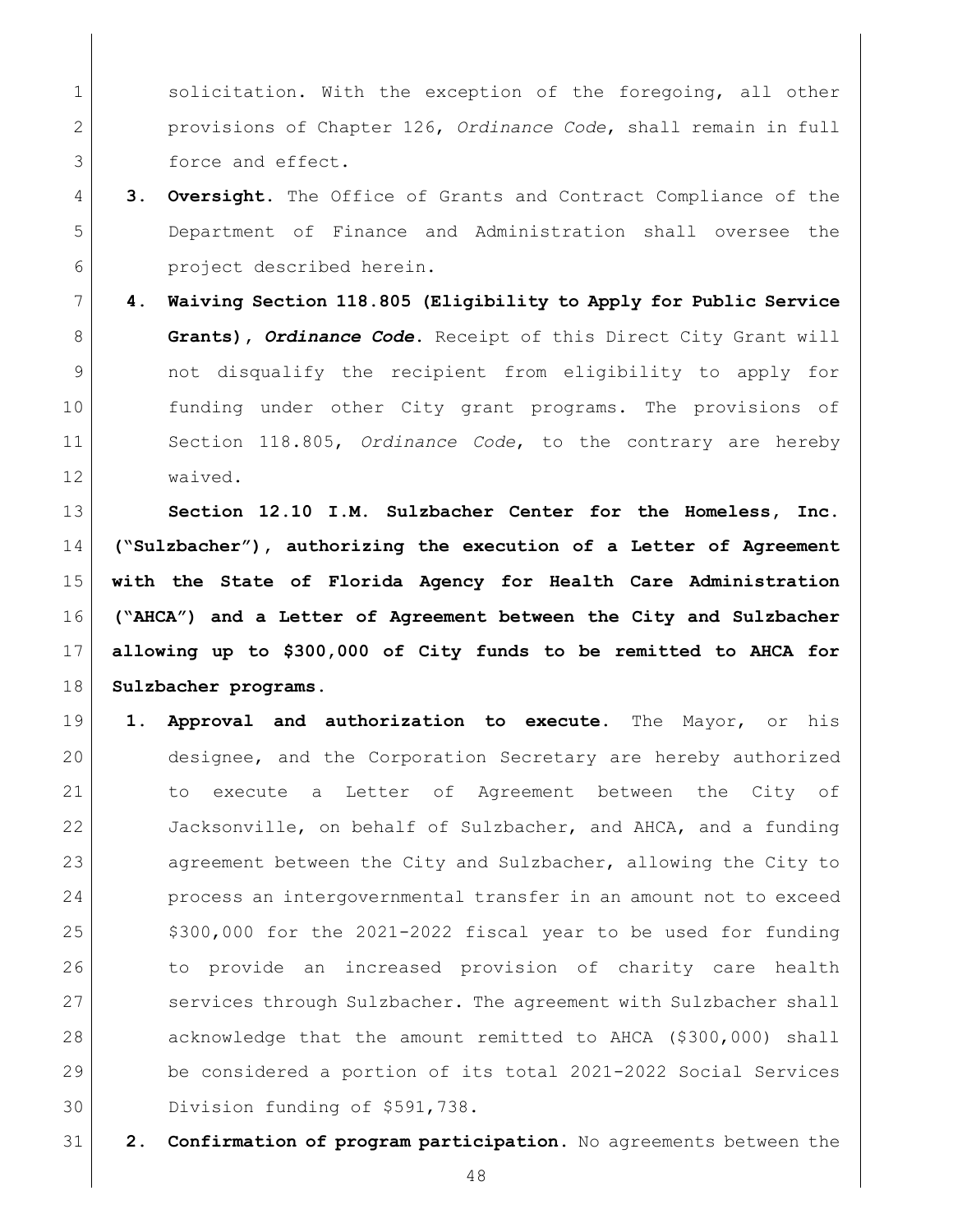1 City and Sulzbacher will be executed, and no funding disbursed by the City to the State until the City confirms adequate participation in the Intergovernmental Transfers Program by 4 other counties and government entities in the State to ensure that Sulzbacher will receive at least \$300,000 from AHCA.

 **3. Oversight.** The Social Services Division of the Department of Parks, Recreation and Community shall oversee the project described herein.

<span id="page-48-0"></span> **Section 12.11 Mental Health Resource Center, Inc. ("MHRC"), authorizing the execution of a Letter of Agreement with the State of Florida Agency for Health Care Administration ("AHCA") and a Letter of Agreement between the City and MHRC allowing up to \$756,665 of City funds to be remitted to AHCA for MHRC programs.**

 **1. Approval and authorization to execute.** The Mayor, or his designee, and the Corporation Secretary are hereby authorized to execute a Letter of Agreement between the City of Jacksonville, on behalf of MHRC, and AHCA, and a funding 18 agreement between the City and MHRC, allowing the City to process an intergovernmental transfer in an amount not to exceed  $\frac{1}{20}$  \$756,665 for the 2021-2022 fiscal year to be used for funding to provide an increased provision of charity care health 22 services through MHRC. The agreement with MHRC shall acknowledge 23 that the amount remitted to AHCA (\$756,665) shall be considered 24 a portion of its total 2021-2022 contract funding of \$2,228,632. **2. Confirmation of program participation.** No agreements between the City and AHCA will be executed and no funding disbursed by the 27 City to the State until the City confirms adequate participation 28 in the Intergovernmental Transfers Program by other counties and government entities in the State to ensure that MHRC will receive at least \$756,665 from AHCA.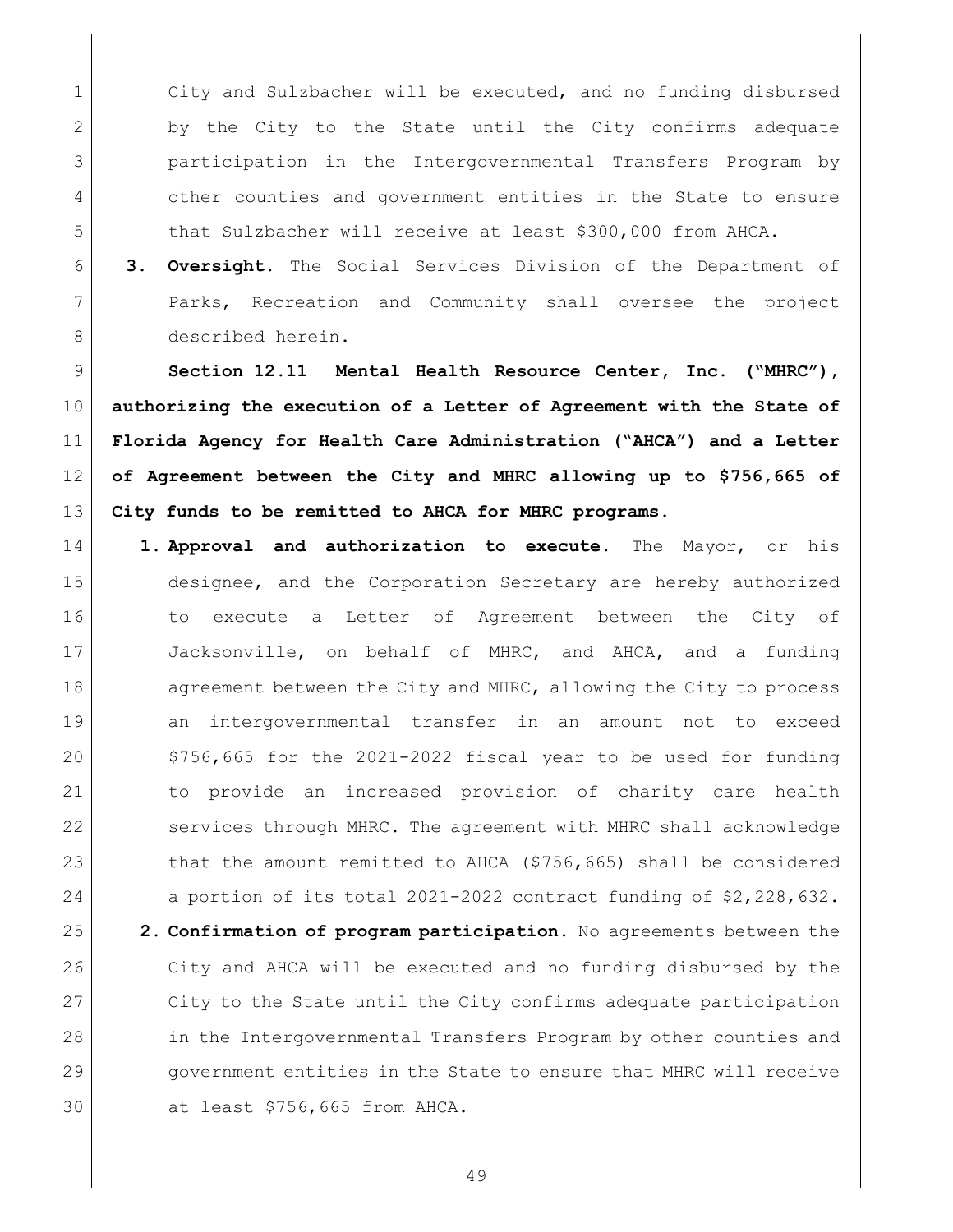**3. Oversight.** The Social Services Division of the Department of Parks, Recreation and Community Services and the Office of Grants and Contract Compliance of the Department of Finance and 4 Administration shall oversee the project described herein.

<span id="page-49-0"></span> **Section 12.12 Goodwill Industries of North Florida, Inc. (\$225,000) authorizing Direct Contracting, and invoking the exception to 126.107(g),** *Ordinance Code***.** 

- **1. Approval and authorization to execute.** The Mayor, or his designee, and the Corporation Secretary are hereby authorized 10 10 to negotiate and execute an agreement, including amendments thereto, in accordance with Chapter 118, Parts 1-5, Ordinance 12 Code, with Goodwill Industries of North Florida, Inc. in a not to exceed amount of \$225,000 to continue funding an adult workforce preparation program known as "A-STEP" in northwest 15 Jacksonville. Funding will be used for candidate assistance, a 16 full-time college navigator position, Chief Mission Officer, 17 financial coaching, GED classes and workshops, and supplies, 18 Subject to the terms, scope and conditions more fully described in **Exhibit 10** attached hereto.
- **2. Invoking the exception to Sec. 126.107(g),** *Ordinance Code***.** The City is hereby authorized to enter into a grant agreement with Goodwill Industries of North Florida, Inc. to provide for the establishment of a Workforce training program in northwest Jacksonville, which will provide employment assistance, GED assistance, career planning, coaching, college enrollment, financial counseling, and career placement. Pursuant to Section 126.107(g), *Ordinance Code*, such procurement is exempted from 28 competitive solicitation. With the exception of the foregoing, all other provisions of Chapter 126, *Ordinance Code*, shall 30 remain in full force and effect.
- **3. Oversight.** The Office of Grants and Contract Compliance of the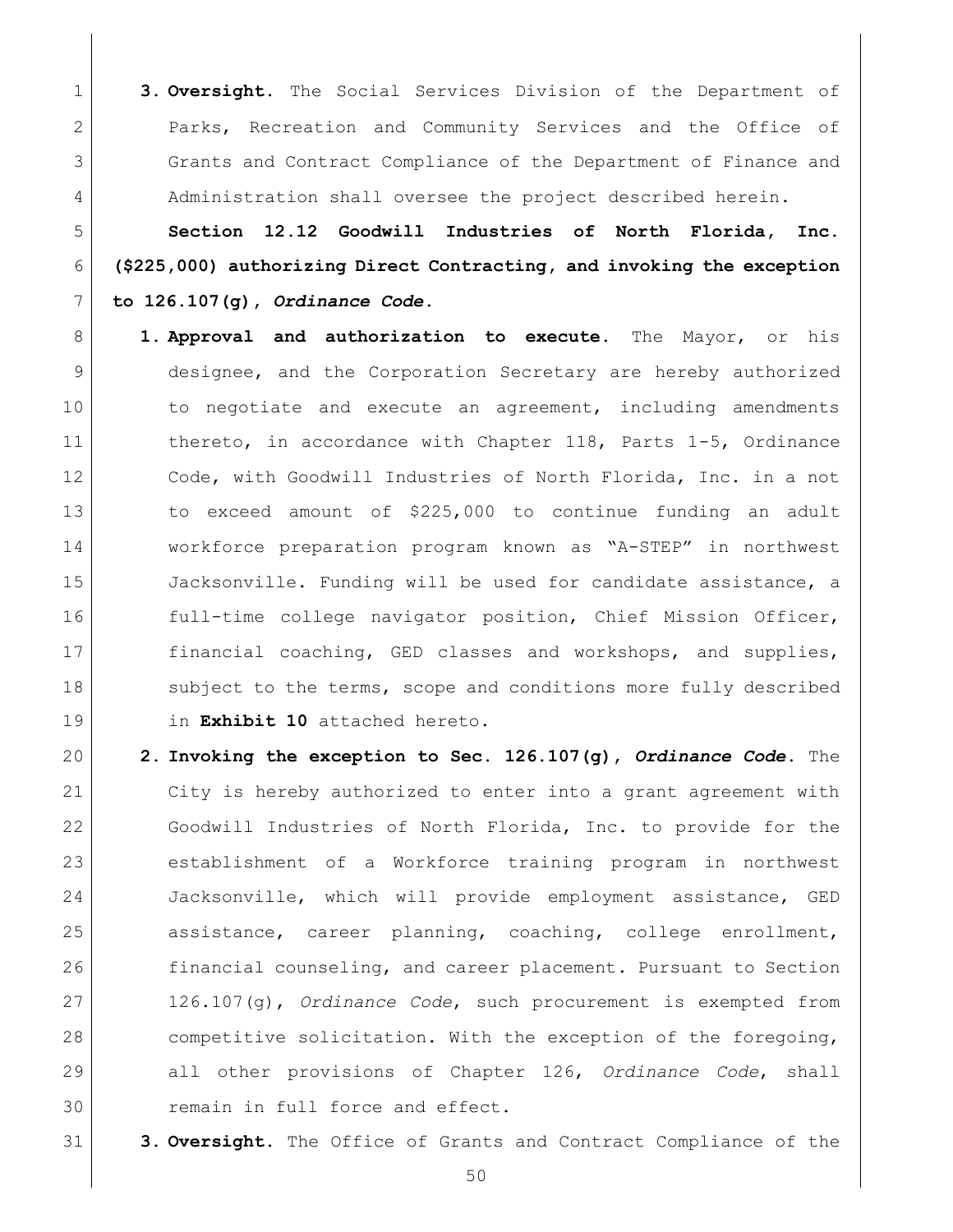Department of Finance and Administration shall oversee the 2 project described herein.

<span id="page-50-0"></span> **Section 12.13 First Coast Crime Stoppers, Inc. (\$150,000) authorizing Direct Contracting and invoking the exception to 126.107(g),** *Ordinance Code***.** 

- **1. Approval and authorization to execute.** The Mayor, or his designee, and the Corporation Secretary are hereby authorized 8 | to negotiate and execute a grant agreement, including amendments thereto, in accordance with Chapter 118, Parts 1-5, *Ordinance Code*, with First Coast Crime Stoppers, Inc. (Crime Stoppers) in 11 a not to exceed amount of \$150,000 for the 2021-2022 fiscal year 12 to be used to support the Crime Stoppers' program through which informants provide information about crime and criminals to law 14 enforcement, while maintaining the anonymity of informants, 15 Subject to the terms, scope and conditions more fully described in **Exhibit 11** attached hereto.
- **2. Invoking the exception to Sec. 126.107(g),** *Ordinance Code***.** The City is hereby authorized to enter into a grant agreement with First Coast Crime Stoppers, Inc. to provide funding to support 20 the Crime Stoppers program by funding costs for advertising and promotional materials. Pursuant to Section 126.107(g), *Ordinance Code*, such procurement is exempted from competitive 23 solicitation. With the exception of the foregoing, all other provisions of Chapter 126, *Ordinance Code*, shall remain in full 25 force and effect.
- **3. Oversight.** The Office of Grants and Contract Compliance of the Department of Finance and Administration shall oversee the project described herein.
- **4. Waiving Section 118.805 (Eligibility to Apply for Public Service Grants),** *Ordinance Code***.** Receipt of this Direct City Grant will not disqualify the recipient from eligibility to apply for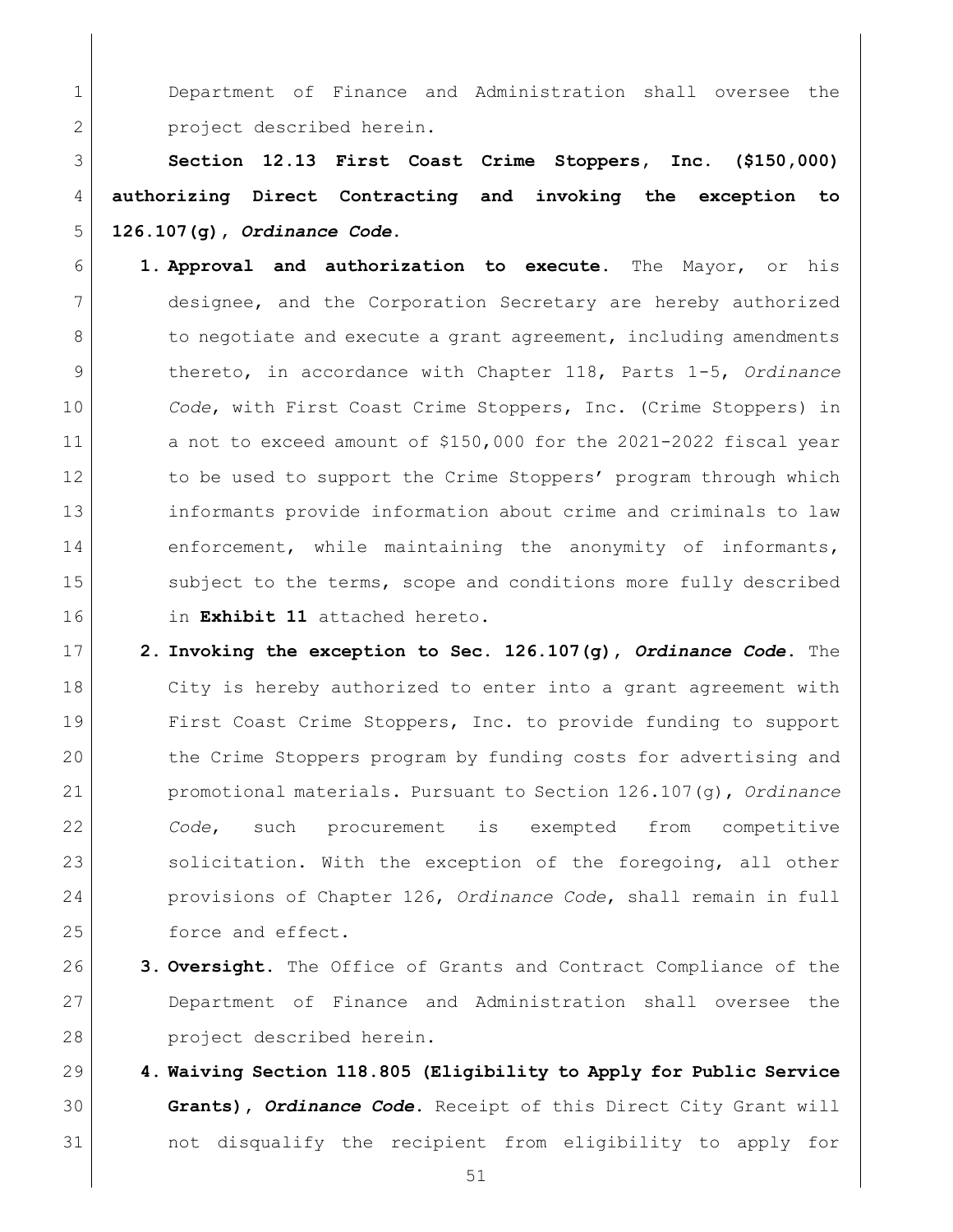1 funding under other City grant programs. The provisions of 2 Section 118.805, *Ordinance Code*, to the contrary are hereby 3 waived.

<span id="page-51-0"></span>4 **Section 12.14 Cure Violence Program ("Program") and four**  5 **contractors (\$1,795,000), authorizing Direct Contracting and invoking**  6 **the exception to 126.107(g), Ordinance Code.**

7 **1. Approval and authorization to execute.** The Mayor, or his 8 designee, and the Corporation Secretary are hereby authorized 9 to execute separate contracts with four contractors to provide 10 Services in support of the Program, which was established to 11 reduce and prevent shootings and killings in Jacksonville, said 12 contracts to cover the period from October 1, 2021 through 13 September 30, 2022 and to appropriate \$1,795,000 to provide 14 funding for the provision of services in support of the Program. 15 Additionally, the Mayor, or his designee, and the Corporation 16 Secretary are hereby authorized to execute additional technical 17 amendments to these contracts, provided no modification to the 18 contracts may increase the financial obligations or the 19 liability of the City and any such modification shall be 20 technical only and shall be subject to appropriate legal review 21 and approval of the General Counsel, or his or her designee, and 22 all other appropriate action required by law.

 **2. Approval and authorization to execute agreements with up to four contractors.** The Mayor, or his designee, and the Corporation Secretary, are hereby authorized to negotiate and execute 26 contracts with Cure Violence Global through its fiscal agent Public Health Institute of Metropolitan Chicago in an amount not 28 to exceed \$150,000, Bridges to the Cure, LLC in an amount not to exceed \$800,000, Reintegration Solutions, Inc. d/b/a Noah's Ark Project in an amount not to exceed \$725,000 and Family Foundations of Northeast Florida, Inc. in an amount not to exceed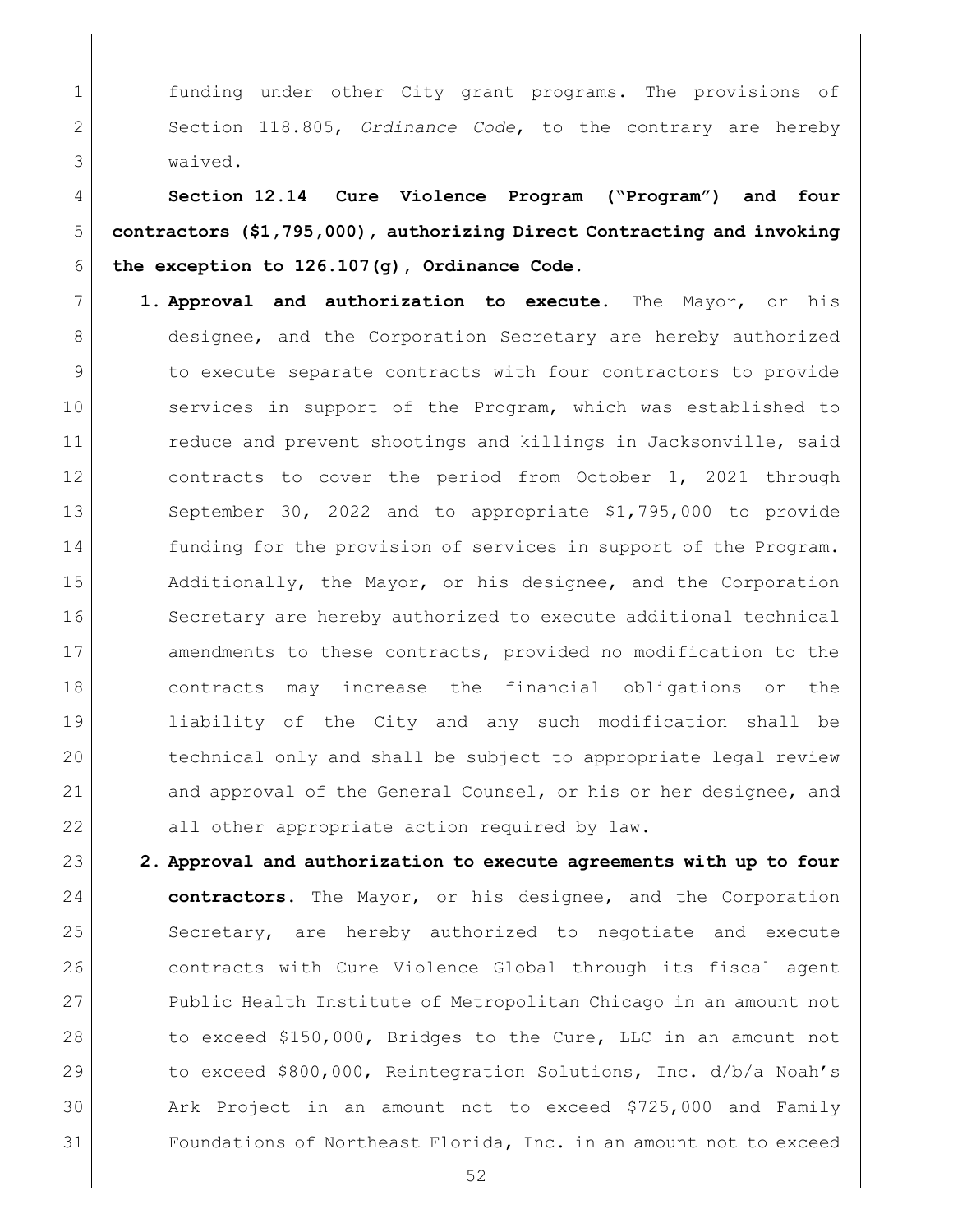1  $\vert$  \$120,000 to accomplish the intent of the Cure Violence Program 2 and subject to the terms, scope and conditions as more fully described in **Exhibit 12** attached hereto.

- **3. Invoking the exception to Section 126.107(g),** *Ordinance Code***.** The City is hereby authorized to enter into agreements with Cure Violence Global through its fiscal agent Public Health Institute 7 of Metropolitan Chicago, Bridges to the Cure, LLC, Reintegration 8 Solutions, Inc. d/b/a Noah's Ark Project and Family Foundations 9 of Northeast Florida, Inc. to provide services in support of the Program. Pursuant to Section 126.107(g), *Ordinance Code*, such procurement is exempted from competitive solicitation. With the 12 exception of the foregoing, all other provisions of Chapter 126, *Ordinance Code*, shall remain in full force and effect.
- **4. Expenditure of Public Funds on Food, pursuant to 106.203(b), Ordinance Code.** The Program is authorized to expend funds (up 16 to 5% of the total grant in the aggregate) on food and beverage. The purpose of the Cure Violence grant is outreach to the community to effectuate change with the goal of reducing violence. The food will be one source of interacting with the community at large to implement the Program.
- **5. Oversight.** The Office of Grants and Contract Compliance of the Department of Finance and Administration shall oversee the Program described herein.

<span id="page-52-0"></span> **Section 12.15 Jacksonville Local Initiatives Support Corporation ("LISC") Small Business Grant Program ("Program") (\$1,000,000), authorizing Direct Contracting and invoking the exception to 126.107(g), Ordinance Code.**

 **1. Approval and authorization to execute.** The Mayor, or his 29 designee, and the Corporation Secretary are hereby authorized to negotiate and execute a grant agreement, including amendments thereto, in accordance with Chapter 118, Parts 1-5, *Ordinance*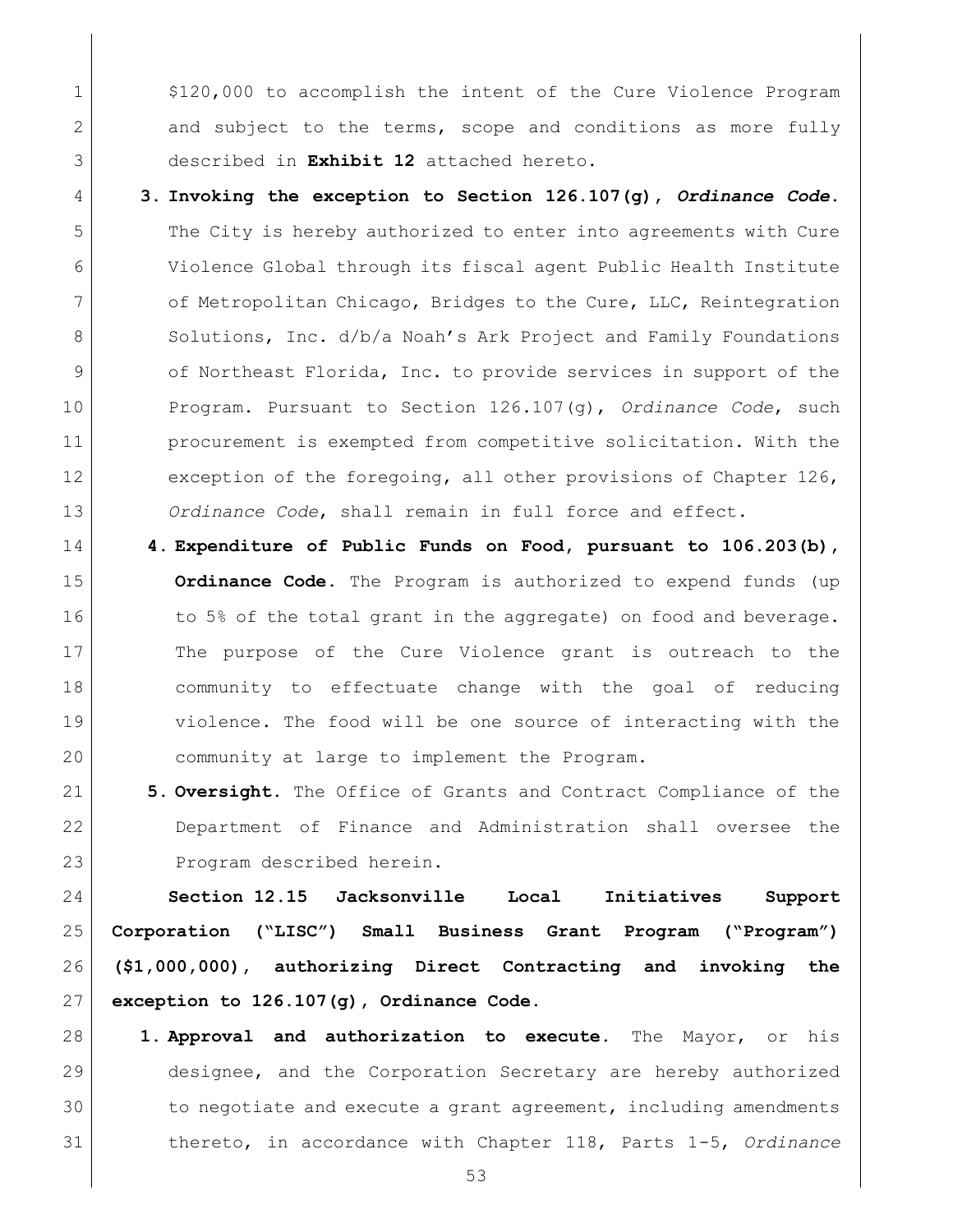*Code*, with Jacksonville Local Initiatives Support Corporation ("LISC") in a not to exceed amount of \$1,000,000 for the 2021- 2022 fiscal year to be used to support the Small Business Grant Program more fully described in **Exhibit 13** attached hereto.

- **2. Invoking the exception to Sec. 126.107(g),** *Ordinance Code***.** The City is hereby authorized to enter into a grant agreement with LISC to provide funding to support the Crime Stoppers program 8 by funding costs for advertising and promotional materials. Pursuant to Section 126.107(g), *Ordinance Code*, such procurement is exempted from competitive solicitation. With the exception of the foregoing, all other provisions of Chapter 126, *Ordinance Code*, shall remain in full force and effect.
- **3. Oversight.** The Office of Grants and Contract Compliance of the Department of Finance and Administration shall oversee the project described herein.
- **4. Waiving Section 118.805 (Eligibility to Apply for Public Service Grants),** *Ordinance Code***.** Receipt of this Direct City Grant will not disqualify the recipient from eligibility to apply for funding under other City grant programs. The provisions of Section 118.805, *Ordinance Code*, to the contrary are hereby waived.

<span id="page-53-0"></span> **Section 12.16 Volunteers in Medicine (\$144,065), authorizing Direct Contracting and invoking the exception to 126.107(g), Ordinance Code.**

 **1. Approval and authorization to execute.** The Mayor, or his 26 designee, and the Corporation Secretary are hereby authorized 27 to negotiate and execute a grant agreement, including amendments thereto, in accordance with Chapter 118, Parts 1-5, *Ordinance Code*, with Volunteers in Medicine in a not to exceed amount of  $$144,065$  for the 2021-2022 fiscal year to be used to support the Volunteers in Medicine program more fully described in **Exhibit**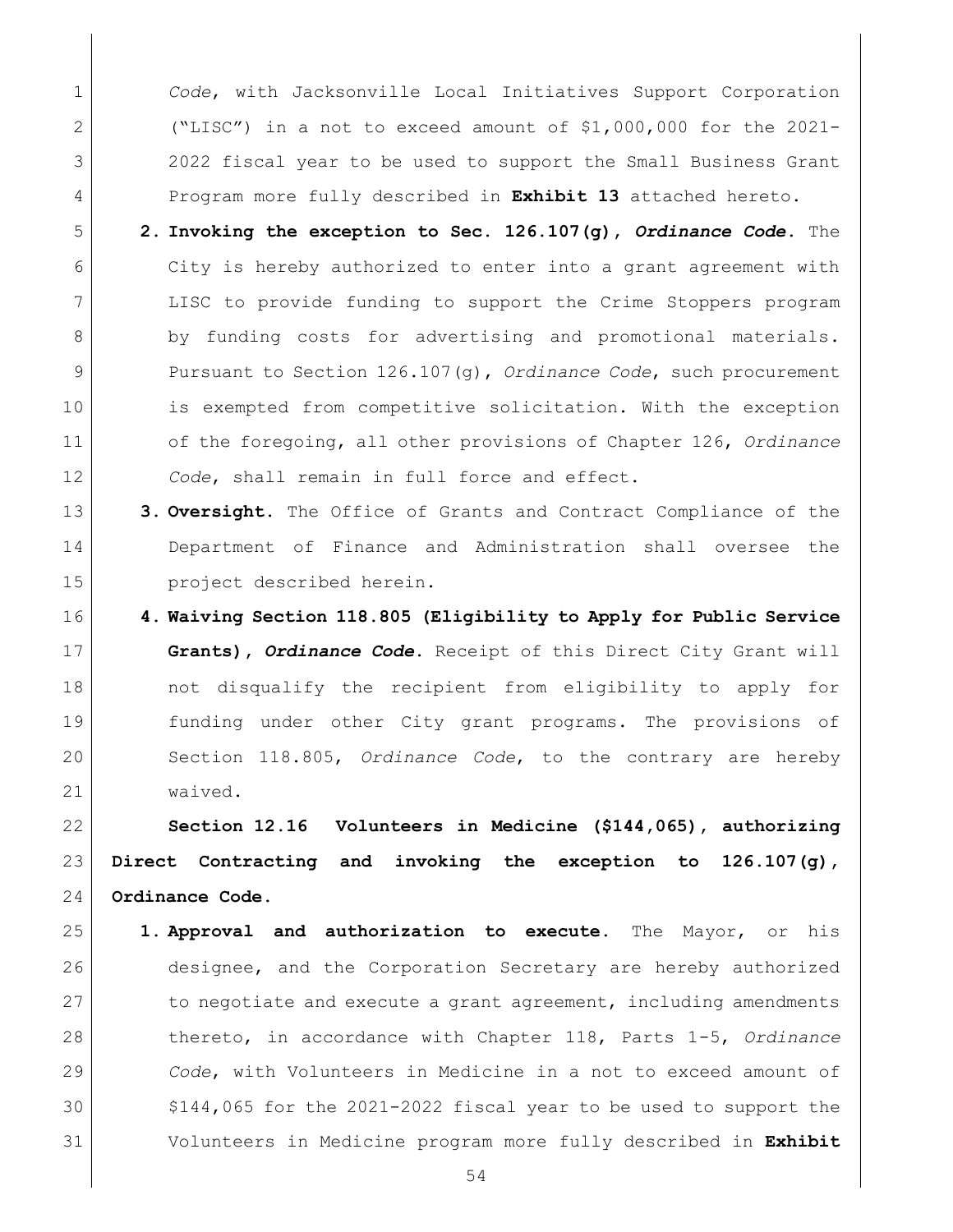- **14** attached hereto.
- **2. Invoking the exception to Sec. 126.107(g),** *Ordinance Code***.** The City is hereby authorized to enter into a grant agreement with Volunteers in Medicine to provide funding to support the Volunteers in Medicine program by funding costs for advertising 6 and promotional materials. Pursuant to Section  $126.107(q)$ , *Ordinance Code*, such procurement is exempted from competitive 8 solicitation. With the exception of the foregoing, all other provisions of Chapter 126, *Ordinance Code*, shall remain in full 10 force and effect.
- **3. Oversight.** The Office of Grants and Contract Compliance of the Department of Finance and Administration shall oversee the project described herein.
- **4. Waiving Section 118.805 (Eligibility to Apply for Public Service Grants),** *Ordinance Code***.** Receipt of this Direct City Grant will 16 and the not disqualify the recipient from eligibility to apply for funding under other City grant programs. The provisions of Section 118.805, *Ordinance Code*, to the contrary are hereby waived.

<span id="page-54-0"></span> **Section 12.17 The Fire Watch Project, Inc. ("Project") (\$100,000), authorizing Direct Contracting and invoking the exception to 126.107(g), Ordinance Code.**

- **1. Approval and authorization to execute.** The Mayor, or his designee, and the Corporation Secretary are hereby authorized 25 to negotiate and execute a grant agreement, including amendments thereto, in accordance with Chapter 118, Parts 1-5, *Ordinance Code*, with The Fire Watch Project, Inc. in a not to exceed amount 28 of \$100,000 for the 2021-2022 fiscal year to be used to support the project more fully described in **Exhibit 15** attached hereto. **2. Invoking the exception to Sec. 126.107(g),** *Ordinance Code***.** The
- City is hereby authorized to enter into a grant agreement with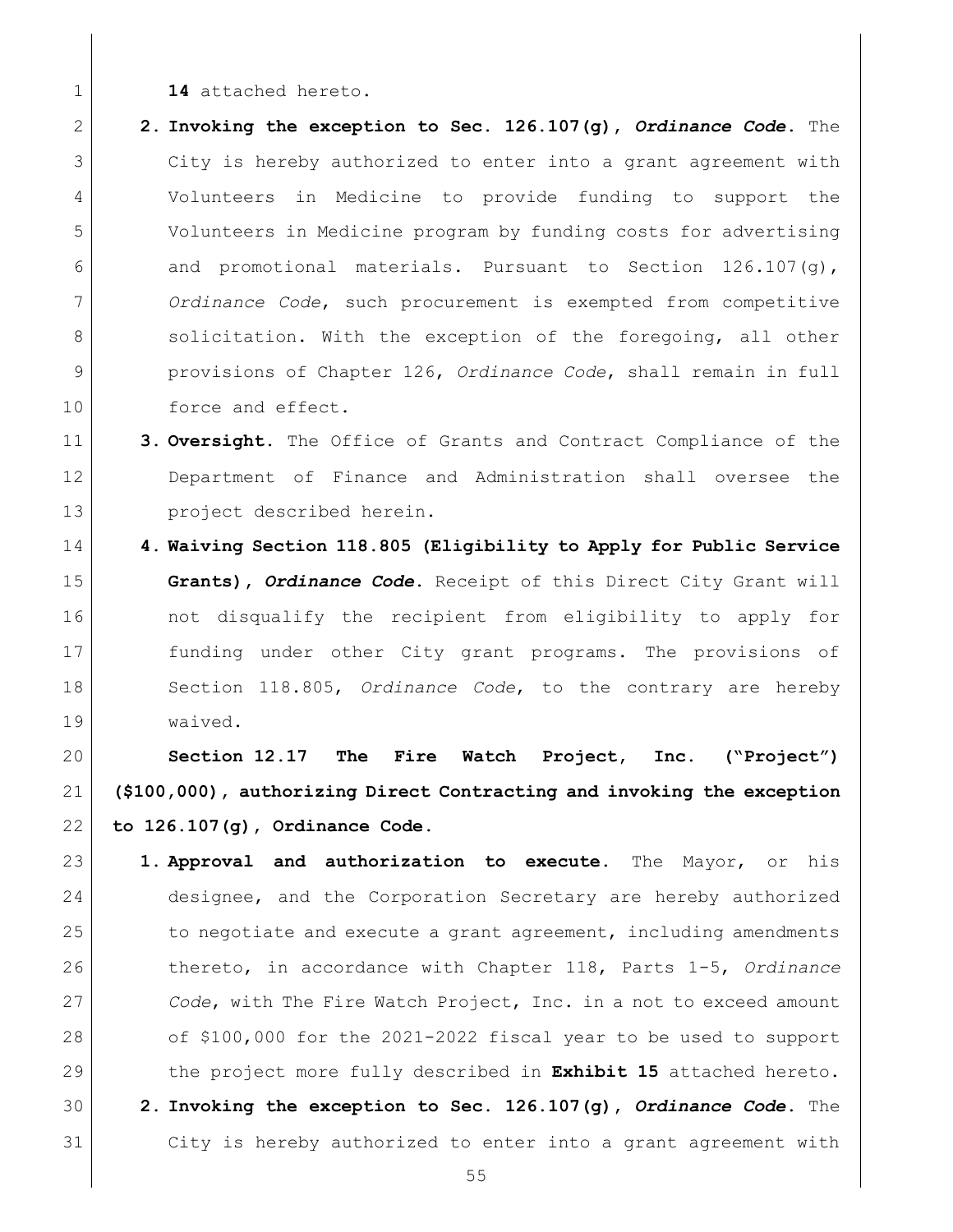1 The Fire Watch Project, Inc. to provide funding to support the project by funding costs for advertising and promotional materials. Pursuant to Section 126.107(g), *Ordinance Code*, such procurement is exempted from competitive solicitation. With the 5 exception of the foregoing, all other provisions of Chapter 126, *Ordinance Code*, shall remain in full force and effect.

- **3. Oversight.** The Office of Grants and Contract Compliance of the 8 Department of Finance and Administration shall oversee the **project** described herein.
- **4. Waiving Section 118.805 (Eligibility to Apply for Public Service Grants),** *Ordinance Code***.** Receipt of this Direct City Grant will not disqualify the recipient from eligibility to apply for funding under other City grant programs. The provisions of Section 118.805, *Ordinance Code*, to the contrary are hereby waived.

<span id="page-55-0"></span> **Section 12.18 The Pollock Group, LLC for the Florida Black Expo ("Program") (\$25,000), authorizing Direct Contracting and invoking the exception to 126.107(g), Ordinance Code.**

- **1. Approval and authorization to execute.** The Mayor, or his designee, and the Corporation Secretary are hereby authorized 21 to negotiate and execute a grant agreement, including amendments thereto, in accordance with Chapter 118, Parts 1-5, *Ordinance Code*, with The Pollock Group, LLC for the Florida Black Expo in a not to exceed amount of \$25,000 for the 2021-2022 fiscal year 25 to be used to support the Florida Black Expo more fully described in **Exhibit 16** attached hereto.
- **2. Invoking the exception to Sec. 126.107(g),** *Ordinance Code***.** The City is hereby authorized to enter into a grant agreement with The Pollock Group, LLC for the Florida Black Expo to provide funding to support the program by funding costs for advertising 31 and promotional materials. Pursuant to Section  $126.107(g)$ ,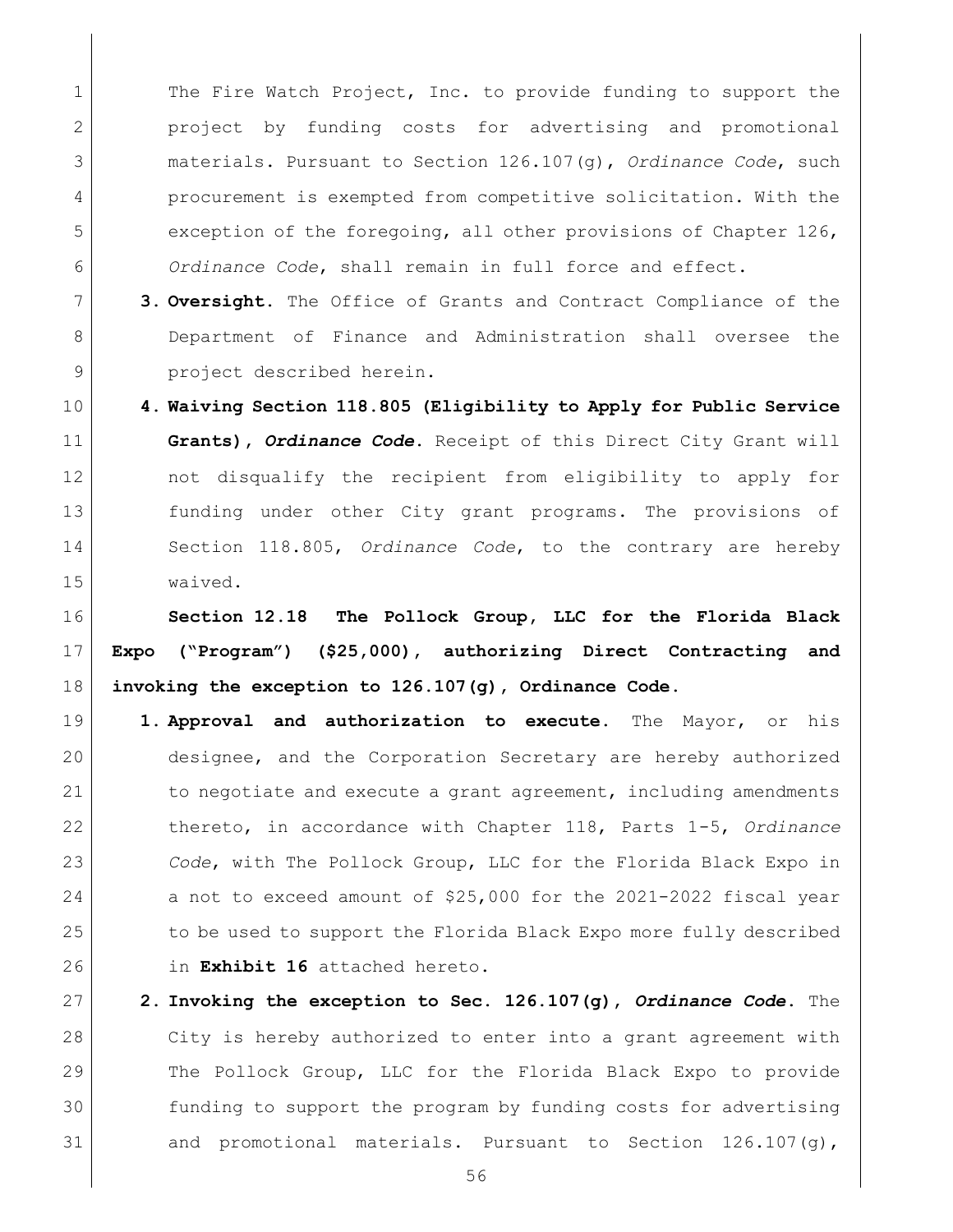*Ordinance Code*, such procurement is exempted from competitive 2 | solicitation. With the exception of the foregoing, all other provisions of Chapter 126, *Ordinance Code*, shall remain in full force and effect.

- **3. Oversight.** The Office of Grants and Contract Compliance of the Department of Finance and Administration shall oversee the project described herein.
- **4. Waiving Section 118.805 (Eligibility to Apply for Public Service Grants),** *Ordinance Code***.** Receipt of this Direct City Grant will not disqualify the recipient from eligibility to apply for funding under other City grant programs. The provisions of Section 118.805, *Ordinance Code*, to the contrary are hereby waived.

<span id="page-56-0"></span> **Section 12.19 Farm Share, Inc. (\$1,100,000) authorizing Direct Contracting and invoking the exception to 126.107(g),** *Ordinance Code***.** 

- **1. Approval and authorization to execute.** The Mayor, or his 18 designee, and the Corporation Secretary are hereby authorized 19 to negotiate and execute a grant agreement, including amendments thereto, in accordance with Chapter 118, Parts 1-5, *Ordinance Code*, with Farm Share, Inc. in a not to exceed amount of  $\mid$  \$1,100,000 for the 2021-2022 fiscal year to be used for the 23 occupancy and warehousing for the Farm Share program, subject 24 to the terms, scope and conditions more fully described in **Exhibit 17** attached hereto.
- **2. Invoking the exception to Sec. 126.107(g),** *Ordinance Code***.** The City is hereby authorized to enter into a grant agreement with 28 Farm Share, Inc. to provide funding for the occupancy and warehousing for the Farm Share program. Pursuant to Section 126.107(g), *Ordinance Code*, such procurement is exempted from competitive solicitation. With the exception of the foregoing,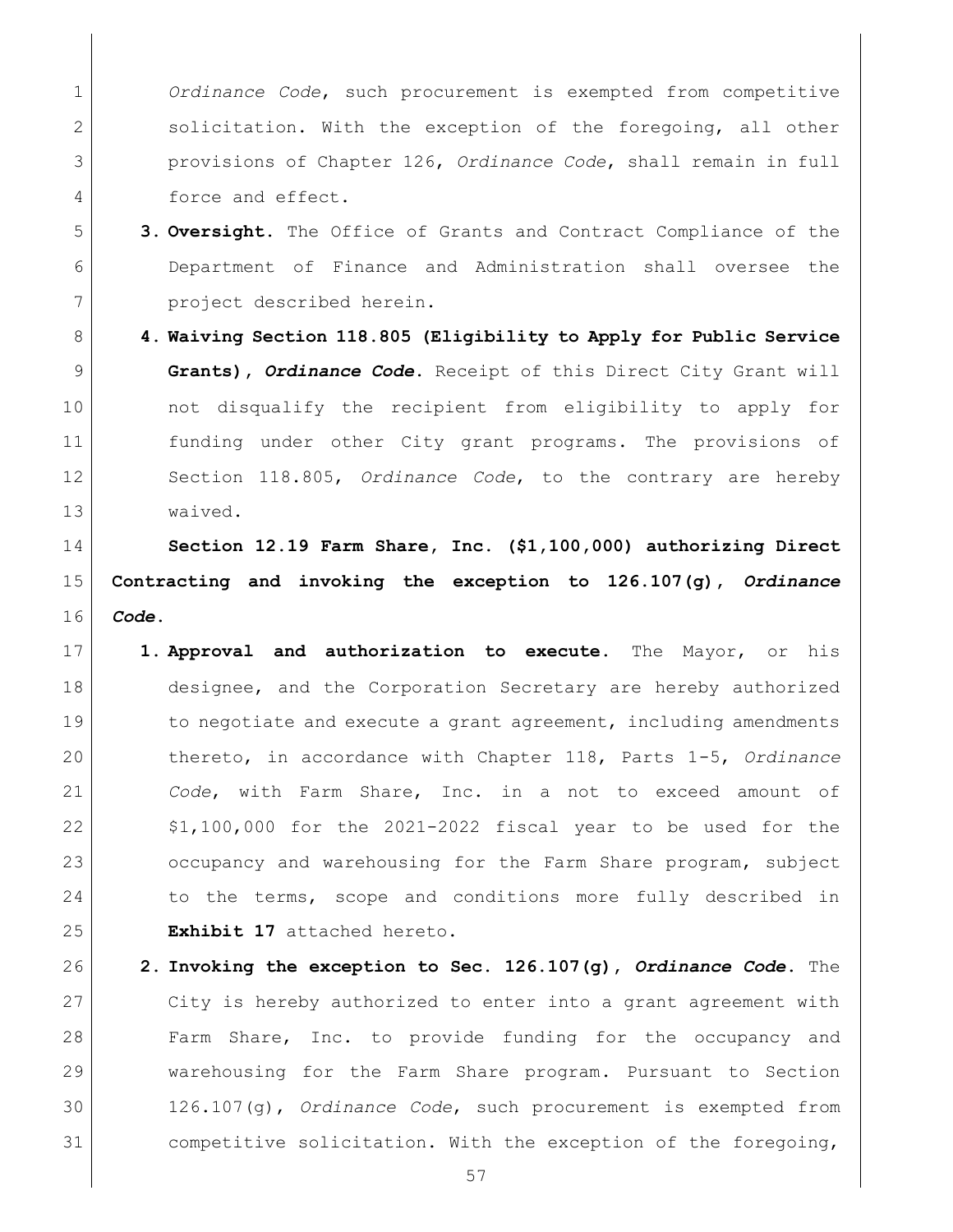all other provisions of Chapter 126, *Ordinance Code*, shall 2 remain in full force and effect.

 **3. Oversight.** The Office of Economic Development shall oversee the 4 agreement described herein.

<span id="page-57-0"></span> **Section 12.20 Regional Food Bank of Northeast Florida, Inc. d/b/a Feeding Northeast Florida (\$1,000,000) authorizing Direct Contracting and invoking the exception to 126.107(g),** *Ordinance Code***.** 

- **1. Approval and authorization to execute.** The Mayor, or his designee, and the Corporation Secretary are hereby authorized 11 to negotiate and execute a grant agreement, including amendments thereto, in accordance with Chapter 118, Parts 1-5, *Ordinance Code*, with Regional Food Bank of Northeast Florida, Inc. d/b/a Feeding Northeast Florida in a not to exceed amount of \$1,000,000 15 for the 2021-2022 fiscal year to be used for the acquisition, 16 16 renovation and equipping of the Beaver Street Farmers Market, 17 Subject to the terms, scope and conditions more fully described in **Exhibit 18** attached hereto.
- **2. Invoking the exception to Sec. 126.107(g),** *Ordinance Code***.** The City is hereby authorized to enter into a grant agreement with Regional Food Bank of Northeast Florida, Inc. d/b/a Feeding Northeast Florida to provide funding for the acquisition, 23 renovation and equipping of the Beaver Street Farmers Market. Pursuant to Section 126.107(g), *Ordinance Code*, such procurement is exempted from competitive solicitation. With the exception of the foregoing, all other provisions of Chapter 126, *Ordinance Code*, shall remain in full force and effect.
- **3. Oversight.** The Office of Economic Development shall oversee the 29 agreement described herein.

<span id="page-57-2"></span><span id="page-57-1"></span> **Part XIII. Community Redevelopment Agency Budgets. Section 13.1 Renew Arlington Community Redevelopment Agency**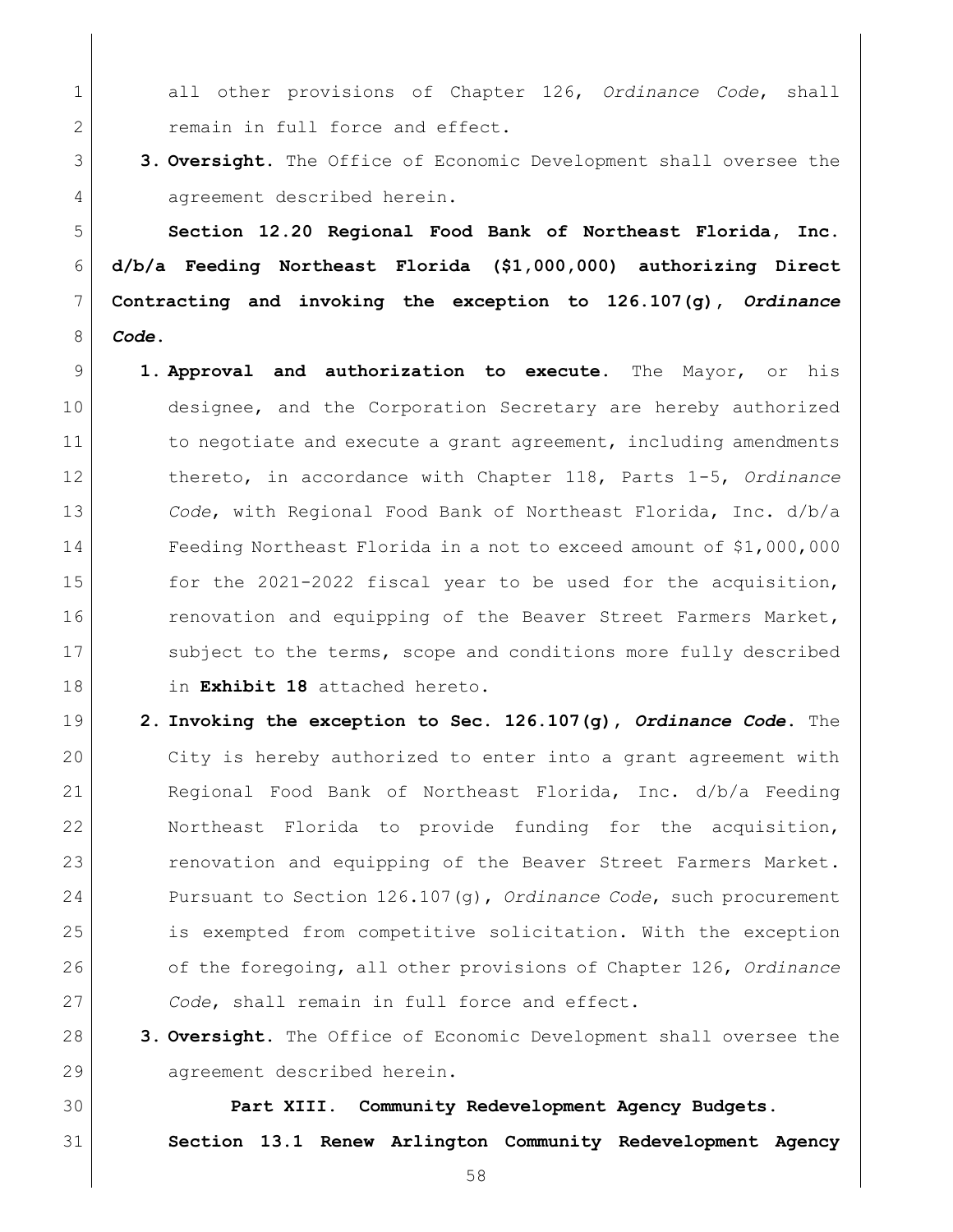### **budget and carryover language.**

2 The Jacksonville City Council seated as the Renew Arlington Community Redevelopment Agency ("Renew Arlington CRA"), pursuant to §163.357, F.S., for the Renew Arlington Community Redevelopment Area has approved the Renew Arlington CRA 2021-2022 budget. From the estimated operating and other revenues set forth on **Schedule S**, there are hereby appropriated the sums set forth on **Schedule S** for the indicated purposes of the Renew Arlington CRA. The estimated revenues and appropriations provided therein, together with the other applicable provisions of this ordinance, shall constitute the annual budget and appropriations for the Renew Arlington CRA for its fiscal year beginning October 1, 2021 and ending September 30, 2022, which budget is hereby adopted and approved by the Council.

<span id="page-58-0"></span> **Section 13.2 KingSoutel Crossing Community Redevelopment Agency budget and carryover language.**

16 The Jacksonville City Council seated as the KingSoutel Crossing Community Redevelopment Agency ("KingSoutel Crossing CRA"), pursuant to §163.357, F.S., for the KingSoutel Crossing Community Redevelopment Area has approved the KingSoutel Crossing CRA 2021-2022 budget. From the estimated operating and other revenues set forth on **Schedule T**, there are hereby appropriated the sums set forth on **Schedule T** for the indicated purposes of the KingSoutel Crossing CRA. The estimated revenues and appropriations provided therein, together with the other applicable provisions of this ordinance, shall constitute the annual budget and appropriations for the KingSoutel Crossing CRA for its fiscal year beginning October 1, 2021 and ending September 30, 2022, which budget is hereby adopted and approved by 28 the Council.

<span id="page-58-1"></span> **Section 13.3 Jacksonville International Airport Community Redevelopment Agency budget and carryover language.**

The Jacksonville City Council seated as the Jacksonville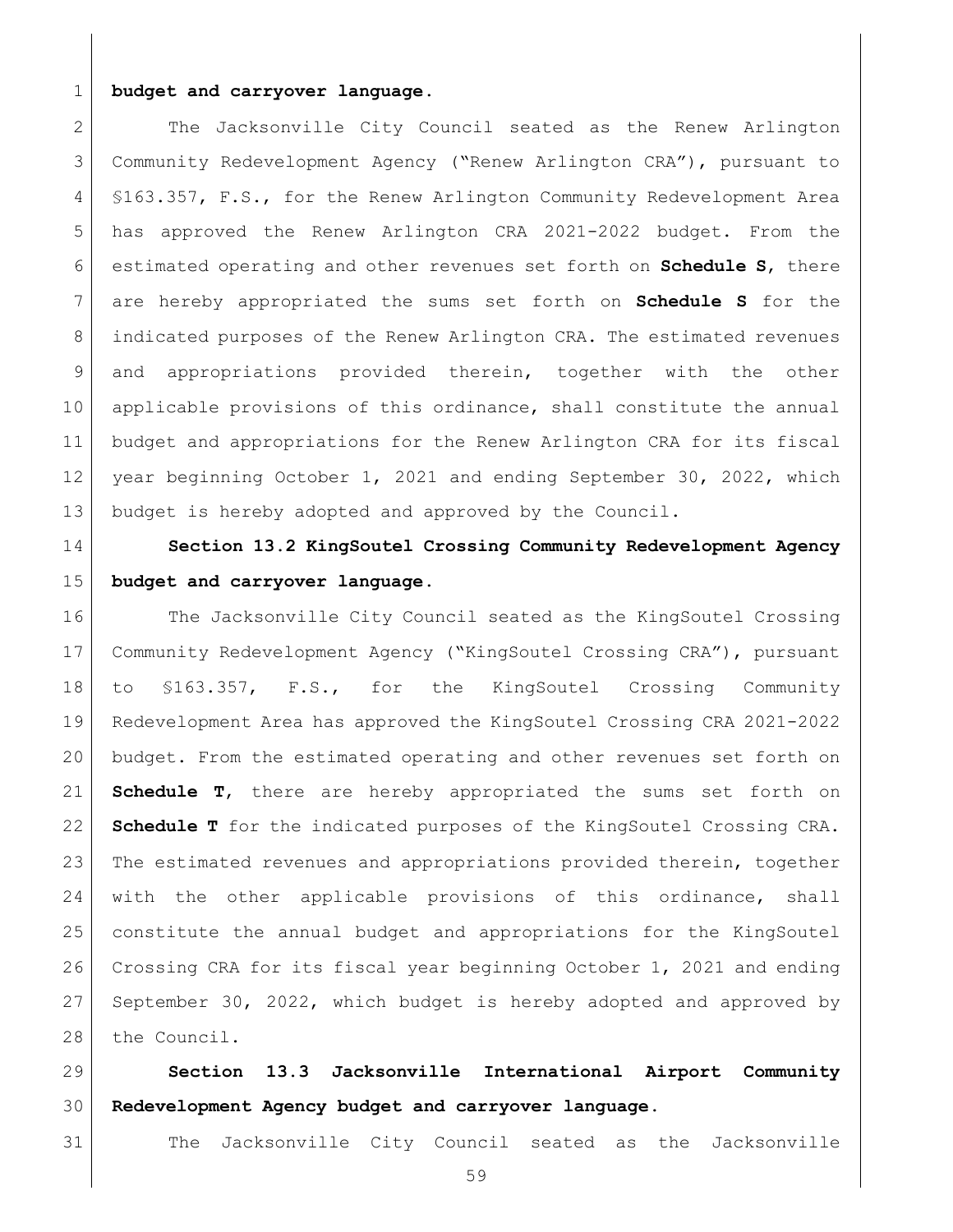International Airport Community Redevelopment Agency ("JIA CRA"), pursuant to §163.357, *F.S.*, for the Jacksonville International Airport Community Redevelopment Area has approved the JIA CRA 2021- 4 2022 budget. From the estimated operating and other revenues set forth on **Schedule U**, there are hereby appropriated the sums set forth on **Schedule U** for the indicated purposes of the JIA CRA. The estimated 7 revenues and appropriations provided therein, together with the other applicable provisions of this ordinance, shall constitute the annual budget and appropriations for the JIA CRA for its fiscal year beginning October 1, 2021 and ending September 30, 2022, which budget 11 is hereby adopted and approved by the Council.

<span id="page-59-0"></span> **Section 13.4 DIA Community Redevelopment Agency and carryover language.**

 The Downtown Investment Authority seated as the Community Redevelopment Agency ("DIA CRA") for the Downtown Northbank Community Redevelopment Area and the Southside Community Redevelopment Area has approved the 2021-2022 budget for the Community Redevelopment Agency. From the estimated operating and other revenues set forth on **Schedule V**, there are hereby appropriated the sums set forth on **Schedule V** for the indicated purposes of the Downtown Northbank Community Redevelopment Area and the Southside Community Redevelopment Area. The estimated revenues and appropriations provided therein, together with the other applicable provisions of this ordinance, shall constitute the annual budget and appropriations for the Downtown Investment Authority Community Redevelopment Areas for its fiscal year beginning October 1, 2021 and ending September 30, 2022, which budget is hereby adopted and approved by the Council.

<span id="page-59-2"></span><span id="page-59-1"></span> **Part XIV. Duval County Tourist Development Council. Section 14.1 Duval County Tourist Development Council (TDC) budget.**

Pursuant to Section 70.105, *Ordinance Code*, the Tourist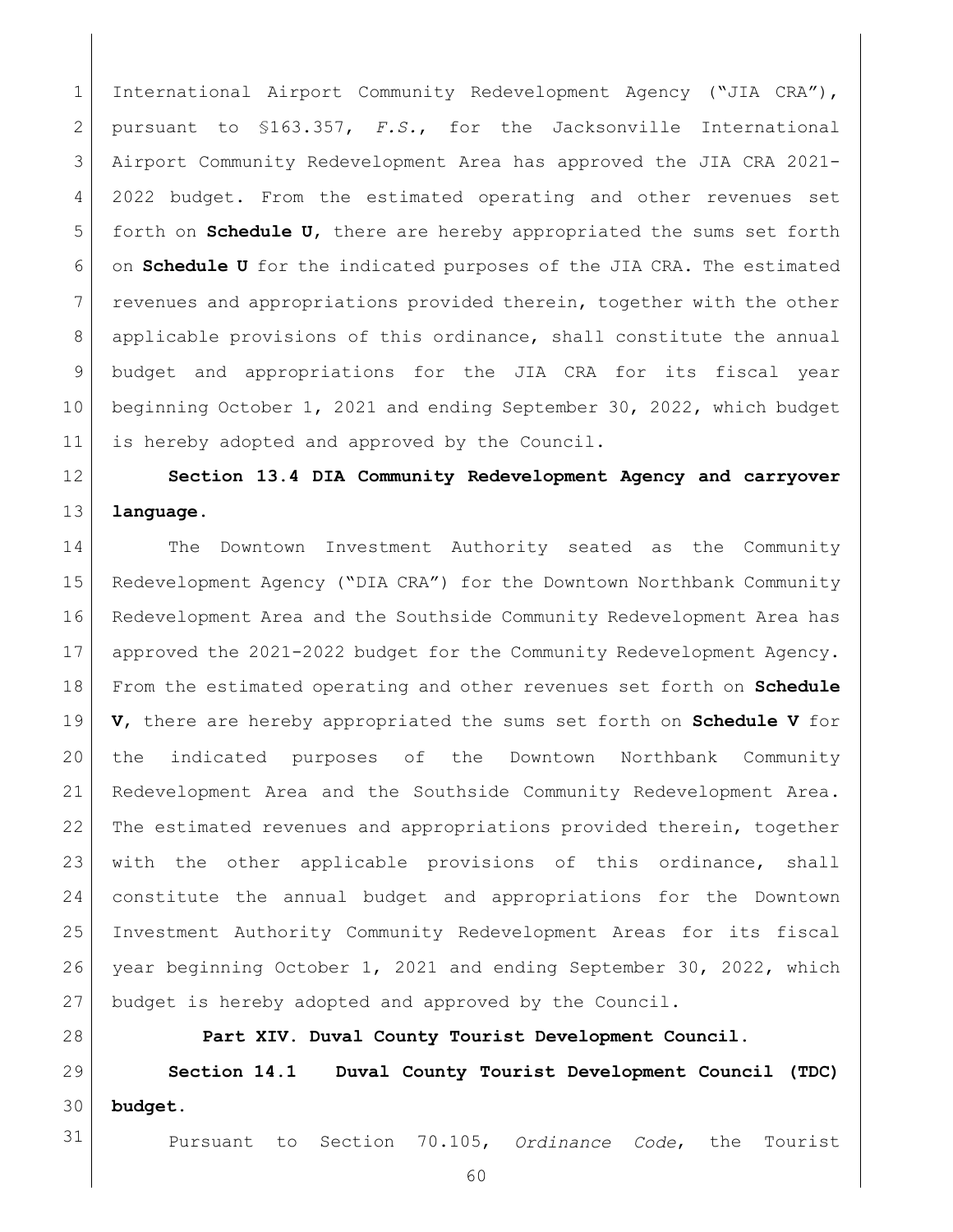Development Council (TDC) shall annually submit a proposed budget  $2 \mid$  to the Mayor, to be included as part of the annual budget. The Tourist Development Council shall administer the budget approved by the City Council in accordance with the Tourist Development Plan, subject to the provisions of [Chapter 106](https://library.municode.com/fl/jacksonville/codes/code_of_ordinances?nodeId=TITVADPE_CH106BUACCO) and [Chapter 666.](https://library.municode.com/fl/jacksonville/codes/code_of_ordinances?nodeId=TITXVIIILIRE_CH666DUCOTODEPL) The TDC budget for the 2021-2022 fiscal year is as set forth in **Schedule W**.

# <span id="page-60-0"></span>**Part XV. Schedules Incorporated, Severability, Document**

# **Reconciliation, Effective Date.**

# <span id="page-60-1"></span>**Section 15.1 Incorporation of Schedules.**

10 | All Schedules, Attachments and Exhibits attached hereto are incorporated herein by this reference and made a part hereof.

<span id="page-60-2"></span>

### **Section 15.2 Severability.**

13 If any part, section, subsection or other portion of this ordinance or any application thereof to any person or circumstances is declared to be void, unconstitutional or invalid for any reason, 16 such part, section, subsection or other portion, or the proscribed application thereof, shall be severable and the remaining provisions of this ordinance and all applications thereof not having been declared void, unconstitutional or invalid shall remain in full force and effect. The Council declares that no invalid or proscribed provision of application was an inducement to the enactment of this ordinance and that it would have enacted this ordinance regardless 23 of the invalid or proscribed provision or application.

<span id="page-60-3"></span> **Section 15.3 Reconciliation of schedules, text, codification, journal entries.**

26 The Office of General Counsel and the Council Auditor's Office 27 are authorized to make all changes to titles, tables of content, Ordinance Code, journal entries, schedules, attachments, editorial and text changes consistent with the changes set forth herein to effectuate the Council's action.

- <span id="page-60-4"></span> **Section 15.4 Effective Date.** 
	-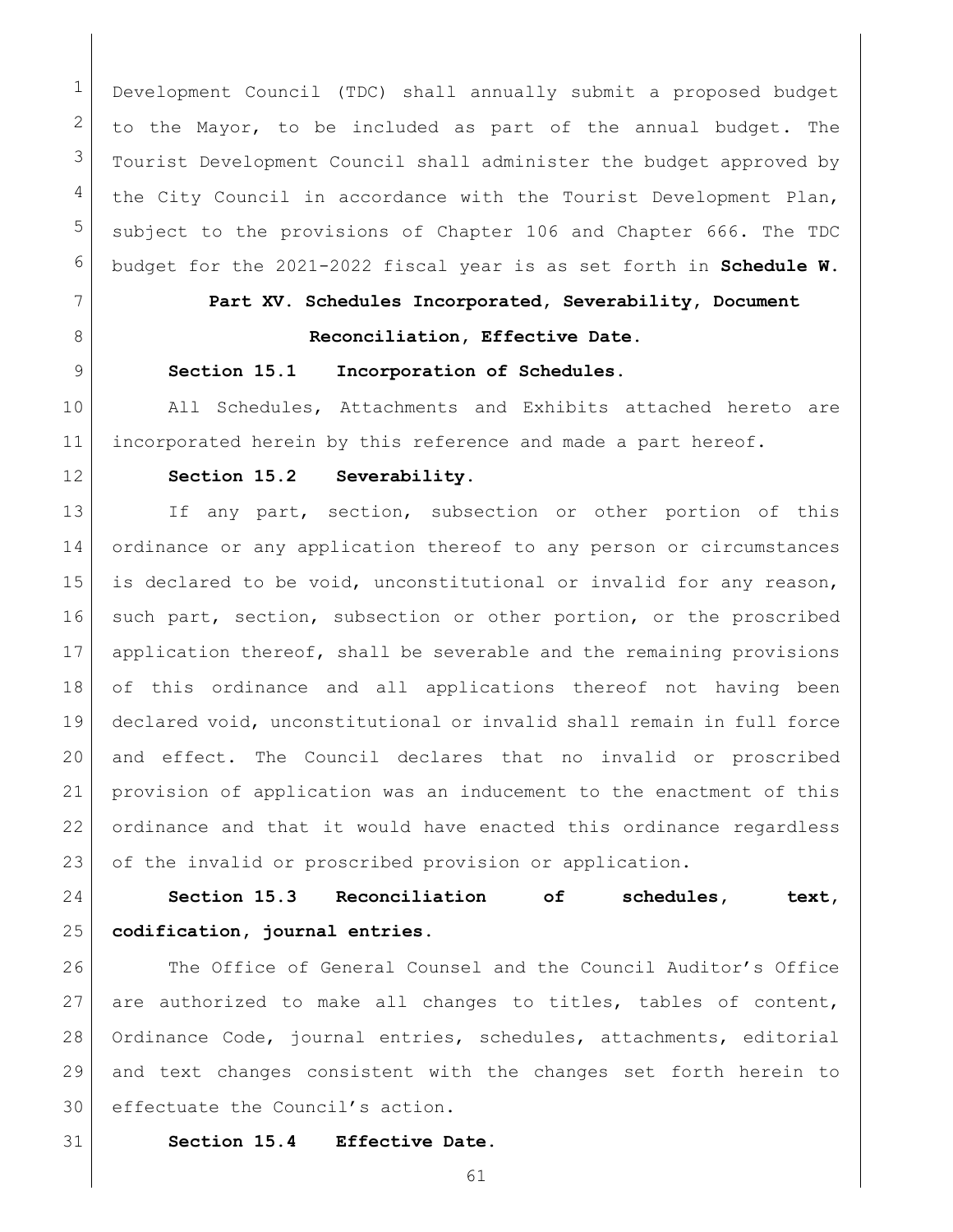| $\mathbf 1$    | This Ordinance shall become effective upon signature by the     |
|----------------|-----------------------------------------------------------------|
| $\sqrt{2}$     | Mayor or upon becoming effective without the Mayor's signature. |
| $\mathcal{S}$  |                                                                 |
| $\overline{4}$ |                                                                 |
| 5              | Form Approved:                                                  |
| $\sqrt{6}$     |                                                                 |
| $\overline{7}$ | /s/ Margaret M. Sidman                                          |
| $\,8\,$        | Office of General Counsel                                       |
| $\overline{9}$ | Legislation Prepared By: Margaret M. Sidman                     |
| 10             | GC-#1443720-v1-2021-504_2021-2022_Annual_Budget.docx            |
| 11             |                                                                 |
| 12             |                                                                 |
| 13             |                                                                 |
| 14             |                                                                 |
| 15             |                                                                 |
| 16             |                                                                 |
| $17$           |                                                                 |
| 18             |                                                                 |
| 19             |                                                                 |
| 20             |                                                                 |
| $21\,$         |                                                                 |
| 22             |                                                                 |
| 23             |                                                                 |
| 24             |                                                                 |
| 25             |                                                                 |
| 26             |                                                                 |
| 27             |                                                                 |
| 28             |                                                                 |
| 29             |                                                                 |
| 30             |                                                                 |
| 31             |                                                                 |
|                | 62                                                              |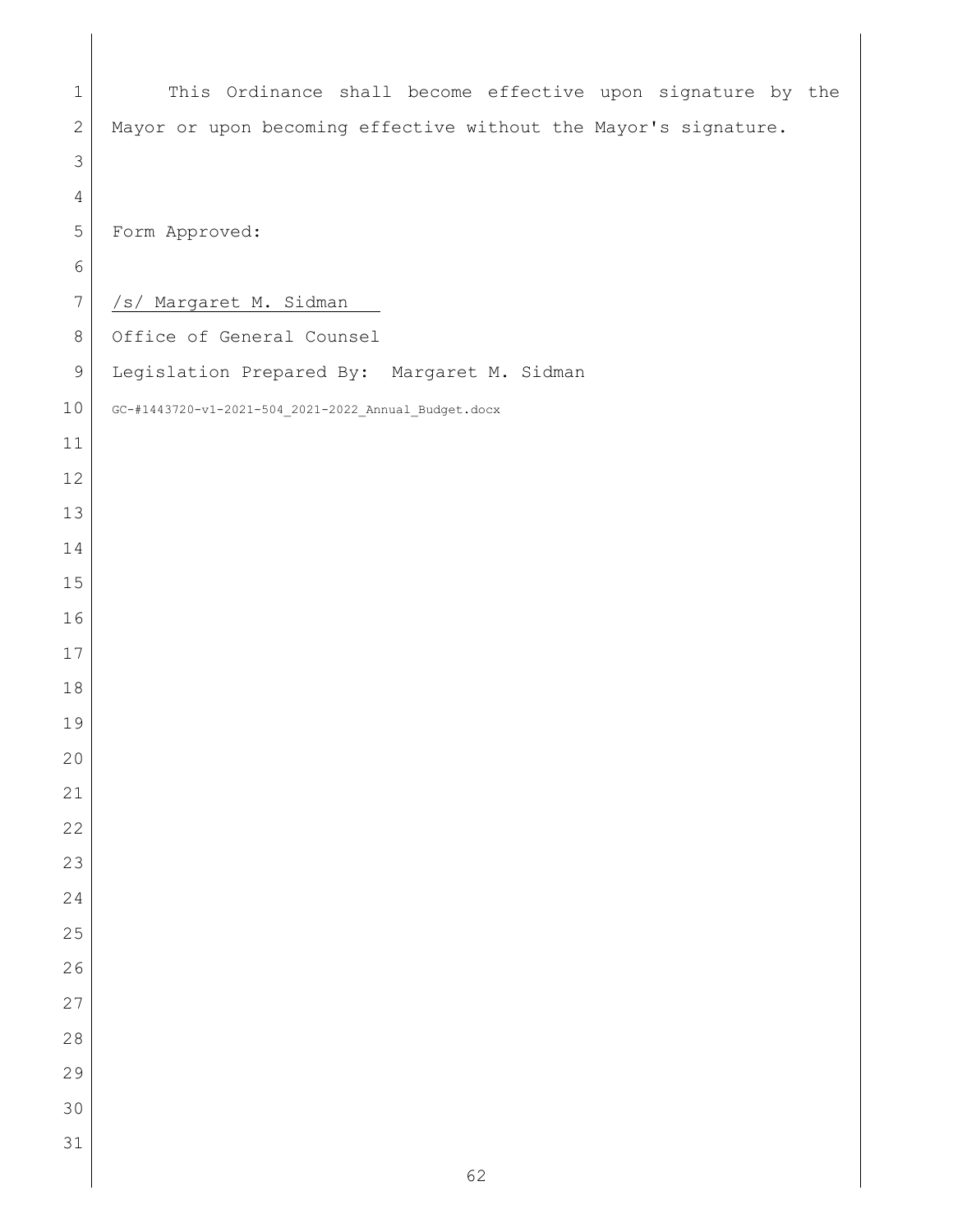<span id="page-62-0"></span>

| $\mathbf 1$   |               | List of Schedules                             |
|---------------|---------------|-----------------------------------------------|
| 2             | Schedule A    | City of Jacksonville Budgeted                 |
| 3             |               | Revenue and Appropriation Summary             |
| 4             | Schedule A-1  | FY 2021 Capital Improvement Plan Budget       |
| 5             | Schedule A-2  | City Grants                                   |
| 6             | Schedule A-3  | Federal Public Service Grants                 |
| 7             | Schedule A-4  | IT Systems Development Program                |
| 8             | Schedule AB   | Police and Fire Pension Fund Budget           |
| $\mathcal{G}$ |               | Estimated Revenues                            |
| 10            | Schedule AC   | Police and Fire Pension Fund Budget           |
| 11            |               | Appropriations                                |
| 12            | Schedule AD   | Downtown Vision Business Improvement          |
| 13            |               | District Estimated Revenues                   |
| 14            | Schedule AE   | Downtown Vision Business Improvement          |
| 15            |               | District Appropriations                       |
| 16            | Schedule AF   | Capital Outlay Expenditures Not Lapsed        |
| 17            | Schedule AG   | [Intentionally Omitted]                       |
| 18            | Schedule B    | City of Jacksonville Appropriations           |
| 19            |               | by Division                                   |
| 20            | Schedule B1-A | Grants Requiring No Match Schedule            |
| 21            | Schedule B1-B | Continuation Grant / City Match               |
| 22            |               | Required Schedule                             |
| 23            | Schedule B1-C | Schedule of FIND Grants - City Participation  |
| 24            | Schedule B-2  | Positions, Redlined list                      |
| 25            | Schedule B-3  | [Intentionally Omitted - General Fund Revenue |
| 26            |               | and Expenditure Projections]                  |
| 27            | Schedule B-4  | Debt Management                               |
| 28            | Schedule B4-a | Technology Replacements                       |
| 29            | Schedule B4-b | FY 2021 Capital Improvement Projects          |
| 30            |               | Funded via Debt Management                    |
| 31            | Schedule B4-c | FY 2021 Vehicle Replacements                  |
|               |               | 63                                            |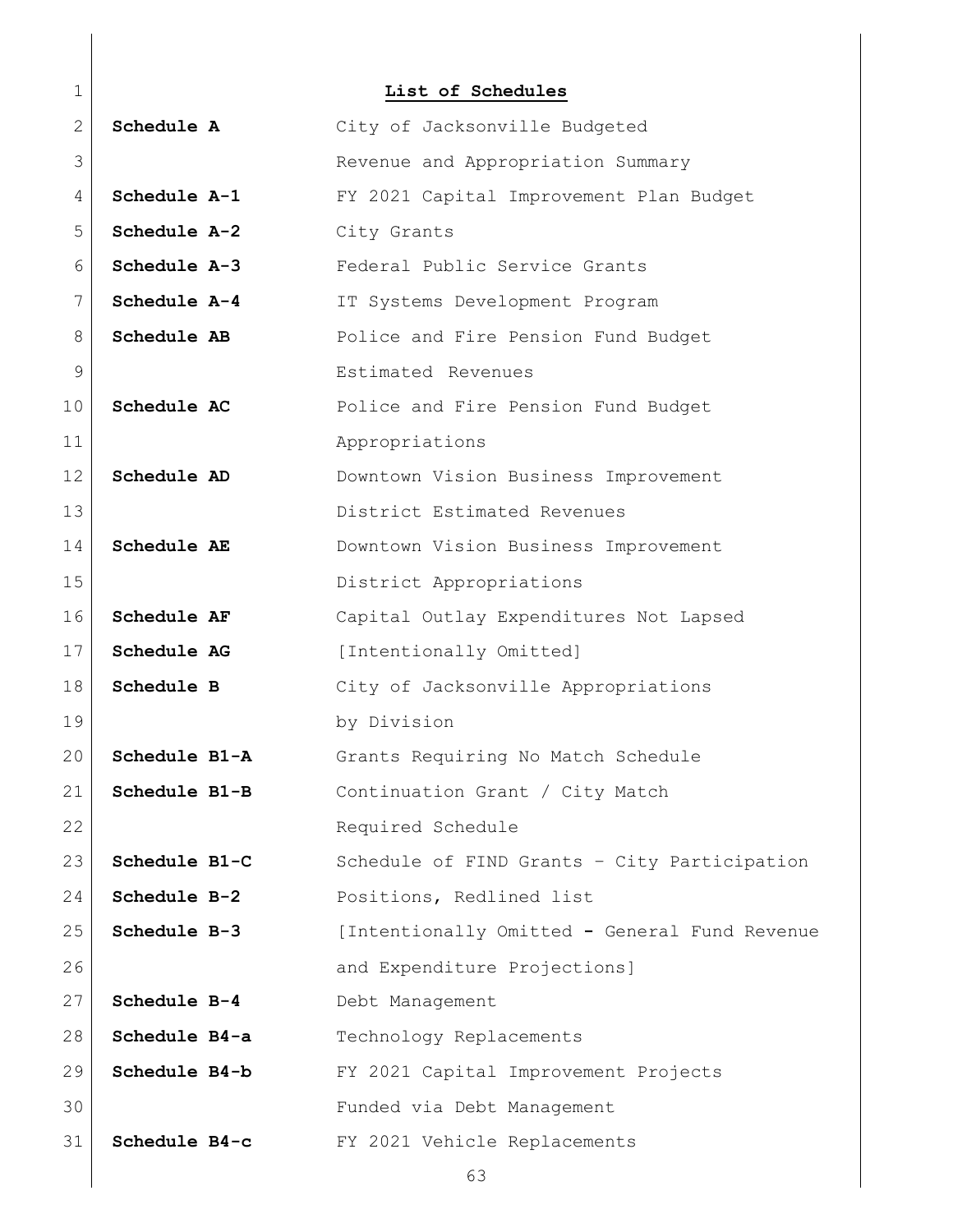| $\mathbf 1$  | Schedule B-5 | Septic Tank                                     |
|--------------|--------------|-------------------------------------------------|
| $\mathbf{2}$ | Schedule B-6 | Program Match between City of Jacksonville and  |
| 3            |              | the Health Administration / State Department of |
| 4            |              | Health                                          |
| 5            | Schedule C   | JEA Operating Budget                            |
| 6            | Schedule D   | JEA Capital Budget                              |
| 7            | Schedule E   | [Intentionally Omitted]                         |
| 8            | Schedule F   | [Intentionally Omitted]                         |
| 9            | Schedule G   | Jacksonville Aviation Authority                 |
| 10           |              | Operating Budget                                |
| 11           | Schedule H   | Jacksonville Aviation Authority Capital Budget  |
| 12           | Schedule I   | Jacksonville Port Authority                     |
| 13           |              | Operating Budget                                |
| 14           | Schedule J   | Jacksonville Port Authority Capital Budget      |
| 15           | Schedule K   | [Intentionally Omitted]                         |
| 16           | Schedule L   | [Intentionally Omitted]                         |
| 17           | Schedule M   | [Intentionally Omitted]                         |
| 18           | Schedule N   | Jacksonville Housing Finance Authority          |
| 19           | Schedule O   | Jacksonville Transportation                     |
| 20           |              | Authority - Estimated Operating Revenues        |
| 21           | Schedule P   | Jacksonville Transportation                     |
| 22           |              | Authority - Operating Appropriations            |
| 23           | Schedule Q   | Jacksonville Transportation                     |
| 24           |              | Authority - Estimated Capital Revenues          |
| 25           | Schedule R   | Jacksonville Transportation                     |
| 26           |              | Authority - Capital Appropriations              |
| 27           | Schedule S   | Renew Arlington Community                       |
| 28           |              | Redevelopment Area Budget                       |
| 29           | Schedule T   | KingSoutel Crossing Community                   |
| 30           |              | Redevelopment Area Budget                       |
| 31           | Schedule U   | Jacksonville International Airport              |
|              |              | 64                                              |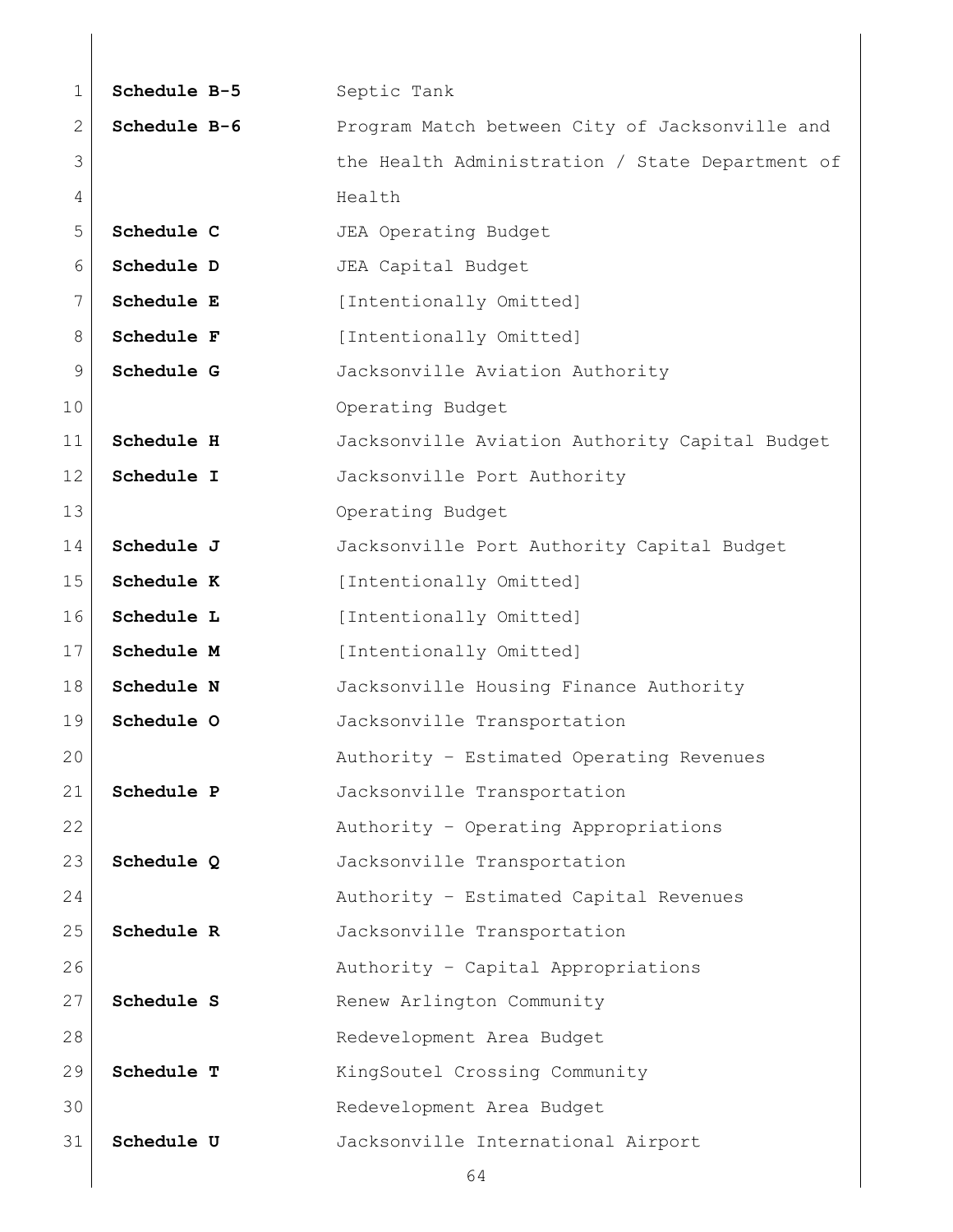<span id="page-64-1"></span><span id="page-64-0"></span>

| $\mathbf 1$  |              | Community Redevelopment Area Budget                  |
|--------------|--------------|------------------------------------------------------|
| $\mathbf{2}$ | Schedule V   | Downtown Investment Authority                        |
| 3            |              | Community Redevelopment Area Budgets                 |
| 4            | Schedule W   | Tourist Development Council Budget                   |
| 5            |              |                                                      |
| 6            |              | List of Attachments                                  |
| 7            | Attachment A | Food and Beverage Appropriation and                  |
| 8            |              | Municipal Purpose                                    |
| 9            |              |                                                      |
| 10           |              | List of Exhibits                                     |
| 11           | Exhibit 1    | Gateway Community Services Scope of Services         |
| 12           | Exhibit 2    | Prisoners of Christ, Inc. Scope of Services          |
| 13           | Exhibit 3    | New Hope Education and Addiction Services,           |
| 14           |              | Inc. Scope of Services                               |
| 15           | Exhibit 4    | Operation New Hope, Inc. Scope of Services           |
| 16           | Exhibit 5    | Edward Waters College, Inc. Scope of Services        |
| 17           | Exhibit 6    | Groundwork Jacksonville, Inc. Scope of Services      |
| 18           | Exhibit 7    | United Way Of Northeast Florida 2-1-1 Scope of       |
| 19           |              | Service                                              |
| 20           | Exhibit 8    | Agape Community Health Center, Inc. Scope of Service |
| 21           | Exhibit 9    | I.M. Sulzbacher Center for the Homeless, Inc.,       |
| 22           |              | Scope of Service                                     |
| 23           | Exhibit 10   | Goodwill Industries of North Florida, Inc. Scope of  |
| 24           |              | Service                                              |
| 25           | Exhibit 11   | First Coast Crime Stoppers, Inc. Scope of Service    |
| 26           | Exhibit 12   | Cure Violence Scope of Service                       |
| 27           | Exhibit 13   | Jacksonville Local Initiatives Support Corporation   |
| 28           |              | ("LISC") Small Business Grant Program Scope of       |
| 29           |              | Service                                              |
| 30           | Exhibit 14   | Volunteers in Medicine Scope of Service              |
| 31           | Exhibit 15   | The Fire Watch Project, Inc. Scope of Service        |
|              |              | 65                                                   |

 $\begin{array}{c} \hline \end{array}$